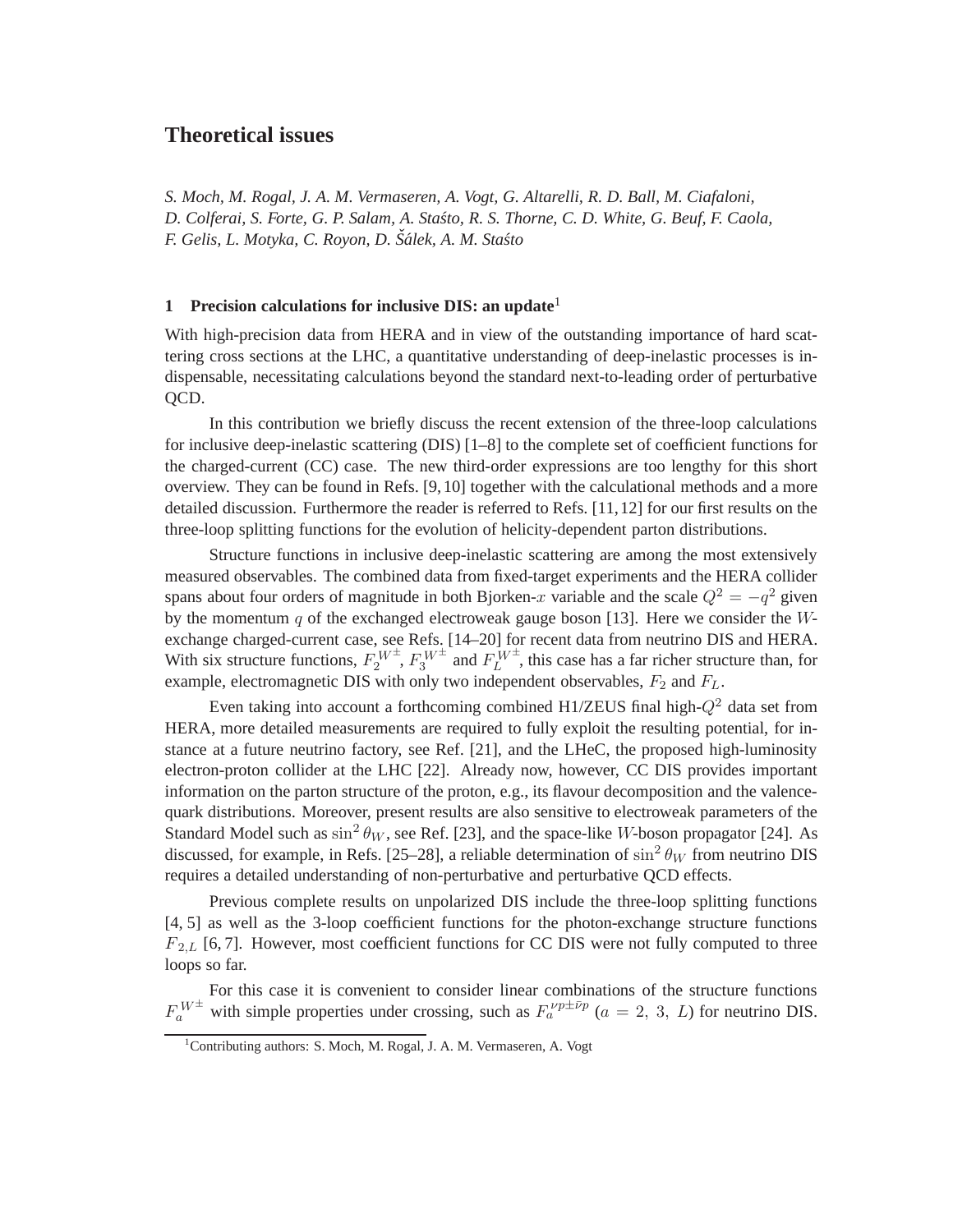For all these combinations either the even or odd moments can be calculated in Mellin-N space in the framework of the operator product expansion (OPE), see Ref. [29]. The results for the third-order coefficient functions for the even-N combinations  $F_{2,L}^{\nu p+\bar{\nu}p}$  can be taken over from electromagnetic DIS  $[6, 7]$ . Also the coefficient function for the odd- $N$  based charged-current structure function  $F_3^{\nu p + \bar{\nu} p}$  $\frac{1}{3}$ <sup>t/p+1/p</sup> is completely known at three-loop accuracy, with the results only published via compact parameterizations so far [8]. For the remaining combinations  $F_{2,L}^{\nu p-\bar{\nu}p}$  and  $F_3^{\nu p-\bar\nu p}$  $3^{1}$ , on the other hand, only recently the first six odd or even integer moments of the respective coefficient functions have been calculated to third order in Ref. [9] following the approach of Refs. [1–3] based on the MINCER program [30, 31].

The complete results of Refs.  $[6-8]$  fix all even and odd moments N. Hence already the present knowledge of fixed Mellin moments for  $F_{2,L}^{\nu p - \bar{\nu} p}$  and  $F_3^{\nu p - \bar{\nu} p}$  $3^{y}p - \nu p$  is sufficient to determine also the lowest six moments of the differences of corresponding even- $N$  and odd- $N$  coefficient functions and to address a theoretical conjecture [32] for these quantities, see Ref. [10]. Furthermore these moments facilitate x-space approximations in the style of, e.g, Ref. [33] which are sufficient for most phenomenological purposes, including the determination of the third-order QCD corrections to the Paschos-Wolfenstein relation [34] used for the extraction of  $\sin^2\theta_W$  from neutrino DIS.

The even-odd differences of the CC coefficient functions  $C_a$  for  $a = 2, 3, L$  can be defined by

$$
\delta C_{2,L} = C_{2,L}^{\nu p + \bar{\nu} p} - C_{2,L}^{\nu p - \bar{\nu} p} \ , \qquad \delta C_3 = C_3^{\nu p - \bar{\nu} p} - C_3^{\nu p + \bar{\nu} p} \ . \tag{1}
$$

The signs are chosen such that the differences are always 'even – odd' in the moments  $N$  accessible by the OPE [29], and it is understood that the  $d^{abc}d_{abc}$  part of  $C_3^{\nu p + \bar{\nu} p}$  $3^{(1/p+1/p)}$  [3, 8] is removed before the difference is formed. With  $a_s = \alpha_s/(4\pi)$  these non-singlet quantities can be expanded as

$$
\delta C_a = \sum_{l=2} a_s^l \delta c_a^{(l)}.
$$
\n(2)

There are no first-order contributions to these differences, hence the above sums start at  $l = 2$ .

We start the illustration of these recent results by looking at the approximations for the  $\nu p - \bar{\nu} p$  odd-N coefficient functions  $c_{2,L}^{(3)}(x)$  (see Ref. [10] for a detailed discussion). These are compared in Fig. 1 to their exact counterparts  $[6, 7]$  for the even-N non-singlet structure functions. The dashed lines represent the uncertainty band due to the limited number of known moments. The third-order even-odd differences remain noticeable to larger values of  $x$  than at two loops, e.g., up to  $x \approx 0.3$  for  $F_2$  and  $x \approx 0.6$  for  $F_L$  for the four-flavour case shown in the figure. The moments  $N = 1, 3, ..., 9$  constrain  $\delta c_{2,L}^{(3)}(x)$  very well at  $x \ge 0.1$ , and approximately down to  $x \approx 10^{-2}$ .

Concerning low values of Bjorken-x one should recall that the uncertainty bands shown by the dashed lines in Fig. 1 do not directly indicate the range of applicability of these approximations, since the coefficient functions enter observables only via smoothening Mellin convolutions with non-perturbative initial distributions. In Fig. 2 we therefore present the convolutions of all six third-order CC coefficient functions with a characteristic reference distribution. It turns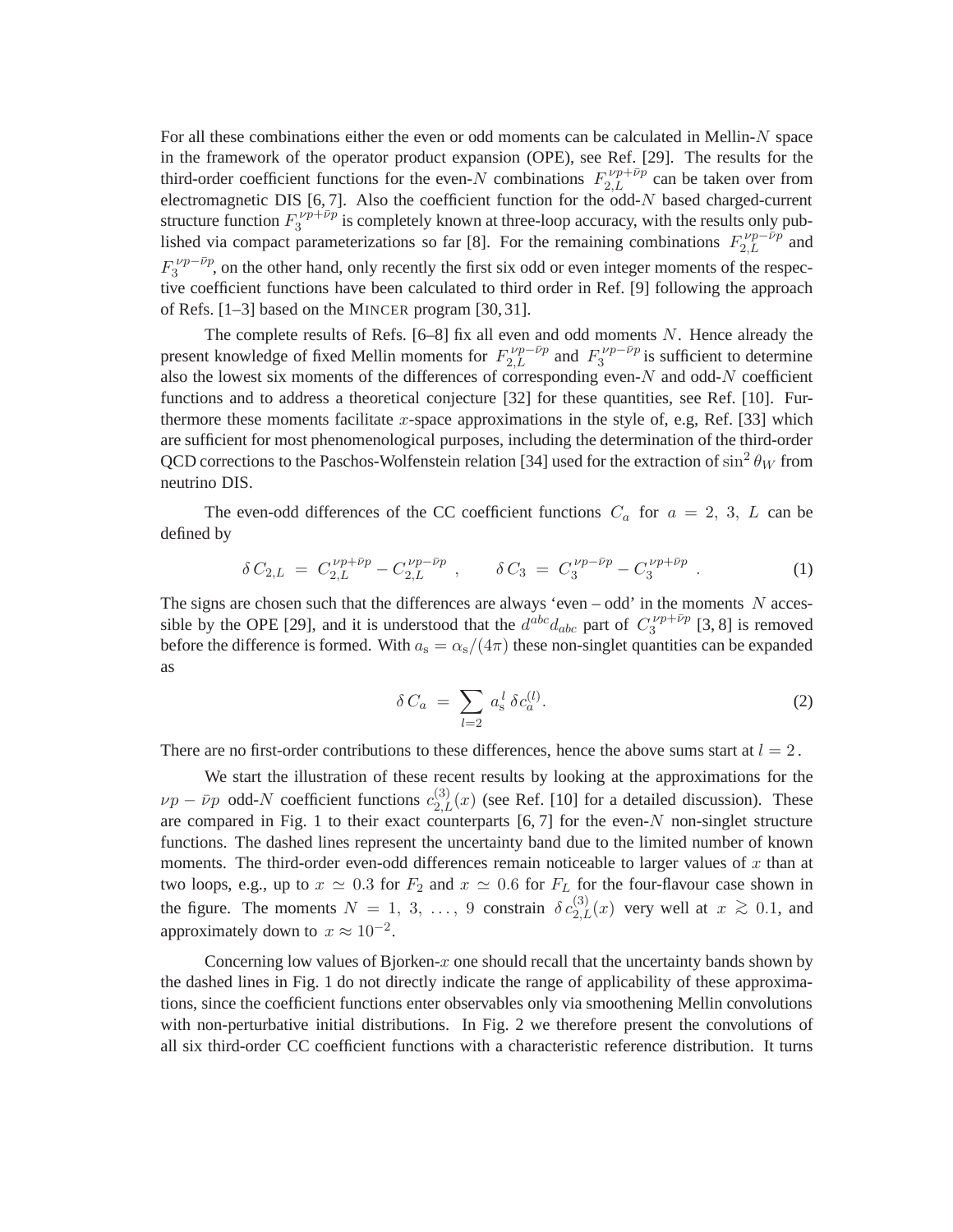

Fig. 1: The exact third-order coefficient functions of the even-N structure functions  $F_{2,L}^{\nu p+\bar{\nu}p}$  for four massless flavours, and the approximate odd-moment quantities for  $\nu p - \bar{\nu} p$  combination.

out that the approximations of the previous figure can be sufficient down to values even below  $x = 10^{-3}$ , which is amply sufficient for foreseeable applications to data. The uncertainty of  $\delta c_3^{(3)}(x)$ , on the other hand, becomes relevant already at larger values,  $x \lesssim 10^{-2}$ , as the lowest calculated moment of this quantity,  $N = 2$ , has far less sensitivity to the behaviour at low x.

The three-loop corrections to the non-singlet structure functions are rather small even well below the x-values shown in the figure – recall our small expansion parameter  $a_s$ : the thirdorder coefficient are smaller by a factor  $2.0 \cdot 10^{-3}$  if the expansion is written in powers of  $\alpha_s$ . Their sharp rise for  $x \to 1$  is understood in terms of soft-gluon effects which can be effectively resummed, if required, to next-to-next-to-next-to-leading logarithmic accuracy [35]. Our evenodd differences  $\delta c_a^{(3)}(x)$ , on the other hand, are irrelevant at  $x > 0.1$  but have a sizeable impact at smaller x in particular on the corrections for  $F_2$  and  $F_L$ . The approximate results for  $\delta c_a^{(3)}(x)$ facilitate a first assessment of the perturbative stability of the even-odd differences (1). In Fig. 3 we illustrate the known two orders for  $F_2$  and  $F_L$  for  $\alpha_s = 0.25$  and  $n_f = 4$  massless quark flavours, employing the same reference quark distribution as in Fig. 2.

Obviously our new  $\alpha_s^3$  corrections are important wherever these coefficient-function differences are non-negligible. On the other hand, our results confirm that these quantities are very small, and thus relevant only when a high accuracy is required. These conditions are fulfilled for the calculation of QCD corrections for the so-called Paschos-Wolfenstein relation. This relation is defined in terms of a ratio of neutral-current and charged-current cross sections for neutrinonucleon DIS [34],

$$
R^{-} = \frac{\sigma(\nu_{\mu} N \to \nu_{\mu} X) - \sigma(\bar{\nu}_{\mu} N \to \bar{\nu}_{\mu} X)}{\sigma(\nu_{\mu} N \to \mu^{-} X) - \sigma(\bar{\nu}_{\mu} N \to \mu^{+} X)}.
$$
\n(3)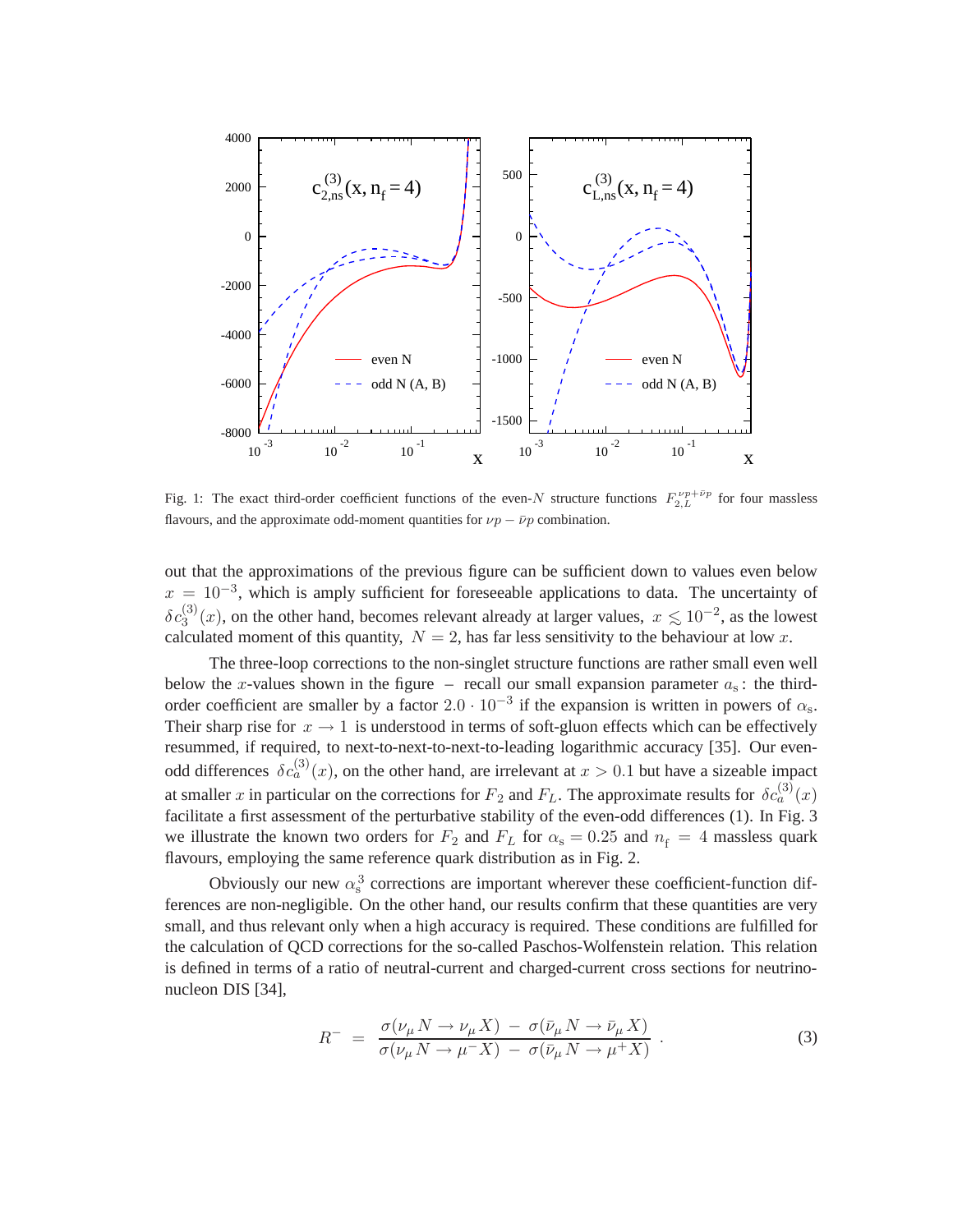

Fig. 2: Convolution of the six third-order CC coefficient functions for  $F_{2, 3, L}$  in  $\nu p + \bar{\nu} p$  and  $\nu p - \bar{\nu} p$  DIS with a schematic but typical non-singlet distribution f. All results have been normalized to  $f(x)$ , suppressing the large but trivial variation of the absolute convolutions.

The asymmetry  $R^-$  directly measures  $\sin^2 \theta_W$  if the up and down valence quarks in the target carry equal momenta, and if the strange and heavy-quark sea distributions are charge symmetric. Beyond the leading order this asymmetry can be presented as an expansion in  $\alpha_s$  and inverse powers of the dominant isoscalar combination  $u^- + d^-$ , where  $q^- = \int_0^1 dx x (q(x) - \bar{q}(x))$  is the second Mellin moment of the valence quark distributions. Using the results for differences  $\delta c_a^{(3)}(x), a = 2, L, 3$  one can present it in a numeric form,

$$
R^{-} = \frac{1}{2} - \sin^{2} \theta_{W} + \frac{u^{-} - d^{-} + c^{-} - s^{-}}{u^{-} + d^{-}} \left\{ 1 - \frac{7}{3} \sin^{2} \theta_{W} + \left( \frac{1}{2} - \sin^{2} \theta_{W} \right) \right\} \n\frac{8}{9} \frac{\alpha_{s}}{\pi} \left[ 1 + 1.689 \alpha_{s} + (3.661 \pm 0.002) \alpha_{s}^{2} \right] + \mathcal{O}\left( (u^{-} + d^{-})^{-2} \right) + \mathcal{O}\left( \alpha_{s}^{4} \right) , (4)
$$

where the third term in the square brackets is determined by the  $\alpha_s^3$  corrections  $\delta c_a^{(3)}(x)$ ,  $a =$  $2, L, 3$ . The perturbation series in the square brackets appears reasonably well convergent for relevant values of the strong coupling constant, with the known terms reading, e.g.,  $1 + 0.42$ + 0.23 for  $\alpha_s = 0.25$ . Thus the  $\alpha_s^2$  and  $\alpha_s^3$  contributions correct the NLO estimate by 65% in this case. On the other hand, due to the small prefactor of this expansion, the new third-order term increases the complete curly bracket in Eq. (4) by only about 1%, which can therefore by considered as the new uncertainty of this quantity due to the truncation of the perturbative expansion. Consequently previous NLO estimates of the effect of, for instance, the (presumably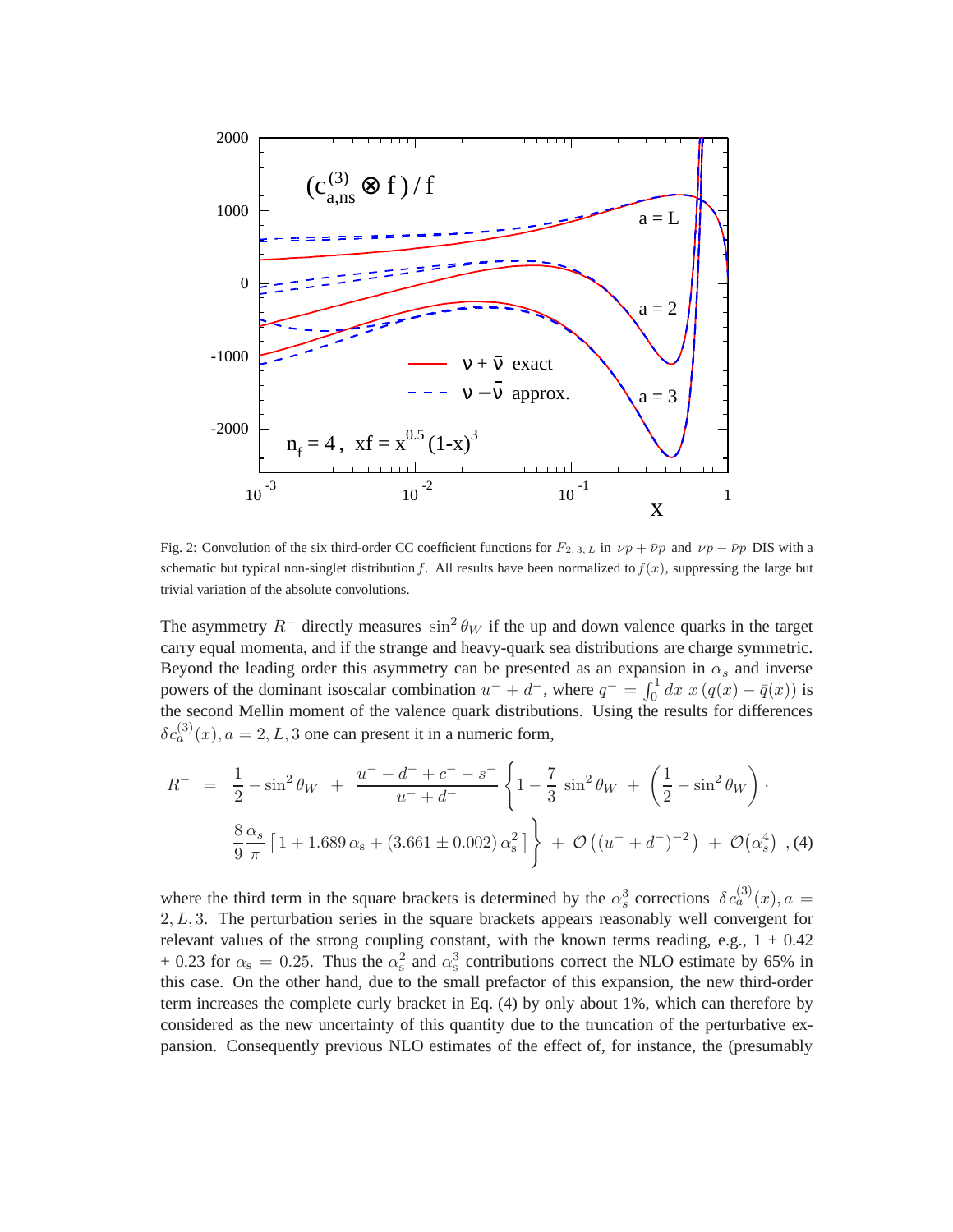

Fig. 3: The first two approximations, denoted by LO and NLO, of the differences (1) for  $F_2$  and  $F_L$  in charged-current DIS. The results are shown for representative values of  $\alpha_s$  and  $n_f$  after convolution with the reference distribution  $f(x)$  also employed in Fig. 2. The dashed curves correspond to the two approximation uncertainties for the new  $\alpha_s^3$ contributions.

mainly non-perturbative, see Refs. [36–38]) charge asymmetry of the strange sea remain practically unaffected by higher-order corrections to the coefficient functions.

To summarize, we have extended the fixed- $N$  three-loop calculations of inclusive DIS  $[1-3]$  to all charged-current cases not covered by the full (all-N) computations of Refs. [6–8]. The region of applicability of these new results is restricted to Bjorken- $x$  values above about 10<sup>-3</sup>, a range amply sufficiently for any fixed-target or collider measurements of those chargedcurrent structure functions in the foreseeable future. Except for the longitudinal structure function  $F_L$ , the present coefficient functions are part of the next-to-next-to-next-to-leading order ( $\rm N^3LO$ ) approximation of massless perturbative QCD. Analyses at this order are possible outside the small- $x$  region since the corresponding four-loop splitting functions will have a very small impact here, cf. Ref. [39].

## **2 Small** x **resummation** <sup>2</sup>

The splitting functions which govern the evolution of the parton distributions (PDFs), together with the hard cross sections which relate those partons to hadronic physical observables, are potentially unstable at high energy due to logarithmically enhanced contributions. In particular, parametrizing observables such as deep-inelastic structure (DIS) functions or Drell-Yan (DY) or Higgs production cross section in hadronic collisions in terms of a dimensionful scale  $Q^2$  (photon virtuality or invariant mass of the final state in DIS and DY respectively) and a dimensionless ratio

<sup>&</sup>lt;sup>2</sup>Contributing authors: G. Altarelli, R. D. Ball, M. Ciafaloni, D. Colferai, S. Forte, G. P. Salam, A. Stasto, R. S. Thorne, C. D. White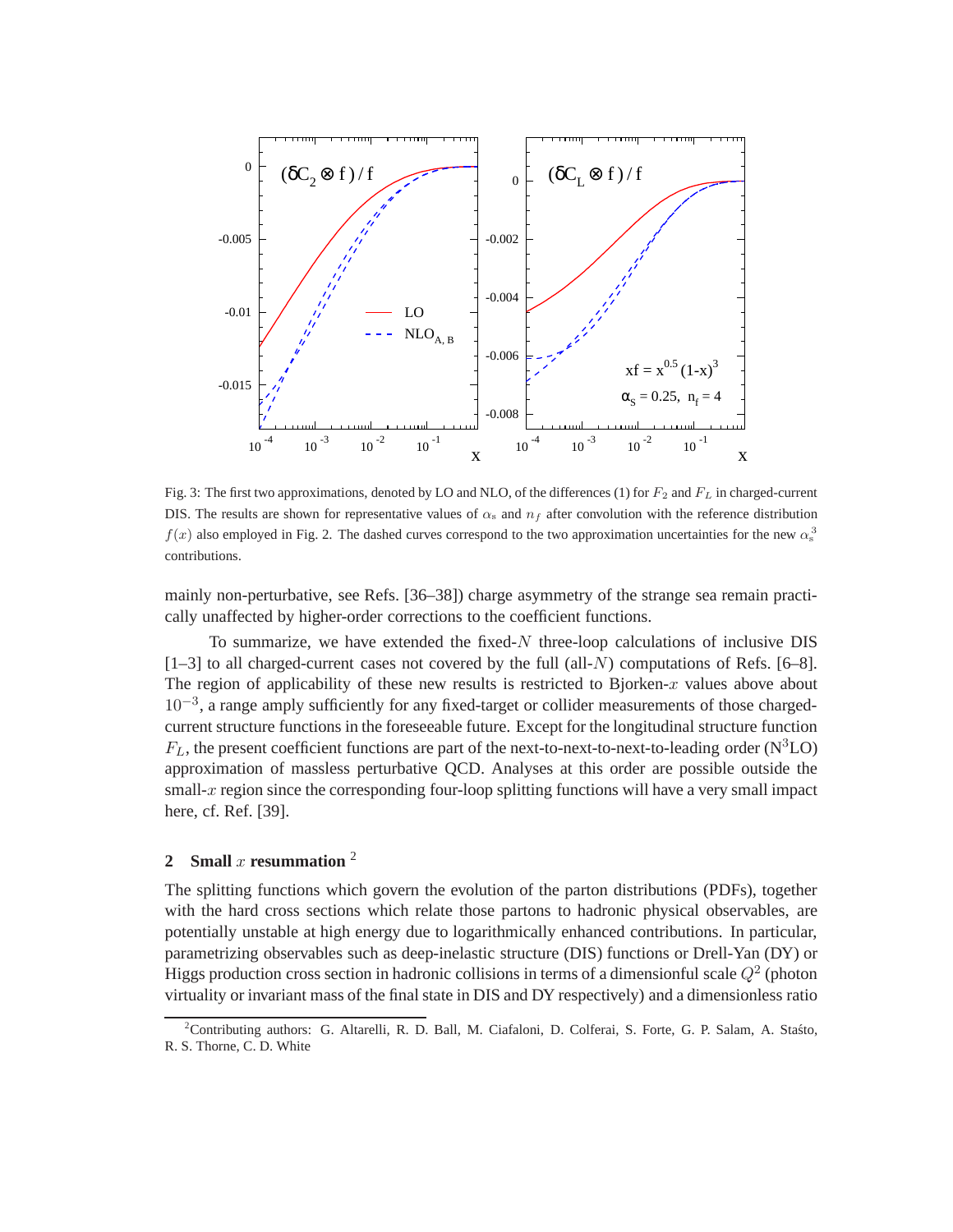x (the Bjorken variable or  $\frac{Q^2}{s}$  in DIS and DY respectively), when  $x \to 0$  there are logarithmically enhanced contributions to the perturbation expansion of the form  $x^{-1} \alpha_S^n(Q^2) \log^m(1/x)$  ( $n \ge$  $m - 1$ ). When x is sufficiently small, one must resum such terms, reordering the perturbation expansion in terms of leading logarithmic (LL) terms followed by next-to-leading logarithmic (NLL) terms and so on.

The problem can be traced to ladders of t-channel gluon exchanges at LL order, with some quark mixing at NLL order and beyond. The underlying framework for the resummation procedure is the BFKL equation [40, 41], an integral equation for the unintegrated gluon  $f(k^2, Q_0^2)$ that is currently known up to full NLL order [42–44], and approximate NNLL order [45]. This has the schematic form (up to NLL):

$$
Nf(k^2, Q_0^2) = Nf_I(Q_0^2) + \bar{\alpha}_S(k^2) \int dk'^2 \left[ \mathcal{K}_0(k^2, k'^2, Q_0^2) + \bar{\alpha}_S(k^2) \mathcal{K}_1(k^2, k'^2, Q_0^2) \right] f(k'^2),\tag{5}
$$

where  $f_I(Q_0^2)$  is a non-perturbative initial condition at some initial scale  $Q_0$ ,  $\bar{\alpha}_S = 3\alpha_S/\pi$  and  $K_{0,1}$  are the LL and NLL BFKL kernels. Different choices for the argument of the running coupling are possible, leading to accordingly modified  $\mathcal{K}_1$  [46, 47].

The solution of the BFKL equation can be used to extract leading and subleading singular contributions to singlet DGLAP splitting functions. The BFKL equation can either be solved numerically in its form given by Eq. (5), or else analytically by performing a double Mellin transform with respect to x and  $k^2$ :

$$
f(\gamma, N) = \int_0^\infty (k^2)^{-\gamma - 1} \int_0^1 dx x^N f(x, k^2), \tag{6}
$$

whereby the BFKL equation becomes a differential equation, with kernels  $\chi_{0,1}(\gamma)$  defined respectively as the Mellin transforms of  $K_{0,1}$ . Furthermore, by using the  $k_t$ -factorisation theorem  $[48]$ , one may determine leading small x contributions to all orders to hard partonic cross sections for physical processes such as heavy quark electroproduction [48] and deep-inelastic scattering [49]. Approximate subleading results are also available [50, 51].

These results for splitting functions and hard partonic cross sections can then be combined with fixed-order results to obtain resummed predictions for physical observables. However, it has now been known for some time that the LL BFKL equation is unable to describe scattering data well, even when matched to a fixed order expansion. Any viable resummation procedure must then, at the very least, satisfy the following requirements:

- 1. Include a stable solution to the BFKL equation with running coupling up to NLL order.
- 2. Match to the standard DGLAP description at moderate and high  $x$  values (where this is known to describe data well).
- 3. Provide the complete set of splitting and coefficient functions for  $F_2$  and  $F_L$  in a well defined factorisation scheme.

Over the past few years, three approaches have emerged which, to some extent, aim at fulfilling these conditions. Here we call these the ABF [52–59], CCSS [47, 60–66] and TW [67–72] approaches. In the ABF scheme all three requirements are met, and resummed splitting functions in the singlet sector have been determined. Furthermore, a complete control of the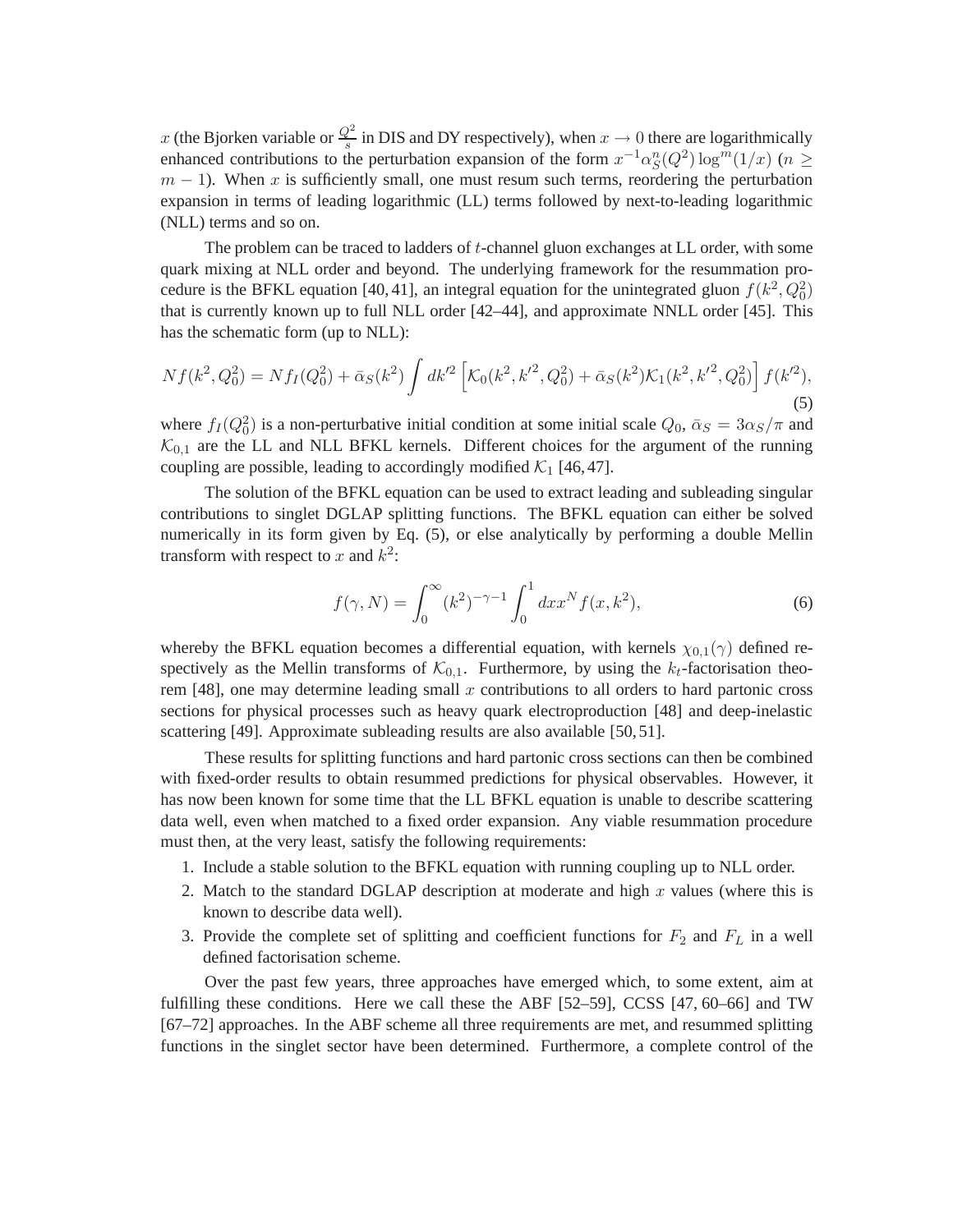scheme dependence at the resummed level has been achieved, thereby allowing for a consistent determination of resummed deep-inelastic coefficient functions, and thus of resummed structure functions. However, the results obtained thus have not been fit to the data yet. In the CCSS formalism, resummed splitting functions have also been determined. However, results are given in a scheme which differs from the  $\overline{\text{MS}}$  scheme at the resummed level; furthermore, resummed coefficient functions and physical observables haven't been constructed yet. The TW approach, instead, has already been compared to the data in a global fit. However, this approach makes a number of simplifying assumptions and the ensuing resummation is thus not as complete as that which obtains in other approaches: for example, this approach does not include the full collinear resummation of the BFKL kernel.

A comparison of resummed splitting functions and solution of evolution equations determined in the ABF and CCSS approaches with  $n_f = 0$  was presented in Ref. [73]; the main features and differences of these approaches were also discussed. Here, we extend this comparison to the case of  $n_f \neq 0$  resummation, and also to the TW approach. First, we will briefly summarize the main features of each approach, and in particular we display the matrix of splitting functions determined in the ABF and CCSS approaches. Then, we will compare K-factors for physical observables determined using the ABF and TW approach.

Note that there are some difference in notations between various groups, which are retained here in order to simplify comparison to the original literature. In particular, the variable  $N$  in Eq. (6) will be referred to as  $\omega$  in the CCS approach of Section 2.2, and the variable  $\gamma$  in the same equation will be referred to as  $M$  in the ABF approach of Section 2.1.

### **2.1 The Altarelli-Ball-Forte (ABF) Approach**

In the ABF approach [52–59, 74–77] one concentrates on the problem of obtaining an improved anomalous dimension (splitting function) for DIS which reduces to the ordinary perturbative result at large  $N$  (large  $x$ ), thereby automatically satisfying renormalization group constraints, while including resummed BFKL corrections at small  $N$  (small  $x$ ), determined through the renormalization-group improved (i.e. running coupling) version of the BFKL kernel. The ordinary perturbative result for the singlet anomalous dimension is given by:

$$
\gamma(N, \alpha_s) = \alpha_s \gamma_0(N) + \alpha_s^2 \gamma_1(N) + \alpha_s^3 \gamma_2(N) \dots \tag{7}
$$

The BFKL corrections at small N (small x) are determined by the BFKL kernel  $\chi(M,\alpha_s)$ :

$$
\chi(M, \alpha_s) = \alpha_s \chi_0(M) + \alpha_s^2 \chi_1(M) + \dots,
$$
\n(8)

which is the Mellin transform, with respect to  $t = \ln \frac{k^2}{k^2}$  $\frac{k^2}{k_0^2}$ , of the  $N \to 0$  angular averaged BFKL kernel.

The ABF construction is based on three ingredients.

1. *The duality relation* between the kernels  $\chi$  and  $\gamma$ 

$$
\chi(\gamma(N,\alpha_s),\alpha_s) = N,\tag{9}
$$

which is a consequence of the fact that at fixed coupling the solutions of the BFKL and DGLAP equations should coincide at leading twist [52, 74, 78]. By using duality, one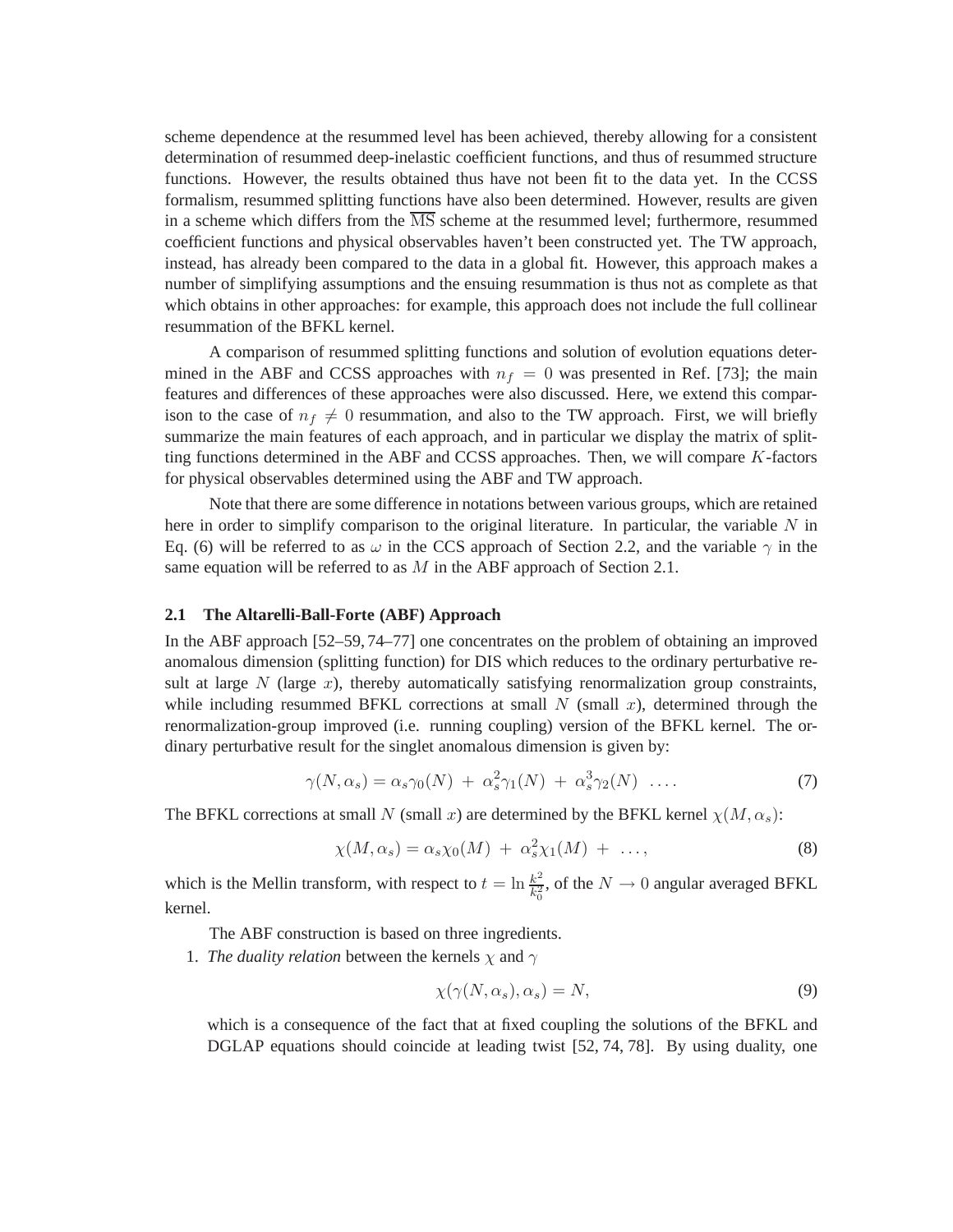can use the perturbative expansions of  $\gamma$  and  $\chi$  in powers of  $\alpha_s$  to improve (resum) each other: by combining them, one obtains a "double leading" (DL) expansion which includes all leading (and subleading, at NLO) logs of x and  $Q^2$ . In particular, the DL expansion automatically resums the collinear poles of  $\chi$  at  $M = 0$ . This eliminates the alternating sign poles  $+1/M$ ,  $-1/M^2$ , ..... that appear in  $\chi_0$ ,  $\chi_1$ ,..., and make the perturbative expansion of  $\chi$  unreliable. This result is a model independent consequence of momentum conservation  $\gamma(1,\alpha_s) = 0$ , whence, by duality:

$$
\chi(0, \alpha_s) = 1. \tag{10}
$$

- 2. *The symmetry of the BFKL kernel* upon gluon interchange. In Mellin space, this symmetry implies that at the fixed-coupling level the kernel  $\chi$  for evolution in  $\ln \frac{s}{k k_0}$  must satisfy  $\chi(M) = \chi(1 - M)$ . By exploiting this symmetry, one can use the collinear resummation of the region  $M \sim 0$  which was obtained using the double-leading expansion to also improve the BFKL kernel in the anti–collinear  $M \simeq 1$  region. This leads to a symmetric kernel which is an entire function for all M, and has a minimum at  $M = \frac{1}{2}$ . The symmetry is broken by the DIS choice of variables  $\ln \frac{1}{x} = \ln \frac{s}{Q^2}$  and by the running of the coupling; however these symmetry breaking contribution can be determined exactly. This then leads to a stable resummed expansion of the resummed anomalous dimension at the fixed coupling level.
- 3. *The running-coupling resummation* of the BFKL solution. Whereas running coupling corrections to evolution equations are automatically included when solving the DGLAP evolution equation with resummed anomalous dimensions, the duality relation Eq. (9) itself undergoes corrections when the running coupling is included in the BFKL equation (5). Running coupling corrections can then be derived order by order, and turn out to be affected by singularities in Mellin  $M$  space. This implies that after Mellin inversion the associate splitting functions is enhanced as  $x \to 0$ : their contribution grows as  $(\alpha_s \beta_0 \ln \frac{1}{x})^n$ with the perturbative order. However the series of leading enhanced contribution can be summed at all orders in closed form, because it corresponds to the asymptotic expansion in powers of  $\alpha_s$  of the solution to the running coupling BFKL equation (5) when the kernel  $\chi$  is approximated quadratically about its minimum. This exact solution can be expressed in terms of Airy functions [53, 79] when the kernel is linear in  $\alpha_s$  and in terms of Bateman [55] functions for generic kernels. Because both the exact solution and its asymptotic expansion are known, this BFKL running coupling resummation can be combined with the DGLAP anomalous dimension, already resummed at the BFKL fixed coupling level, with full control of overlap (double counting terms). Schematically, the result has the following form:

$$
\gamma_{\Sigma NLO}^{rc}(\alpha_{\rm s}(t), N) = \gamma_{\Sigma NLO}^{rc, pert}(\alpha_{\rm s}(t), N) + \gamma^{B}(\alpha_{\rm s}(t), N) - \gamma^{B}_{s}(\alpha_{\rm s}(t), N) - \gamma^{B}_{s}(\alpha_{\rm s}(t), N) - \gamma^{B}_{ss}(\alpha_{\rm s}(t), N) - \gamma^{B}_{ss,0}(\alpha_{\rm s}(t), N) + \gamma_{\rm match}(\alpha_{\rm s}(t), N) + \gamma_{\rm mom}(\alpha_{\rm s}(t), N), (11)
$$

where  $\gamma_{\Sigma NLO}^{rc,pert}(\alpha_{s}(t),N)$  contains all terms which are up to NLO in the double-leading expansion of point 1, symmetrized as discussed in point 2 above so that its dual  $\chi$  has a minimum;  $\gamma^B(\alpha_s(t),N)$  resums the series of singular running coupling corrections using the aforementioned exact BFKL solution in terms of a Bateman function;  $\gamma_s^B(\alpha_s(t), N)$ ,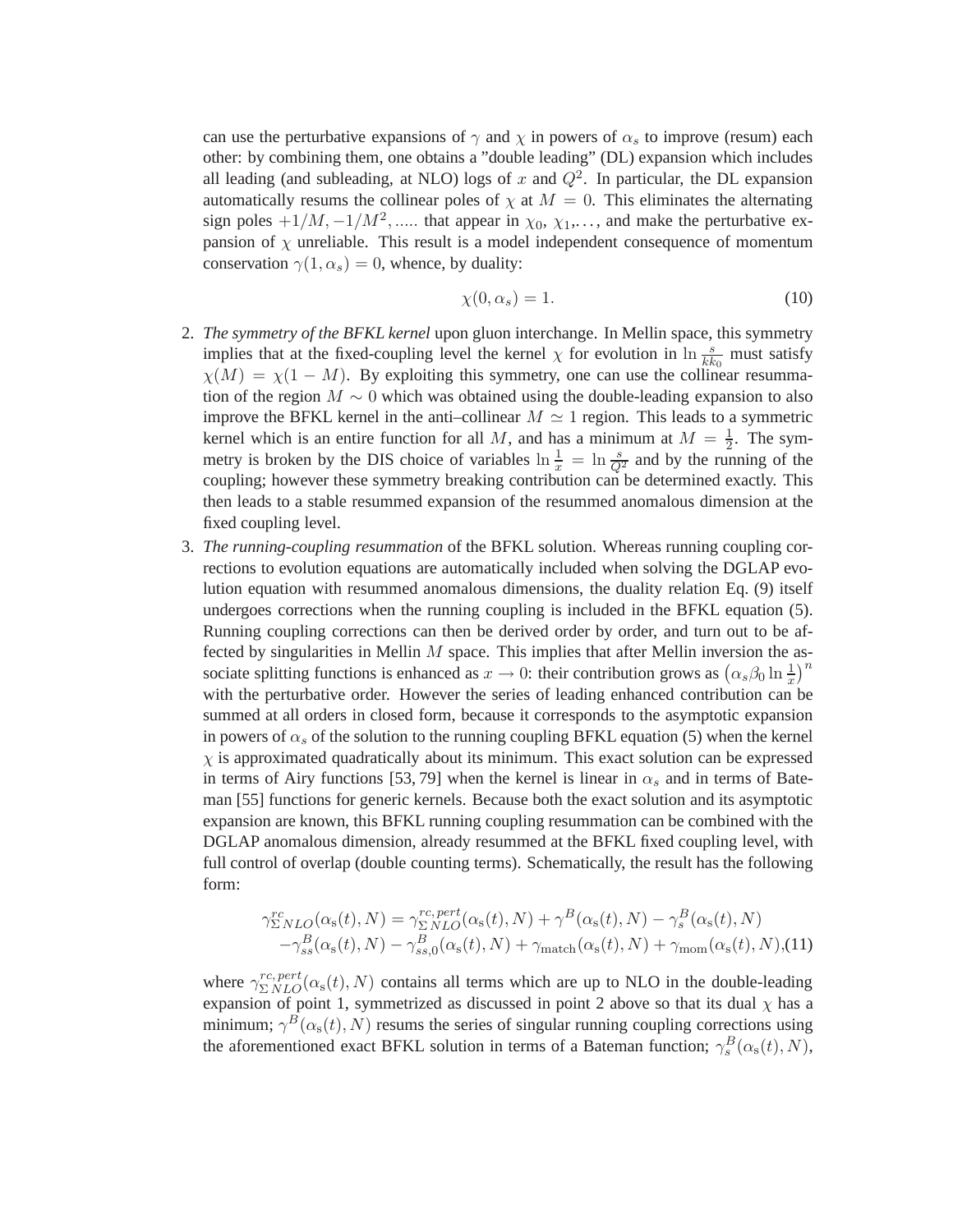

Fig. 4: The resummed splittings functions  $P_{qq}, P_{gg}, P_{gg}$  and  $P_{gg}$  in the ABF approach, all for  $n_f = 4$  and  $\alpha_s = 0.2$ : LO DGLAP (dashed black), NLO DGLAP (solid black), NNLO DGLAP (solid green), LO resummed (red dashed), NLO resummed in the  $Q_0\overline{\text{MS}}$  scheme (red) and in the  $\overline{\text{MS}}$  scheme (blue).

 $\gamma_{ss}^B(\alpha_s(t), N)$   $\gamma_{ss,0}^B(\alpha_s(t), N)$  are double counting subtractions between the previous two contributions;  $\gamma_{\text{mom}}$  subtracts subleading terms which spoil exact momentum conservation;  $\gamma_{\rm match}$  subtracts any contribution which deviates from NLO DGLAP and at large N doesn't drop at least as  $\frac{1}{N}$ .

The anomalous dimension obtained through this procedure has a simple pole as a leading small- $N$  (i.e. small  $x$ ) singularity, like the LO DGLAP anomalous dimension. The location of the pole is to the right of the DGLAP pole, and it depends on the value of  $\alpha_s$ . Thanks to the softening due to running of the coupling, this value is however rather smaller than that which corresponds to the leading BFKL singularity: for example, for  $\alpha_s = 0.2$ , when  $n_f = 0$  the pole is at  $N = 0.17$ .

The splitting function obtained by Mellin inversion of the anomalous dimension eq. (11)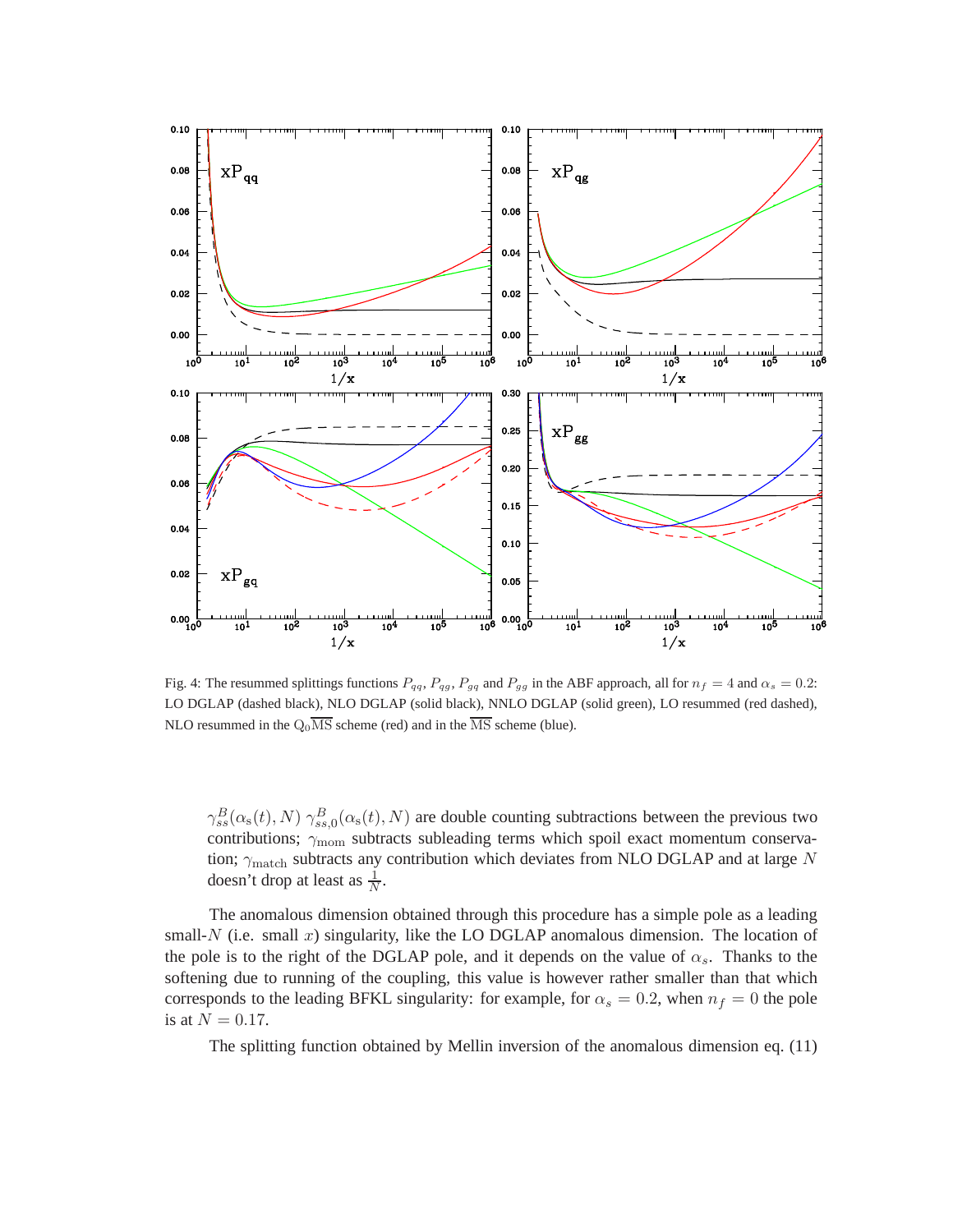

Fig. 5: The resummed DIS coefficient functions  $C_{2q}$ ,  $C_{2g}$ ,  $C_{Lq}$  and  $C_{Lg}$  in the ABF approach, all for  $n_f = 4$  and  $\alpha_s = 0.2$ . The curves are labelled as in the previous figure.

turns out to agree at the percent level to that obtained by the CCSS group by numerical resolution of the BFKL equation for all  $x \le 10^{-2}$ ; for larger values of x (i.e. in the matching region) the ABE result is closer to the NLO DGLAB result. ABF result is closer to the NLO DGLAP result.

In order to obtain a full resummation of physical observables, specifically for deep-inelastic scattering, the resummation discussed so far has to be extended to the quark sector and to hard partonic coefficients. This, on top of various technical complications, requires two main conceptual steps:

• A factorization scheme must be defined at a resummed level. Because only one of the two eigenvectors of the matrix of anomalous dimensions is affected by resummation, once a scheme is chosen, the resummation discussed above determines entirely the two-by-two matrix of splitting functions in the singlet sector. The only important requirement is that the relation of this small  $x$  scheme choice to standard large  $x$  schemes be known exactly,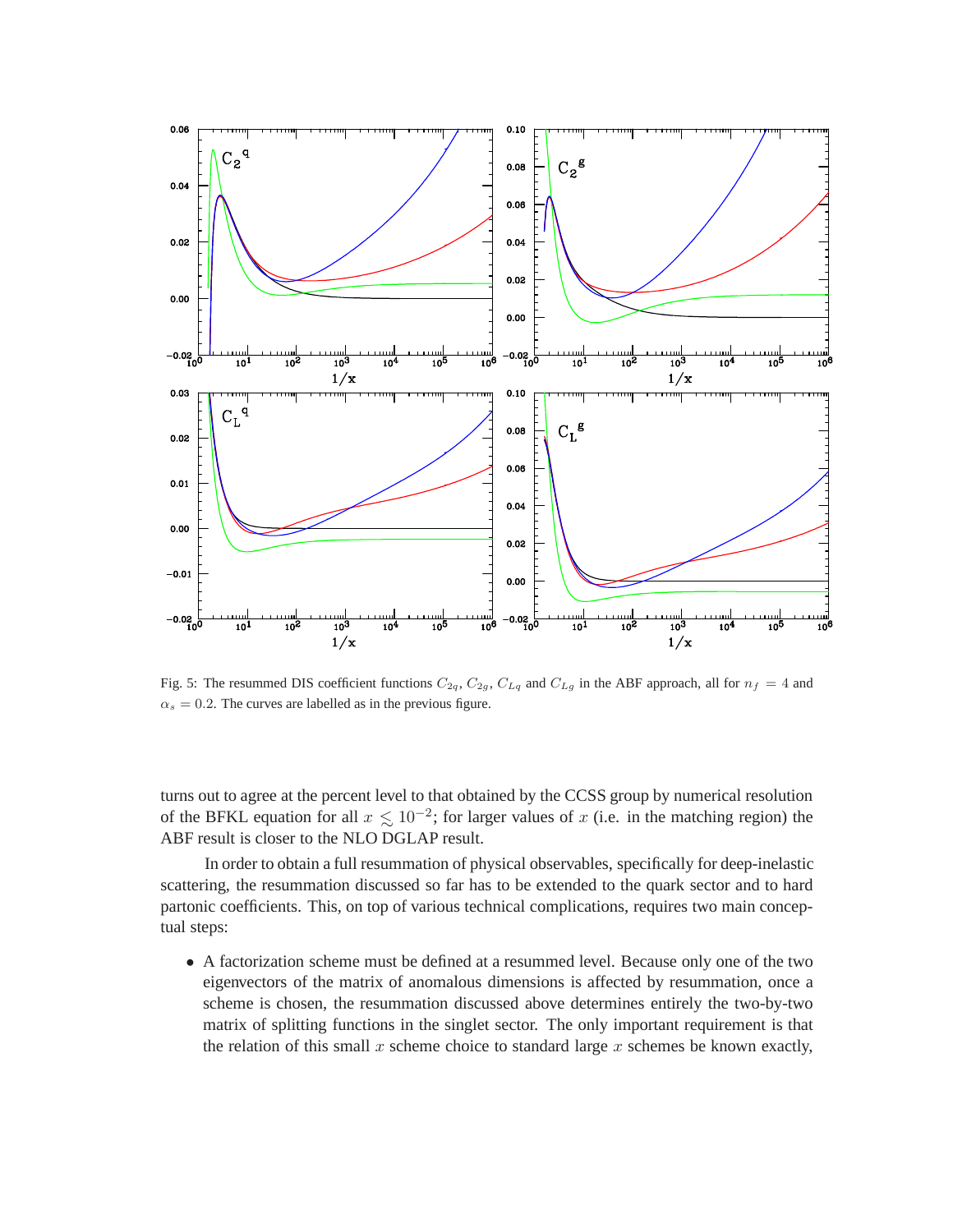since this enables one to combine resummed results with known fixed order results.

• PDFs evolved using resummed evolution equations must be combined with resummed coefficient functions. These are known, specifically for DIS [49], but are also known [80] to be affected by singularities, analogous to the running coupling singularities of the resummed anomalous dimension discussed above, which likewise must be resummed to all orders [57]. This running coupling resummation of the coefficient function significantly softens the small  $x$  growth of the coefficient function and substantially reduces its scheme dependence [58].

These steps have been accomplished in Ref. [58], where resummed anomalous dimensions (see fig. 4), coefficient functions (see fig.5) and structure functions (see section 2.4 below) have been determined. The scheme dependence of these results can be studied in detail: results have been produced and compared in both the  $\overline{\text{MS}}$  and  $\text{Q}_0\overline{\text{MS}}$  schemes, and furthermore the variation of results upon variation of factorization and renormalization scales has been studied.

Calculations of resummation corrections not only of deep inelastic processes, but also of benchmark hadronic processes such as Drell-Yan, vector boson, heavy quark and Higgs production are now possible and should be explored.

### **2.2 The Ciafaloni-Colferai-Salam-Stasto (CCSS) Approach**

The Ciafaloni-Colferai-Salam-Stasto (CCSS) resummation approach proposed in a series a papers [47, 60–66] is based on the few general principles:

- We impose the so-called kinematical constraint [81–83] onto the real gluon emission terms in the BFKL kernel. The effect of this constraint is to cut out the regions of the phase space for which  $k_T^2 \ge k_T^2/z$  where  $k_T, k_T'$  are the transverse momenta of the exchanged gluons and z is the fraction of the longitudinal momentum.
- The matching with the DGLAP anomalous dimension is done up to the next-to-leading order.
- We impose the momentum sum rule onto the resummed anomalous dimensions.
- Running coupling is included with the appropriate choice of scale. We take the argument of the running coupling to be the transverse momentum squared of the emitted gluon in the BFKL ladder in the BFKL part. For the part which multiplies the DGLAP terms in the eigenvalue equation we choose the scale to be the maximal between  $k_T^2$  and  $k_T^{'2}$ .
- All the calculations are performed directly in momentum space. This in particular enables easy implementation of the running of the coupling with the choice of the arguments as described above.

The implementation at the leading logarithmic level in BFKL and DGLAP (and in the single gluon channel case) works as follows. It is convenient to go to the Mellin space representation where we denote by  $\gamma$  and  $\omega$  the Mellin variables conjugated to  $\ln k_T$  and  $\ln 1/x$  respectively. The full evolution kernel can be represented as a series  $\mathcal{K} = \sum_n \alpha_s^{n+1} \mathcal{K}_n(\gamma, \omega)$ . We take the resummed kernel at the lowest order level to be

$$
\mathcal{K}_0(\gamma,\omega) = \frac{2C_A}{\omega} \chi_0^{\omega}(\gamma) + [\gamma_0^{gg}(\omega) - \frac{2C_A}{\omega}] \chi_c^{\omega}(\gamma) . \tag{12}
$$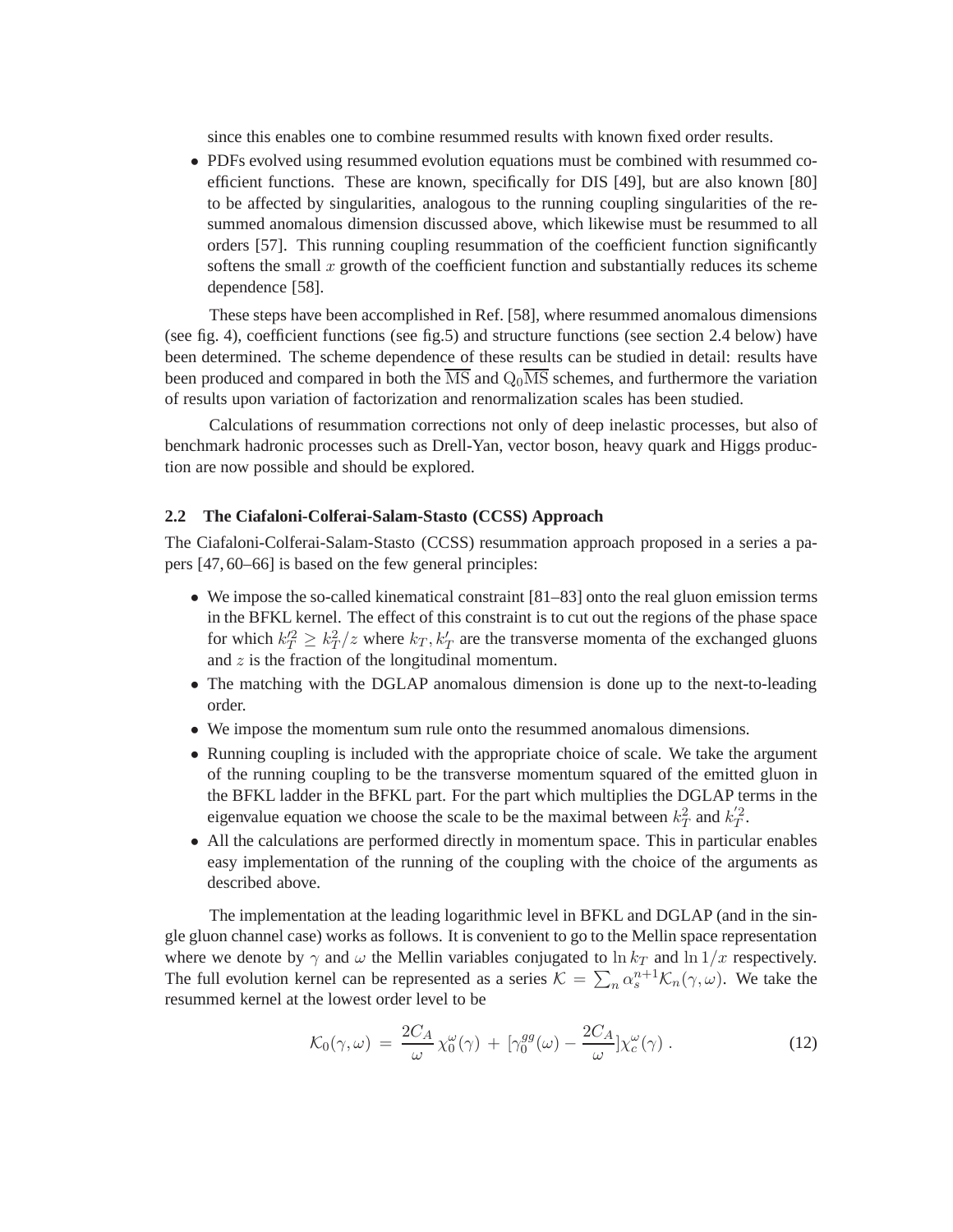The terms in (12) are the following

$$
\chi_0^{\omega}(\gamma) = 2\psi(1) - \psi(\gamma) - \psi(1 - \gamma + \omega) ,
$$

is the leading logarithmic BFKL kernel eigenvalue with the kinematical constraint imposed. This is reflected by the fact that the singularities in the  $\gamma$  plane at  $\gamma = 1$  are shifted by the  $\omega$ . This ensures the compatibility with the DGLAP collinear poles, in the sense that we have only single poles in  $\gamma$ . The function  $\chi_c(\gamma)$  is the collinear part of the kernel

$$
\chi_c^{\omega}(\gamma) = \frac{1}{\gamma} + \frac{1}{1 - \gamma + \omega} ,
$$

which includes only the leading collinear poles at  $\gamma = 0$  or 1. All the higher twist poles are neglected for this part of the kernel. This kernel eigenvalue is multiplied by the non-singular (in  $\omega$ ) part of the DGLAP anomalous dimension  $\gamma_0^{gg}$  $\int_0^{gg} (\omega) - 2C_A/\omega$  where  $\gamma_0^{gg}$  $\binom{gg}{0}$  ( $\omega$ ) is the full anomalous dimension at the leading order. The next-to-leading parts both in BFKL and DGLAP are included in the second term in the expansion, i.e. kernel  $K_1$ 

$$
\mathcal{K}_1(\gamma,\omega) = \frac{(2C_A)^2}{\omega} \tilde{\chi}_1^{\omega}(\gamma) + \tilde{\gamma}_1^{gg}(\omega) \chi_c^{\omega}(\omega)
$$
\n(13)

where  $\tilde{\chi}_1^{\omega}(\gamma)$  is the NLL in x part of the BFKL kernel eigenvalue with subtractions. These subtractions are necessary to avoid double counting: we need to subtract the double and triple collinear poles in  $\gamma$  which are already included in the resummed expression (12) and which can be easily identified by expanding this expression in powers of  $\omega$  and using the LO relation  $\omega = \bar{\alpha}_s \chi_0(\gamma)$ . The term  $\tilde{\gamma}_1^{gg}$  $_{1}^{gg}(\omega)$  in Eq. (13) is chosen so that one obtains the correct DGLAP anomalous dimension at a fixed next-to-leading logarithmic level. The formalism described above has been proven to work successfully in the single channel case, that is for evolution of gluons only. The solution was shown to be very stable with respect to the changes of the resummation scheme.

The quarks are included in the CCSS approach by a matrix formalism. The basic assumptions in this construction are:

- Consistency with the collinear matrix factorization of the PDFs in the singlet evolution.
- Requirement that only single pole singularities in both in  $\gamma$  and  $\omega$  are present in the kernel eigenvalues. This assumption allows for the natural consistency with DGLAP and BFKL respectively. Higher order singularities can be generated at higher orders only through the subleading dependencies on these two variables.
- Ability to compute all the anomalous dimensions which can be directly compared with the DGLAP approach. This can be done by using set of recursive equations which allow to calculate the anomalous dimensions order by order from the kernel eigenvalues.
- Impose the collinear-anticollinear symmetry of the kernel matrix via the similarity transformation.
- Incorporate NLLx BFKL and DGLAP up to NLO (and possibly NNLO).

The direct solutions to the matrix equations are the quark and gluon Green's functions. These are presented in Fig. 6 for the case of the gluon-gluon and quark-gluon part. The resulting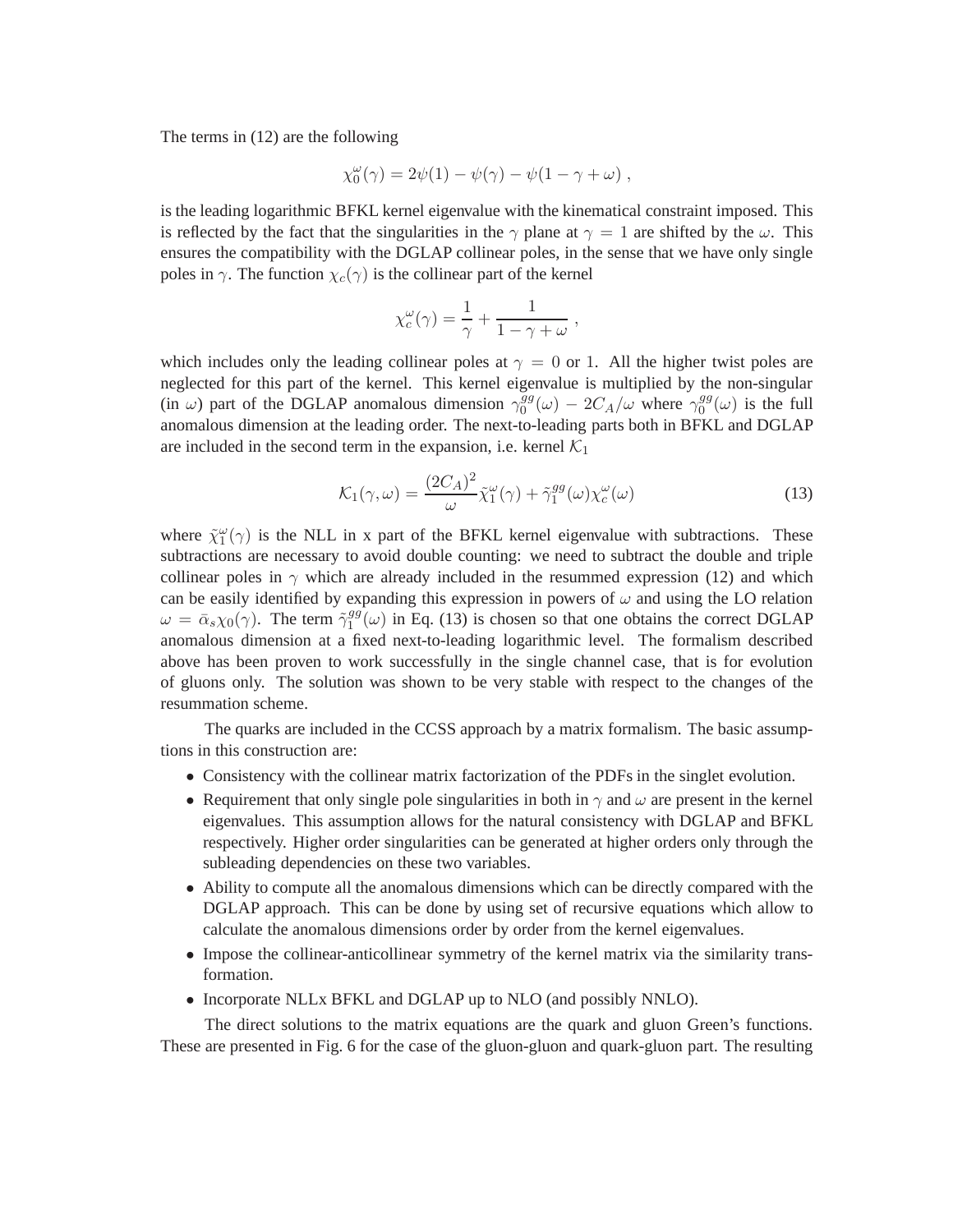

Fig. 6: *Gluon-induced part of the Green function for the NL*x*-NLO and NL*x*-NLO*<sup>+</sup> *models, compared to the results the single channel approach. For the models of this paper both gluon-gluon and quark-gluon Green's function are shown. The value chosen for the coupling,*  $\alpha_s = 0.15$ *, corresponds to*  $k_0 \simeq 20$  *GeV. The band indicates the spread in the result for the NLx-NLO model when varying the renormalization scale in the range*  $0.5 < x_{\mu} < 2$ *.*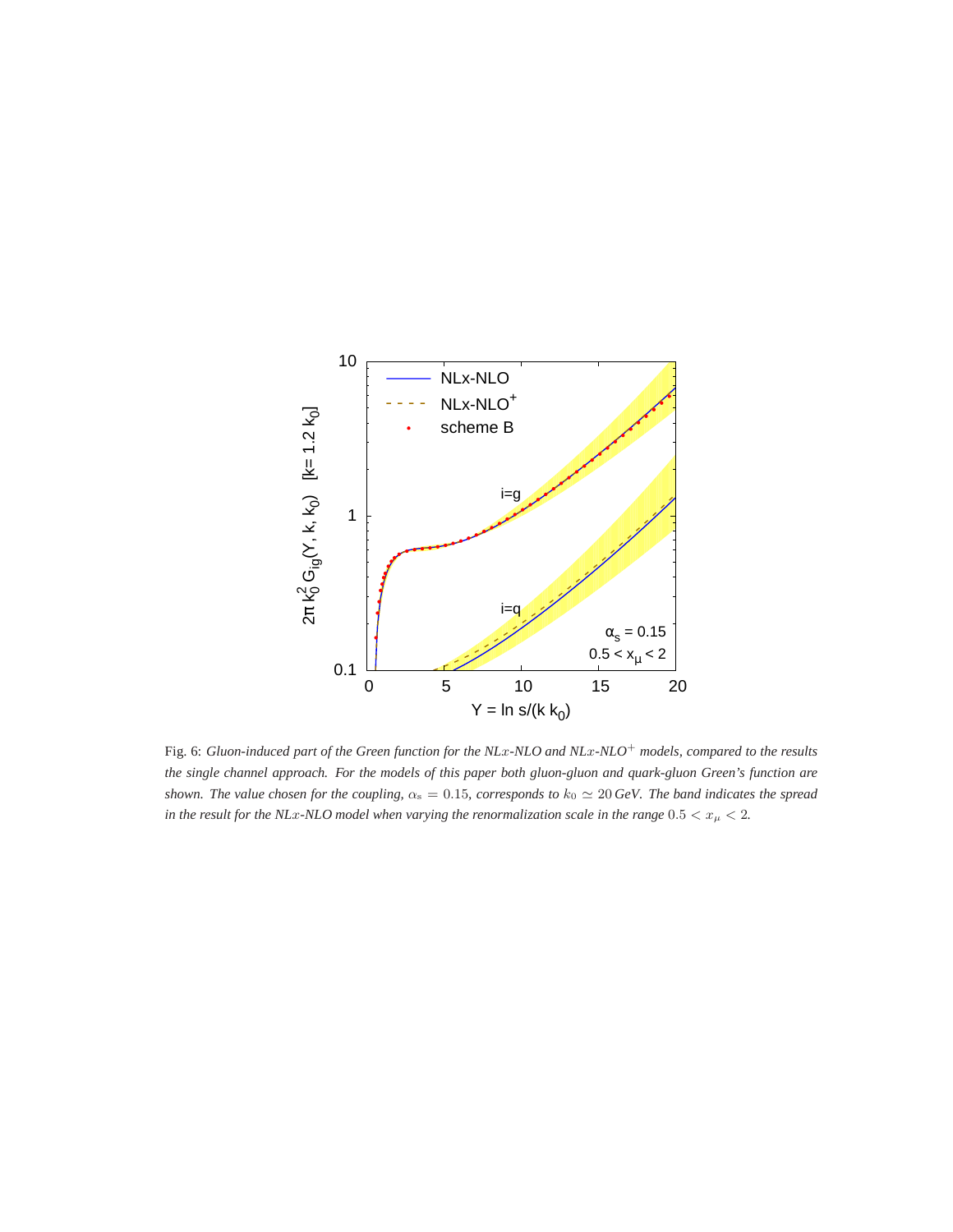gluon-gluon part is increasing exponentially with the logarithm of energy ln s with an effective intercept of about  $∼ 0.25$ . It is much suppressed with respect to the leading logarithmic order. We also note that the single channel results and the matrix results for the gluon-gluon Green's function are very similar to each other. In Fig. 6 we also present the quark-gluon channel which is naturally suppressed in normalization with respect to the gluon-gluon one by a factor of the strong coupling constant. This can be intuitively understood as the (singlet) quarks are radiatively generated from the gluons, and therefore this component follows the gluon density very closely. The yellow bands indicate the change of the Green's functions with respect to the change of the scale.



Fig. 7: *The matrix of NL*x*-NLO (and NL*x*-NLO*<sup>+</sup>*) splitting functions together with their scale uncertainty and the NLO splitting functions for comparison. In the gg channel, we also show the old scheme B result* ( $n_f = 0$ , no NLO *contributions, 1-loop coupling) . The band corresponds to the span of results (NL*x*-NLO) obtained if one chooses*  $x_{\mu} = 0.5$  *and*  $x_{\mu} = 2.0$ .

In Fig. 7 we present all four splitting functions for fixed value of scale  $Q^2$ . Here, again the results are very close to the previous single channel approach in the case of the gluon-gluon splitting function. The gluon-quark channel is very close to the gluon-gluon one, with the characteristic dip of this function at about  $x \sim 10^{-3}$ . The dip delays the onset of rise of the splitting function only to values of x of about  $10^{-4}$ . The scale dependence growths with decreasing x but it is not larger than in the fixed NLO case. The quark-gluon and quark-quark splitting functions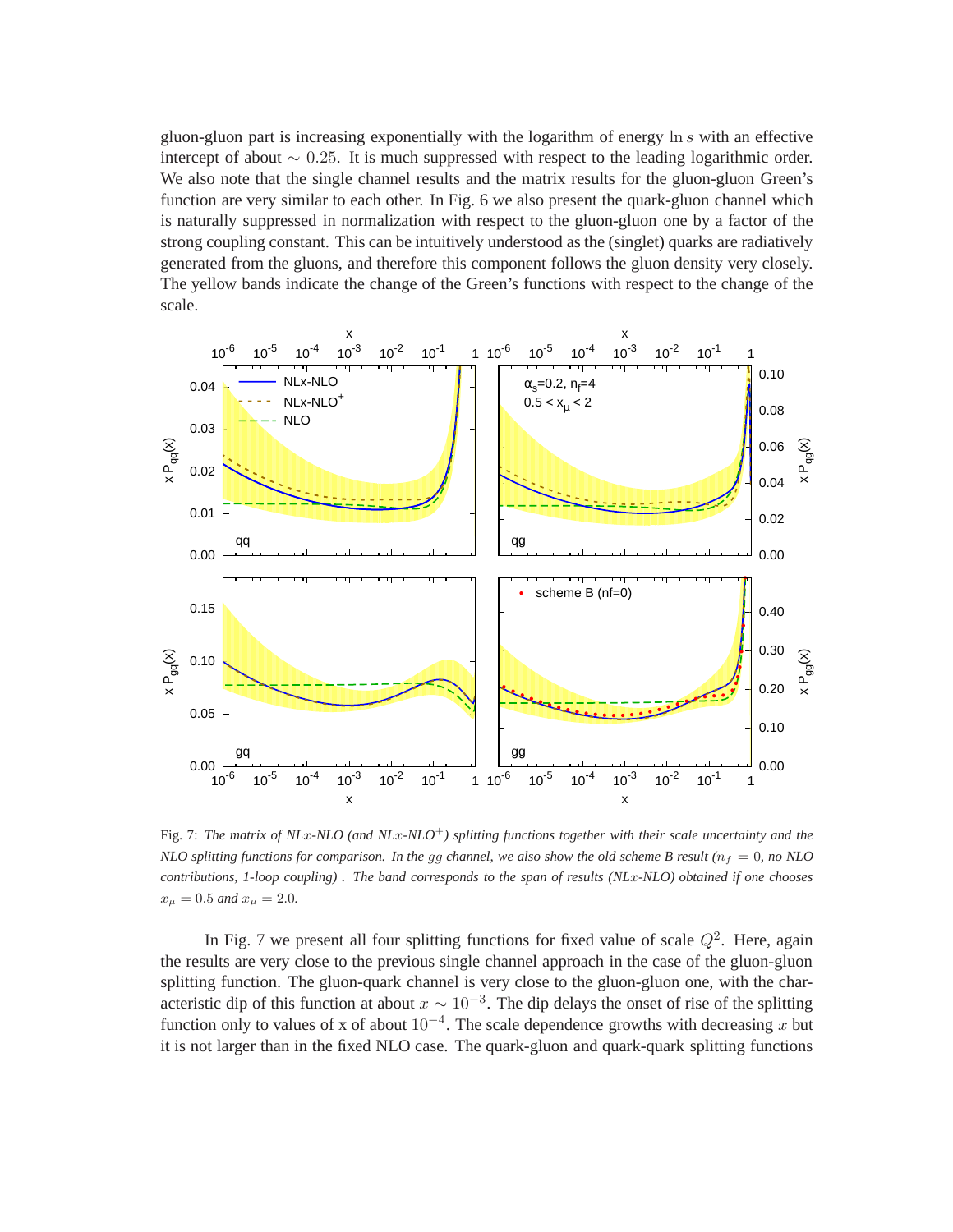tend to have slightly larger uncertainty due to the scale change but are also slightly closer to the plain NLO calculation. They also tend to have a less pronounced dip structure.

### **2.3 The Thorne-White (TW) Approach**

Substituting the LO running coupling  $\bar{\alpha}_S(k^2)$  into equation (5) and performing a double Mellin transform according to equation (6), the BFKL equation 5, as mentioned in Section 2, becomes a differential equation:

$$
\frac{d^2f(\gamma, N)}{d\gamma^2} = \frac{d^2f_I(\gamma, Q_0^2)}{d\gamma^2} - \frac{1}{\bar{\beta}_0 N} \frac{d(\chi_0(\gamma)f(\gamma, N))}{d\gamma} + \frac{\pi}{3\bar{\beta}_0^2 N} \chi_1(\gamma)f(\gamma, N),\tag{14}
$$

where  $\chi_{0,1}(\gamma)$  are the Mellin transforms of  $\mathcal{K}_{0,1}$ . The solution for  $f(N,\gamma)$  of Eq. (14) has the following form [61, 84]:

$$
f(N,\gamma) = \exp\left(-\frac{X_1(\gamma)}{\bar{\beta}_0 N}\right) \int_{\gamma}^{\infty} A(\tilde{\gamma}) \exp\left(\frac{X_1(\tilde{\gamma})}{\bar{\beta}_0 N}\right) d\tilde{\gamma}.
$$
 (15)

Up to power-suppressed corrections, one may shift the lower limit of the integral  $\gamma \to 0$ , so that the gluon distribution factorises into the product of a perturbative and a non-perturbative piece. The nonperturbative piece depends on the bare input gluon distribution and an in principle calculable hard contribution. However, this latter part is rendered ambiguous by diffusion into the infrared, and in this approach is contaminated by infrared renormalon-type contributions. The perturbative piece is safe from this and is sensitive to diffusion into the ultraviolet region of weaker coupling. Substituting equation (15) into (14), one finds that the perturbative piece is given (after transforming back to momentum space):

$$
\mathcal{G}_E^1(N,t) = \frac{1}{2\pi i} \int_{1/2 - i\infty}^{1/2 + i\infty} \frac{f^{\beta_0}}{\gamma} \exp\left[\gamma t - X_1(\gamma, N)/(\bar{\beta}_0 N)\right] d\gamma,\tag{16}
$$

where:

$$
X_1(\gamma, N) = \int_{\frac{1}{2}}^{\gamma} \left[ \chi_0(\tilde{\gamma}) + N \frac{\chi_1(\tilde{\gamma})}{\chi_0(\tilde{\gamma})} \right] d\tilde{\gamma}.
$$
 (17)

Structure functions  $F_i$  also factorize, and the perturbative factors have a similar form to Eq. (16), but involve an additional impact factor  $h_i(\gamma, N)$  in the integrand according to the  $k_t$ -factorisation theorem [49]. Crucially, coefficient functions and anomalous dimensions involve ratios of the above quantities, such that the non-perturbative factor cancels. Thus, once all the impact factors are known, the complete set of coefficient and splitting functions can be disentangled. Finally they can be combined with the standard NLO DGLAP results (which are known to describe data well at higher  $x$  values) using the simple prescription:

$$
Ptot. = PNLL + PNLO - \left[ PNLL(0) + PNLL(1) \right],
$$
 (18)

where P is a splitting or coefficient function, and  $P^{NLL(i)}$  the  $\mathcal{O}(\alpha_s^i)$  contribution to the resummed result which is subtracted to avoid double-counting. It should be noted that the method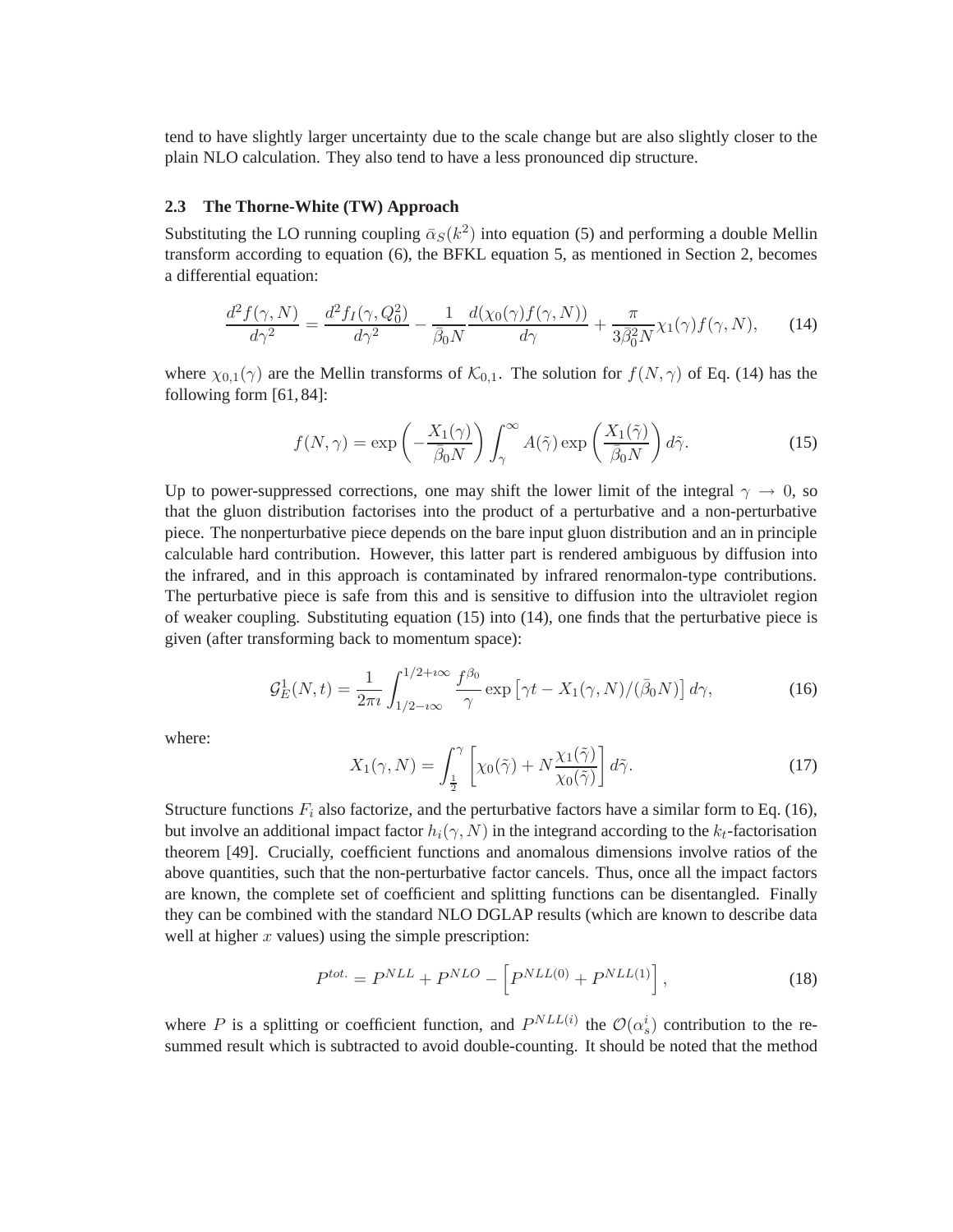

Fig. 8: Gluons arising from a global fit to scattering data including NLL small x resummations in the  $DIS(\chi)$  factorisation scheme (solid). Also shown is the result from an NLO DGLAP fit in the same scheme.

of subtraction of the resummed contribution in the matching is different to that for the ABF approach outlined after Eq. (11). For example, at NLO in the resummation the BFKL equation provides both the  $\alpha_S/N$  part of  $P_{gg}$  and the part at  $\mathcal{O}(\alpha_S)$  constant as  $N \to \infty$ . Hence we choose to keep all terms constant as  $N \to \infty$  generated by Eq. (16), with similar considerations for other splitting functions and coefficient functions, though these can contain terms  $\propto N$ . Hence, we include terms which will have some influence out to much higher  $x$  than in the ABF approach.

In the TW manner of counting orders LL is defined as the first order at which contributions appear, so while for the gluon splitting function this is for  $\bar{\alpha}_S^n \ln^m(1/x)$  for  $m = n - 1$  for impact factors this is for  $m = n - 2$ . A potential problem therefore arises in that the NLL impact factors are not known exactly. However, the LL impact factors with conservation of energy of the gluon imposed are known in cases of both massless and massive quarks [50, 51], and are known to provide a very good approximation to the full  $\mathcal{O}(\alpha_S^2)$  and  $\mathcal{O}(\alpha_S^3)$  quark-gluon splitting functions and coefficient functions [85], implying that they must contain much of the important higherorder information. These can then be used to calculate NLL coefficient and splitting functions within a particular factorisation scheme. One must also specify a general mass variable number scheme for consistent implementation of heavy quark mass effects. Such a scheme (called the  $DIS(\chi)$  scheme) has been given in [71, 72] up to NLL order in the high energy expansion, and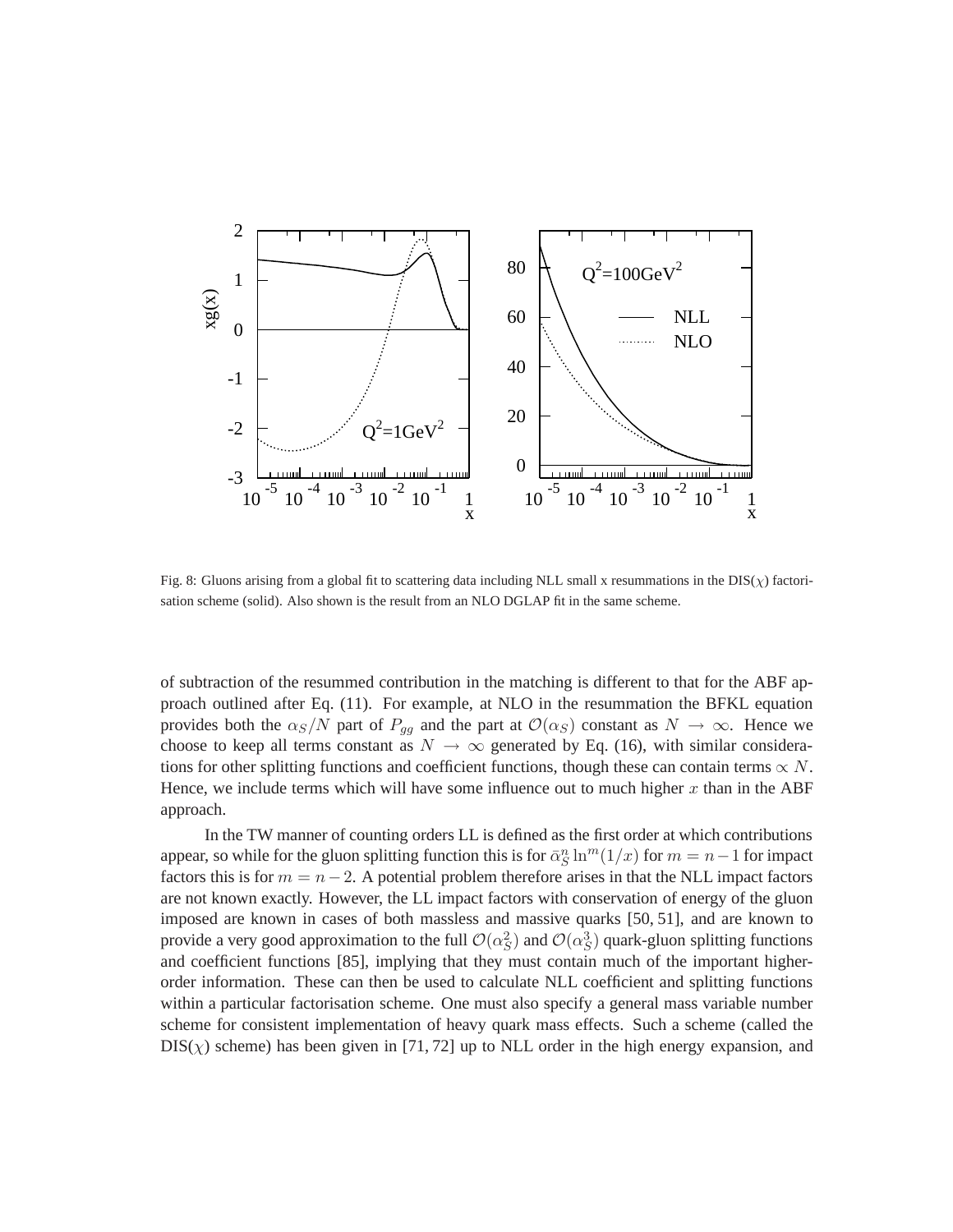

Fig. 9: *The resummed splitting functions (solid)*  $P_+ \approx P_{gg}$  *and*  $P_{qg}$  *in the TW approach, both for*  $n_f = 4$  *and*  $\alpha_S = 0.16$ *, compared to the corresponding NLO forms (dotted).* 

NLO order in the fixed order expansion.

The form of the resummed splitting functions shown in fig. 9 are qualitatively consistent with those from the ABF approach, fig. 4, and CCSS approach fig. 7 (note however that in these plots the value of  $\alpha_s$  is a little larger, and the scheme is different). This is despite the fact that the approach does not include the explicit collinear resummation of the BFKL kernel adopted in the other two approaches. It was maintained in [69, 70] that the diffusion into the ultraviolet, effectively making the coupling weaker, hastens the perturbative convergence for splitting functions, and the kernel near  $\gamma = 0$ , making this additional resummation less necessary. There is no particular obstruction to including this resummation in the approach, it is simply cumbersome. Indeed, in Ref. [70] the effect was checked, and modifications found to be no greater than generic NNLO corrections to the resummation, so it was omitted. (Note that any process where there are two hard scales, sensitive to  $\gamma \approx 0.5$ , or attempted calculation of the hard input for the gluon distribution, sensitive to  $\gamma = 1$ , would find this resummation essential.) The main feature of the resummed splitting functions is a significant dip below the NLO DGLAP results, followed by an eventual rise at very low  $x \approx 10^{-5}$ . This behaviour drives a qualitative change in the gluon distribution, when implemented in a fit to data.

The combined NLO+NLL splitting and coefficient functions (in the TW approach) have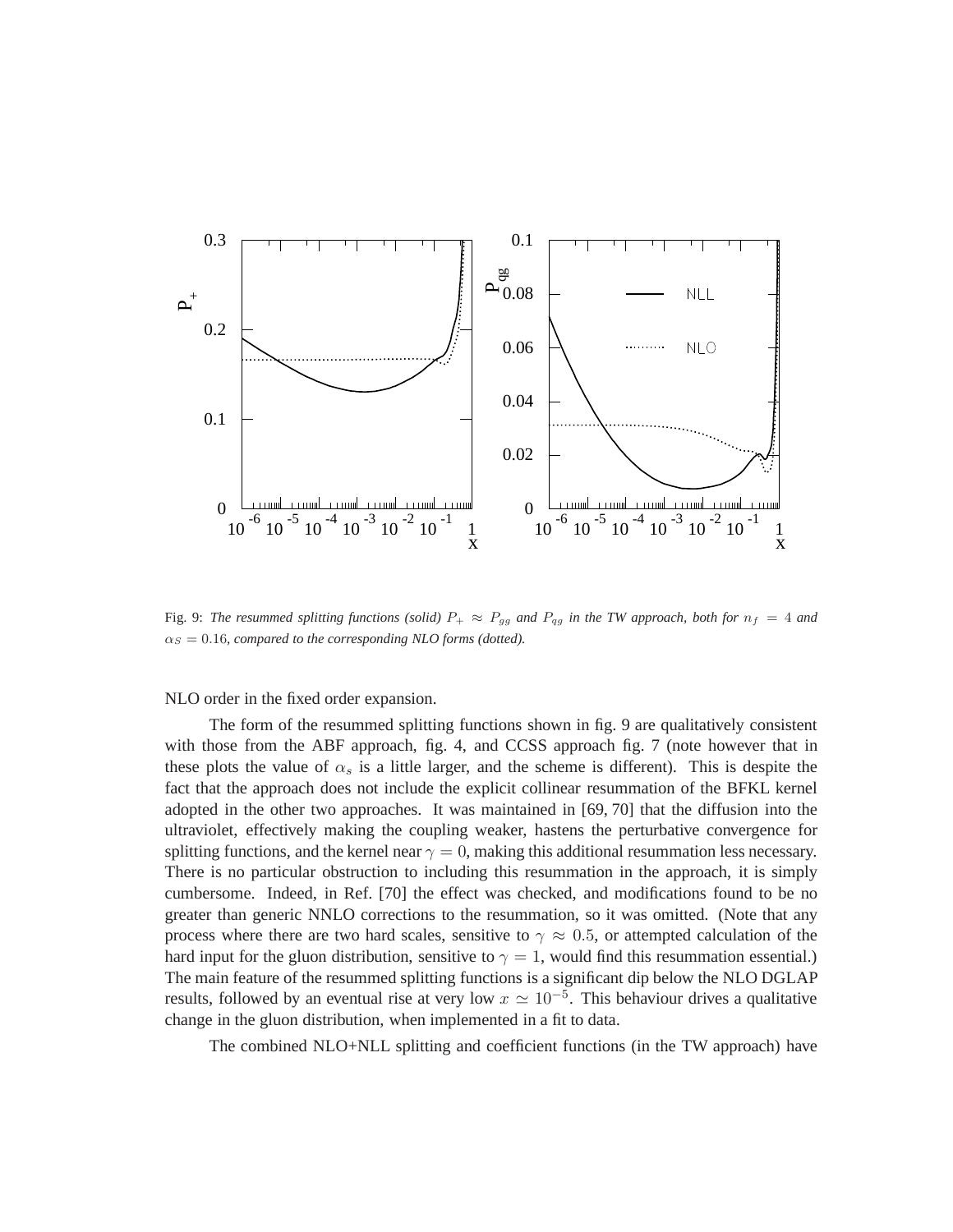

Fig. 10: Recent H1 data on the longitudinal structure function  $F<sub>L</sub>$ , together with the NLL resummed prediction from the TW approach, and a recent NNLO result from the MSTW group.

been implemented in a global fit to DIS and related data in the  $DIS(\chi)$  scheme, thus including small x resummations in both the massless and massive quark sectors [72]. The overall fit quality was better than a standard NLO fit in the same factorisation scheme, and a similar NLO fit in the more conventional  $\overline{\text{MS}}$  factorisation scheme. The principal reason for this is the dip in the resummed evolution kernels, which allows the gluon distribution to increase at both high and low values of x. This reduces a tension that exists between the high x jet data of [86,87] and the low x HERA data [17, 88–91]. The gluon distributions arising from the NLL and NLO fits are shown in figure 8, for the starting scale  $Q^2 = 1$ GeV<sup>2</sup> and also for a higher value of  $Q^2$ . One sees that whilst the NLO gluon wants to be negative at low x and  $Q^2$ , the resummed gluon is positive definite and indeed growing slightly as  $x \to 0$ . The gluons agree well for higher x values (where the DGLAP description is expected to dominate), but deviate for  $x \leq 10^{-2}$ . This can therefore be thought of as the value of  $x$  below which resummation starts to become relevant.

The qualitatively different gluon from the resummed fit (together with the decreased evolution kernels w.r.t. the fixed order description) has a number of phenomenological implications:

- 1. The longitudinal structure function  $F<sub>L</sub>$  is sensible at small x and  $Q<sup>2</sup>$  values, where the standard DGLAP description shows a marked instability [92].
- 2. As a result of the predicted growth of  $F<sub>L</sub>$  at small x the resummed result for the DIS reduced cross-section shows a turnover at high inelasticity  $y$ , in agreement with the HERA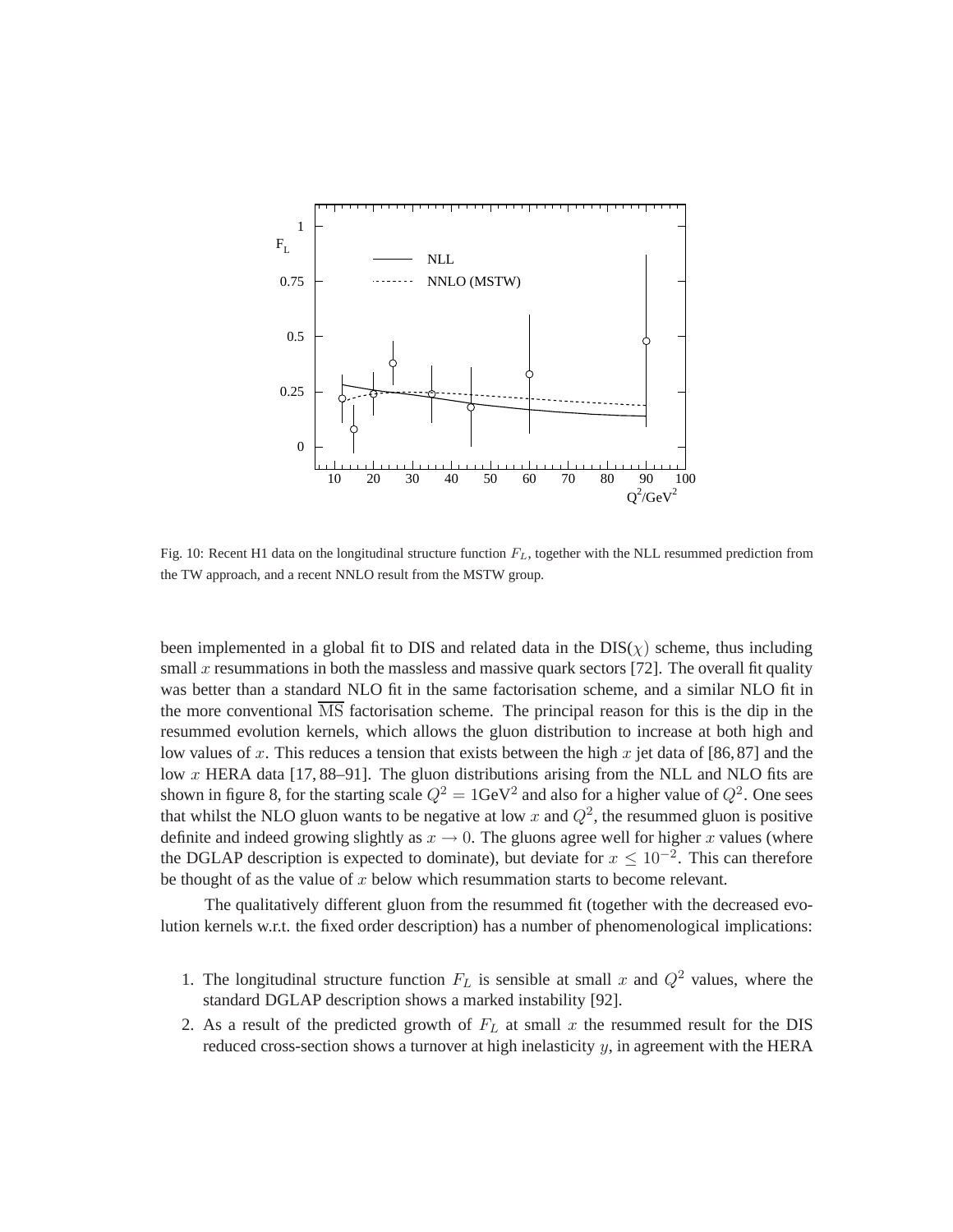data. This behaviour is not correctly predicted by some fixed order fits.

3. The heavy flavour contribution (from charm and bottom) to  $F_2$  is reduced at higher  $Q^2$  in the resummed approach, due mainly to the decreased evolution, as already noted in a full analysis in the fixed-order expansion at NNLO [93]. Nevertheless, it remains a significant fraction of the total structure function at small  $x$ .

Other resummation approaches should see similar results when confronted with data, given the qualitative (and indeed quantitative) similarities between the splitting functions. It is the decreased evolution with respect to the DGLAP description that drives the qualitative change in the gluon distribution. This is then the source of any quantitative improvement in the description of data, and also the enhanced description of the longitudinal structure function and reduced cross-section.

The resummed prediction for  $F_L$  is shown alongside the recent H1 data [94] in figure 10, and compared with an up-to-date NNLO fixed order result [95]. One sees that the data cannot yet tell apart the predictions, but that they are starting to diverge at low x and  $Q^2$ , such that data in this range may indeed be sensitive to the differences between resummed and fixed order approaches.

#### **2.4 Resummed structure functions: comparison of the ABF and TW approaches**

In this section, we present an application of the ABF and TW approaches to the resummed determination of the  $F_2$  and  $F_L$  deep-inelastic structure functions. The corresponding exercise for the CCSS approach has not yet been finalised. A direct comparison of the two approaches is complicated by issues of factorisation scheme dependence: whereas in the ABF approach results may be obtained in any scheme, and in particular the  $\overline{\text{MS}}$  and closely related  $Q_0$ - $\overline{\text{MS}}$  scheme, in the TW formalism splitting functions and coefficient functions beyond NLO in  $\alpha_S$  are resummed in the  $Q_0$ -DIS scheme [65, 96], which coincides with the standard DIS scheme at large x but differs from it at the resummed level; the scheme change needed in order to obtain the coefficient functions from the DIS-scheme ones is performed exactly up to NLO and approximately beyond it. Thus, without a more precise definition of the relation of this scheme to  $\overline{\text{MS}}$ , one cannot compare splitting and coefficient functions, which are factorisation scheme dependent.

A useful compromise is to present the respective results for the ratio of structure function predictions:

$$
K_i = \frac{F_i^{NLL}(x, Q^2)}{F_i^{NLO}(x, Q^2)},
$$
\n(19)

where  $i \in 2, L$ , and the  $F_i$  are calculated by convoluting the relevant coefficients with PDFs obtained by perturbative evolution of a common set of of partons, defined at a starting scale of  $Q_0^2 = 4 \text{GeV}^2$ . The number of flavors is fixed to three, to avoid ambiguities due to heavy quark effects. The initial PDFs are assumed to be fixed (i.e., the same at the unresummed and unresummed level) in the DIS factorization scheme at the scale  $Q_0$ . Of course, in a realistic situation the data are fixed and the PDFs are determined by a fit to the data: hence they are not the same at the resummed and unresummed level (compare Fig. 8 above). However, in the DIS factorization scheme the structure function  $F_2$  is simply proportional to the quark distribution, hence by fixing the PDFs in this scheme one ensures that  $F_2$  is fixed at the starting scale.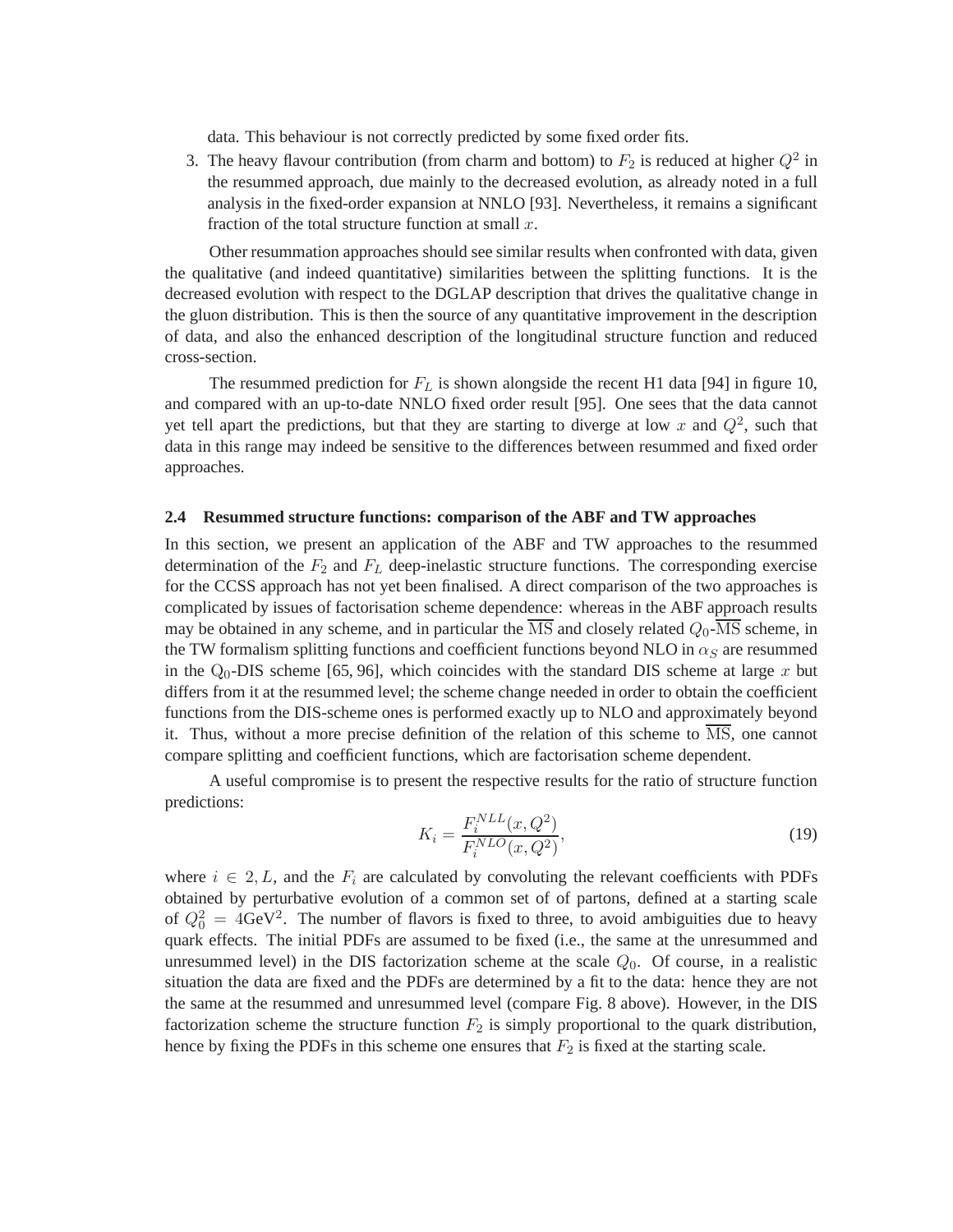

Fig. 11: The ratio  $F_2^{NLL}/F_2^{NLO}$  in the ABF approach (left) and the TW approach (right), using toy PDFs, given in eq. 20, calculated as function of x at fixed for  $Q^2$  (upper ), and as a function of  $Q^2$  at fixed x (lower).

This starting PDFs are constructed as follows: the quark and gluon distributions are chosen to have the representative form also used in Ref. [58]

$$
xg(x) = k_s x S(x) = k_g x^{-0.18} (1 - x)^5; \quad xq_v = k_q x^{0.5} (1 - x)^4,
$$
 (20)

in the  $\overline{\text{MS}}$  scheme, where  $g(x)$  is the gluon,  $S(x)$  the sea quark distribution, and  $xq_v(x)$  denotes a valence quark distribution. We choose  $k_s = 3$ , and then all other parameters are fixed by momentum and number sum rules. Note that the gluon is the same as that used in the previous comparison of Ref. [73]. The PDFs eq. (20) are then transformed to the DIS factorization scheme [97] using the NLO (unresummed) scheme change at the scale  $Q_0$ . The result is then used as a fixed boundary condition for all (unresummed and resummed, ABF and TW) calculations. In the TW approach, the DIS scheme for unresummed quantities and  $Q_0$ DIS scheme as discussed above is then used throughout. In the ABF approach, the fixed DIS-scheme boundary condition is transformed to the  $Q_0\overline{\text{MS}}$  scheme [58,98] (which at the unresummed level coincides with standard  $\overline{\text{MS}}$ ) by using the unresummed or resummed scheme change function as appropriate, and then all calculations are performed in  $Q_0\overline{\text{MS}}$ . One might hope that most of the residual scheme dependence cancels upon taking the ratio of the NLL and NLO results, at least for schemes that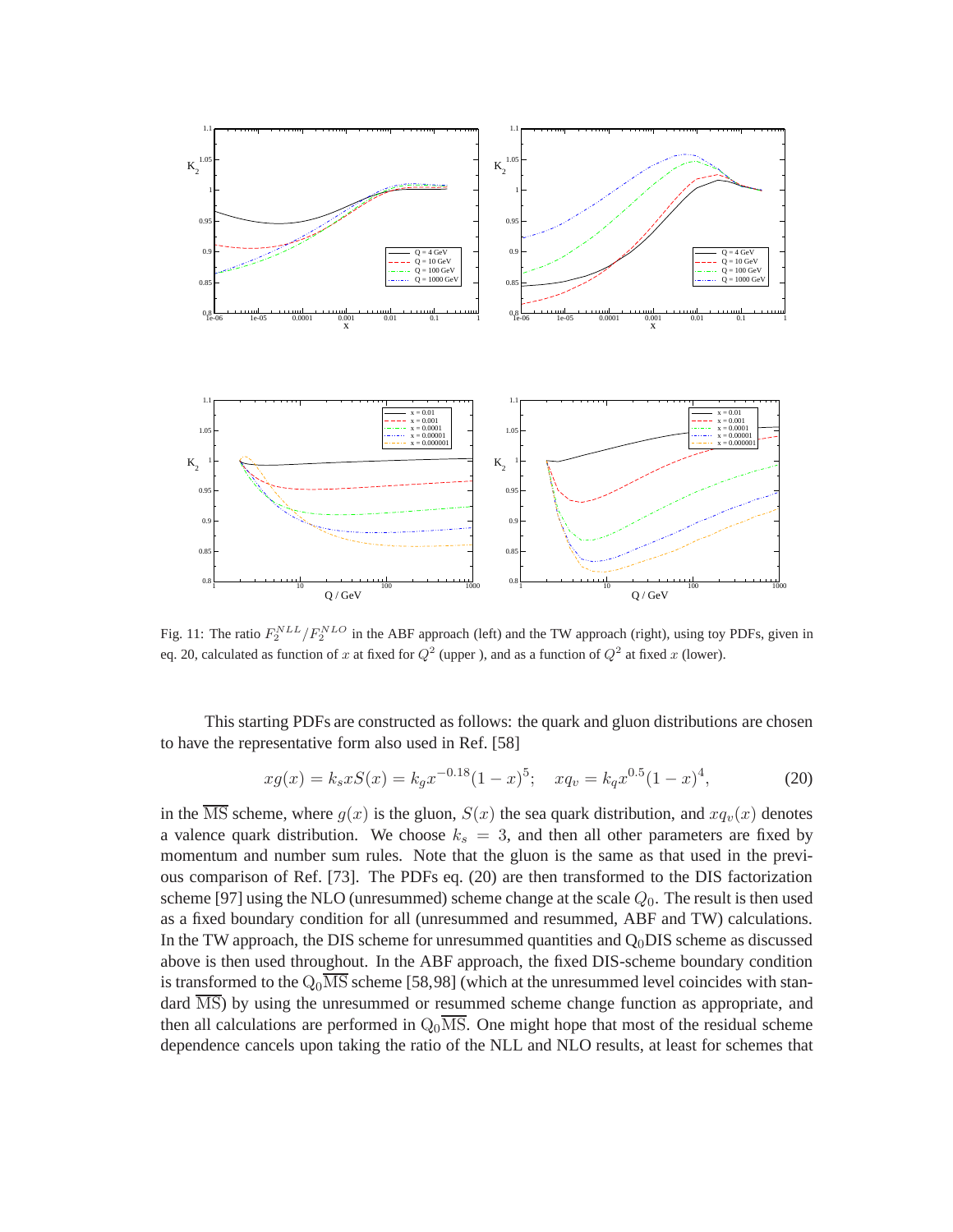

Fig. 12: The ratio  $F_L^{NLL}/F_L^{NLO}$  in the ABF approach (left) and the TW approach (right), using toy PDFs, given in eq. 20, calculated as function of x at fixed for  $Q^2$  (upper ), and as a function of  $Q^2$  at fixed x (lower).

are well defined and without unphysical singularities.

The results for  $K_2$  and  $K_L$  are shown in figures 11 for  $F_2$  in the ABF and TW procedures respectively and similarly in figures 12 for  $F<sub>L</sub>$ . One sees that for x sufficiently small, and for  $Q$  not too large, the resummed  $F_2$  is consistently lower than its fixed order counterpart in both approaches, due to the decreased evolution of the gluon, and also (in the  $\overline{\text{MS}}$  scheme) due to the fact that resummed coefficient functions are much larger than the NLO ones at small  $x$  and low  $Q^2$ . Similarly the resummed  $F_L$  is larger than the fixed order at low Q and small enough x, but falls rapidly as Q increases. However despite these superficial similarities, the two approaches differ quantitatively in several respects:

- the ABF resummed  $F_2$  matches well to the NLO for  $x \ge 10^{-2}$  at all scales, while the TW  $F_2$  shows a rise around  $x \simeq 10^{-2}$ , which is largest at low Q. This may be due to the significant differences between resummed and NLO splitting functions at very high  $x$  in fig. 9. A similar mismatch may be seen at  $x \sim 0.1$  in the  $F_L$  K-factor.
- at large scales the ABF resummation stabilises, due to the running of the coupling, so the K-factors becomes rather flat: they grow only logarithmically in  $\ln Q$ . By contrast the TW  $F_2$  K-factor still shows a marked  $Q^2$  dependence. This may be related to the fact that the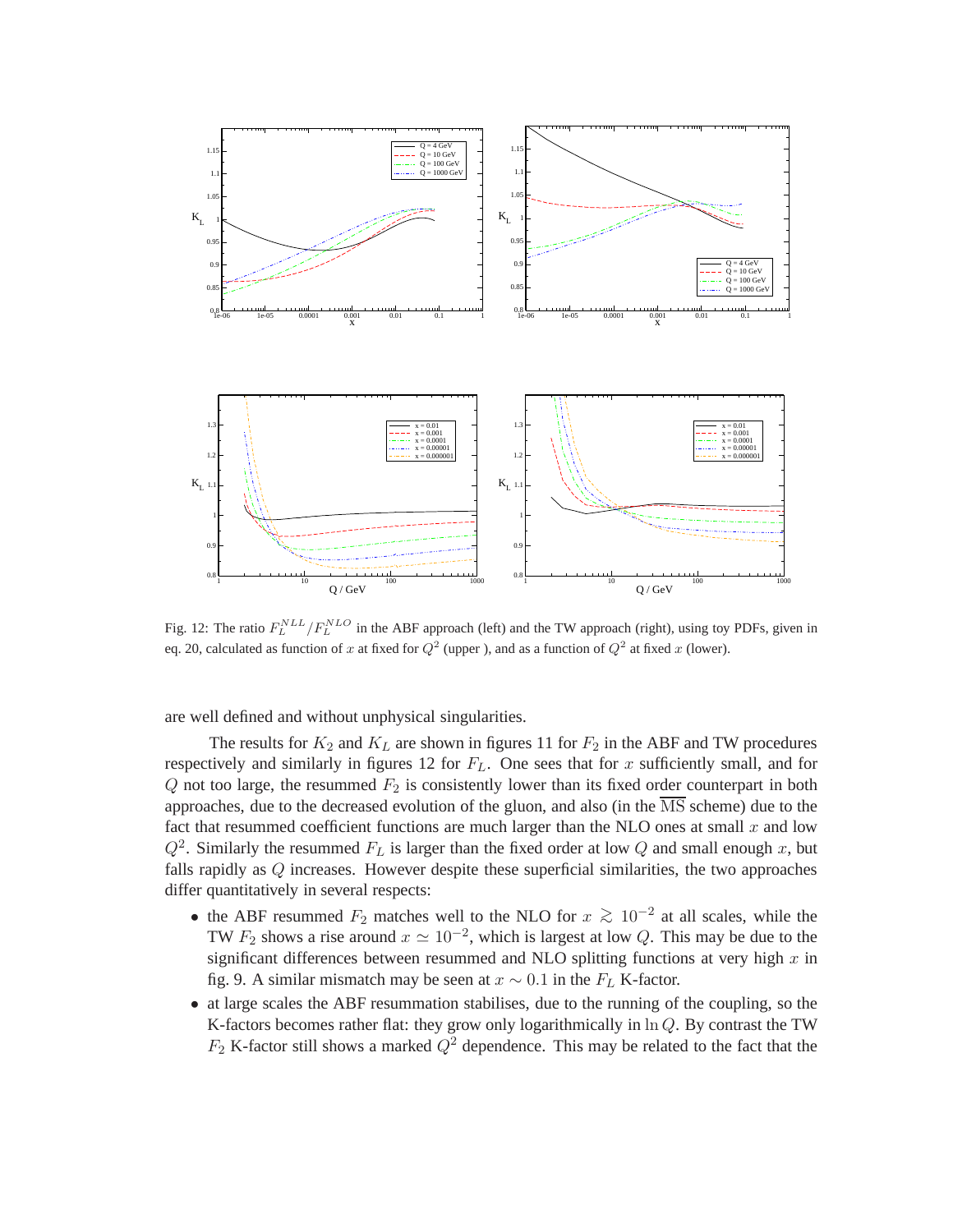TW resummation does not resum the collinear singularities in the BFKL kernel, and to the TW choice (see Sect. 2.3) not to include subtraction of terms induced by the resummation which do not drop at large  $x$ . This choice induces a change in the PDFs at higher  $x$  in the TW approach, which results in effects which persist to higher  $Q^2$  at smaller x.

• at the initial scale  $Q_0$  the TW resummed  $F_L$  grows much more strongly as x decreases than the ABF resummed  $F<sub>L</sub>$ . This is likely to be due to the different treatment of the coefficient functions: in this respect, the fully consistent treatment of the factorization scheme, the effect of collinear resummation, and the different definitions of what is called resummed NLO used by the two groups all play a part.

### **2.5 Conclusion**

The problem of understanding the small x evolution of structure functions in the domain of x and  $Q<sup>2</sup>$  values of relevance for HERA and LHC physics has by now reached a status where all relevant physical ingredients have been identified, even though not all groups have quite reached the stage at which the formalism can be transformed into a practical tool for a direct connection with the data.

In this report we summarised the status of the three independent approaches to this problem by ABF, CCSS and TW, we discussed the differences in the adopted procedures and finally we gave some recent results. The most complete formalisms are those by ABF and CCSS while the TW approach is less comprehensive but simpler to handle, and thus has been used in fit to data. We recall that, at the level of splitting functions the ABF and CCSS have been compared in ref. [73] and found to be in very good agreement. The singlet splitting function obtained by TW was also compared with ABF and CCSS in ref. [72] and also found to be in reasonable agreement, at least at small  $x$ .

Here we have shown the results of an application to the structure functions  $F_2$  and  $F_L$ of the ABF and TW methods. The same input parton densities at the starting scale  $Q_0$  were adopted by these two groups and the  $K$ -factors for resummed versus fixed NLO perturbative structure functions were calculated using the respective methods. The results obtained are in reasonable qualitative agreement for  $F_2$ , less so for  $F_L$ . Discrepancies may in part be due to the choice of factorization scheme, but our study suggests that the following are also likely to make a quantitative difference: whether or not a resummation of collinear singularities in the BFKL kernel is performed, whether contributions from the resummation which persist at large  $x$  are subtracted and whether the factorization scheme is consistently defined in the same way at resummed and NLO levels.

## **3 Parton saturation and geometric scaling**<sup>3</sup>

#### **3.1 Introduction**<sup>4</sup>

The degrees of freedom involved in hadronic collisions at sufficiently high energy are partons, whose density grows as the energy increases (i.e., when  $x$ , their momentum fraction, decreases). This growth of the number of gluons in the hadronic wave functions is a phenomenon which has

<sup>&</sup>lt;sup>3</sup>Contributing authors: G. Beuf, F. Caola, F. Gelis, L. Motyka, C. Royon, D. Šálek, A. M. Stasto

<sup>&</sup>lt;sup>4</sup>Contributing authors: F. Gelis, A. M. Stasto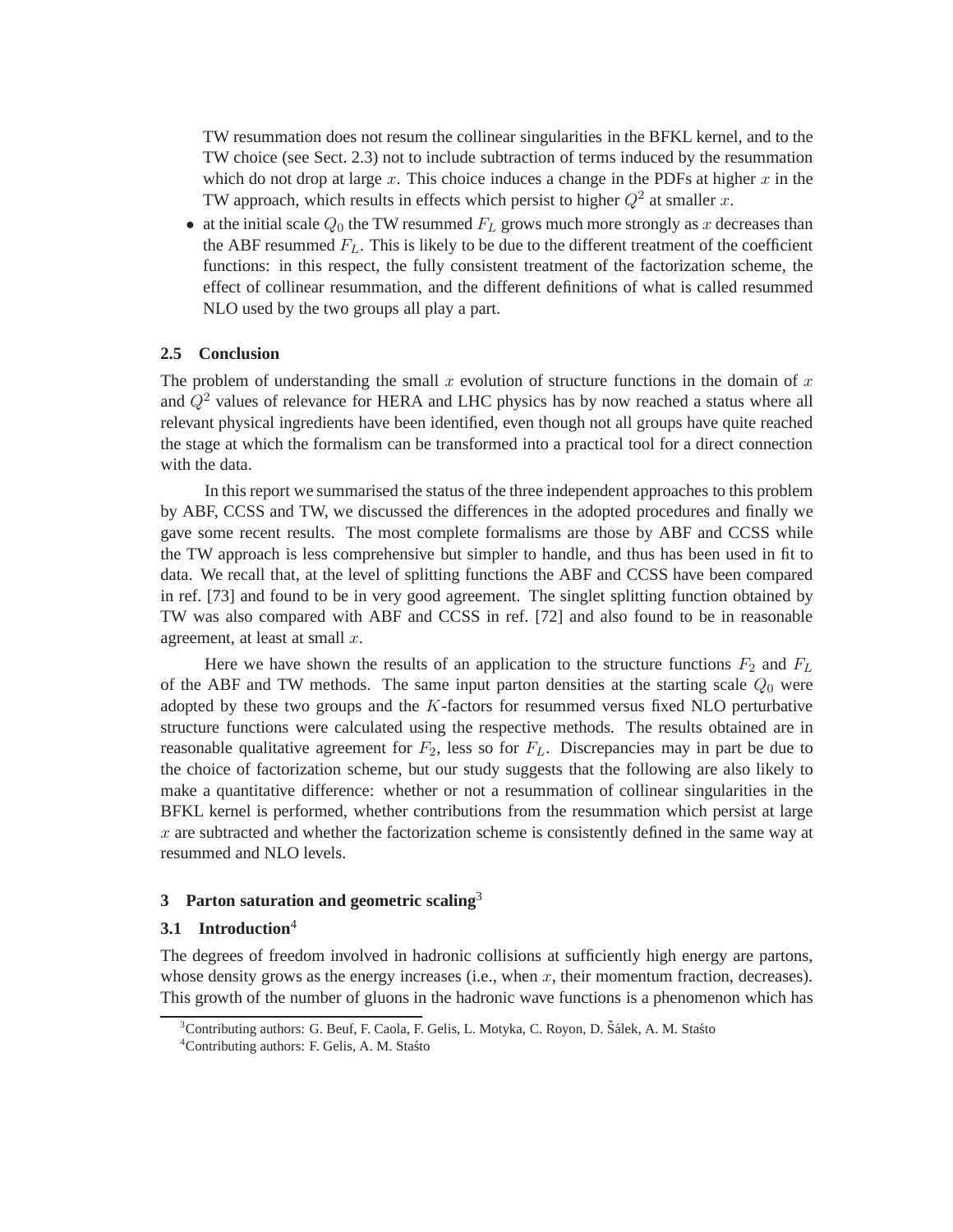been well established at HERA. One expects however that it should eventually "saturate" when non linear QCD effects start to play a role.

An important feature of partonic interactions is that they involve only partons with comparable rapidities. Consider the interaction between a hadron and some external probe (e.g. a virtual photon in Deep Inelastic Scattering) and consider what happens when one boosts the hadron, increasing its rapidity in successive steps. In the first step, the valence constituents become Lorentz contracted in the longitudinal direction while the time scale of their internal motions is Lorentz dilated. In addition, the boost reveals new vacuum fluctuations coupled to the boosted valence partons. Such fluctuations are not Lorentz contracted in the longitudinal direction, and represent the dynamical degrees of freedom; they are the partons that can interact with the probe. Making an additional step in rapidity would freeze these fluctuations, while making them Lorentz contracted as well. But the additional boost also produces new quantum fluctuations, which become the new dynamical variables. This argument can be repeated, and one arrives at the picture of a high-energy projectile containing a large number of frozen, Lorentz contracted partons (the valence partons, plus all the quantum fluctuations produced in the previous boosts), and partons which have a small rapidity, are not Lorentz contracted and can interact with the probe. This space-time description was developed before the advent of QCD (see for instance [99]; in Bjorken's lectures [100], one can actually foresee the modern interpretation of parton evolution as a renormalization group evolution).



Fig. 13: The gluon structure function in a proton measured at HERA.

This space-time picture, which was deduced from rather general considerations, can now be understood in terms of QCD. In fact, shortly after QCD was established as the theory of strong interaction, quantitative equations were established, describing the phenomenon outlined above [41, 101–105]. In particular, the equation derived by Balitsky, Fadin, Kuraev and Lipatov [41, 101] describes the growth of the non-integrated gluon distribution in a hadron as it is boosted towards higher rapidities. Experimentally, an important increase of the number of gluons at small  $x$  has indeed been observed in the DIS experiments performed at HERA (see Fig. 13), down to  $x \sim 10^{-4}$ . Such a growth raises a problem: if it were to continue to arbitrarily small  $x$ , it would induce an increase of hadronic cross-sections as a power of the center of mass energy, in violation of known unitarity bounds.

However, as noticed by Gribov, Levin and Ryskin in [106], the BFKL equation includes only branching processes that increase the number of gluons ( $q \rightarrow qq$  for instance), but not the recombination processes that could reduce the number of gluons (like  $gg \rightarrow g$ ). While it may be legitimate to neglect the recombination process when the gluon density is small, this cannot remain so at arbitrarily high density: a saturation mechanism of some kind must set in. Treating the partons as ordinary particles, one can get a crude estimate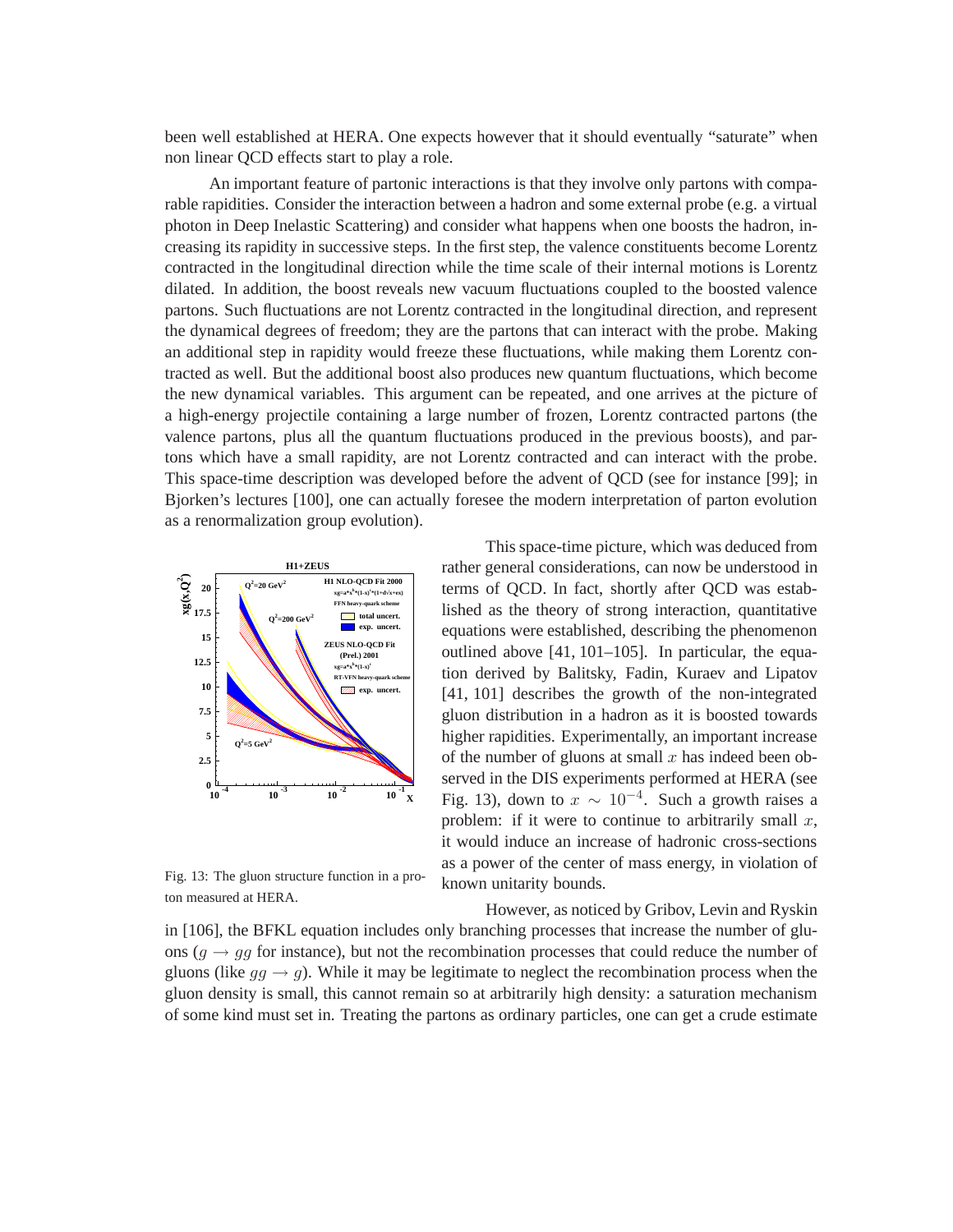of the onset of saturation, which occurs at:

$$
Q^2 = Q_s^2, \quad \text{with } Q_s^2 \sim \alpha_s(Q_s^2) \frac{xG(x, Q_s^2)}{\pi R^2} \,. \tag{21}
$$

The momentum scale that characterizes this new regime,  $Q_s$ , is called the saturation momentum [107]. Partons with transverse momentum  $Q > Q_s$  are in a dilute regime; those with  $Q < Q_s$ are in the saturated regime. The saturation momentum increases as the gluon density increases. This comes from an increase of the gluon structure function as  $x$  decreases. The increase of the density may also come from the coherent contributions of several nucleons in a nucleus. In large nuclei, one expects  $Q_s^2 \propto A^{1/3}$ , where A is the number of nucleons in the nucleus.

Note that at saturation, naive perturbation theory breaks down, even though  $\alpha_s(Q_s)$  may be small if  $Q_s$  is large: the saturation regime is a regime of weak coupling, but large density. At saturation, the gluon occupation number is proportional to  $1/\alpha_s$ . In such conditions of large numbers of quanta, classical field approximations become relevant to describe the nuclear wavefunctions.

Once one enters the saturated regime, the evolution of the parton distributions can no longer be described by a linear equation such as the BFKL equation. The color glass condensate formalism (for a review, see [108]), which relies on the separation of the degrees of freedom in a high-energy hadron into frozen partons and dynamical fields, as discussed above, provides the non linear equations that allow us to follow the evolution of the partonic systems form the dilute regime to the dense, saturated, regime. For instance, the correlator  $\text{tr}\langle U^\dagger(\bm{x}_\perp)U(\bm{y}_\perp)\rangle$ of two Wilson lines –which enters in the discussion of DIS– evolves according to the Balitsky-Kovchegov [109, 110] equation:

$$
\frac{\partial \text{tr}\langle U^{\dagger}(\boldsymbol{x}_{\perp})U(\boldsymbol{y}_{\perp})\rangle_{x}}{\partial \ln(1/x)} = -\frac{\alpha_{s}}{2\pi^{2}} \int_{\boldsymbol{z}_{\perp}} \frac{(\boldsymbol{x}_{\perp} - \boldsymbol{y}_{\perp})^{2}}{(\boldsymbol{x}_{\perp} - \boldsymbol{z}_{\perp})^{2} (\boldsymbol{y}_{\perp} - \boldsymbol{z}_{\perp})^{2}} \times \left[N_{c} \text{tr}\langle U^{\dagger}(\boldsymbol{x}_{\perp})U(\boldsymbol{y}_{\perp})\rangle_{x} - \text{tr}\langle U^{\dagger}(\boldsymbol{x}_{\perp})U(\boldsymbol{z}_{\perp})\rangle_{x} \text{tr}\langle U^{\dagger}(\boldsymbol{z}_{\perp})U(\boldsymbol{y}_{\perp})\rangle_{x}\right].
$$
\n(22)

(This equation reduces to the BFKL equation in the low density limit.)

The geometric scaling phenomenon was first introduced in the context of the dipole picture of the deep inelastic electron-proton scattering [111]. The process of the scattering of the virtual photon on a proton at very small values of  $x$  can be conveniently formulated in the dipole model. In this picture the photon fluctuates into the quark-antiquark pair (dipole) and subsequently interacts with the target. In the small  $x$  regimes these two processes factorize and they can be encoded into the dipole formula for the total  $\gamma^* p$  cross section

$$
\sigma_{T,L}(x,Q^2) = \int d^2 \mathbf{r} \int dz |\Psi_{T,L}(r,z,Q^2)|^2 \,\hat{\sigma}(x,r) \tag{23}
$$

where  $\Psi_{T,L}$  is the wave function for the photon and  $\hat{\sigma}$  is the dipole cross section. r is the dipole size and  $z$  is the light-cone fraction of the longitudinal momentum carried by the quark (or antiquark). The photon wave functions  $\Psi$  are known, the dipole cross section can be expressed in terms of the correlator of Wilson lines whose evolution is driven by Eq. (22) :

$$
\hat{\sigma}(x,r) = \frac{2}{N_c} \int d^2 \mathbf{X} \, \text{tr} \left\langle 1 - U(\mathbf{X} + \frac{\mathbf{r}}{2}) U^{\dagger} (\mathbf{X} - \frac{\mathbf{r}}{2}) \right\rangle. \tag{24}
$$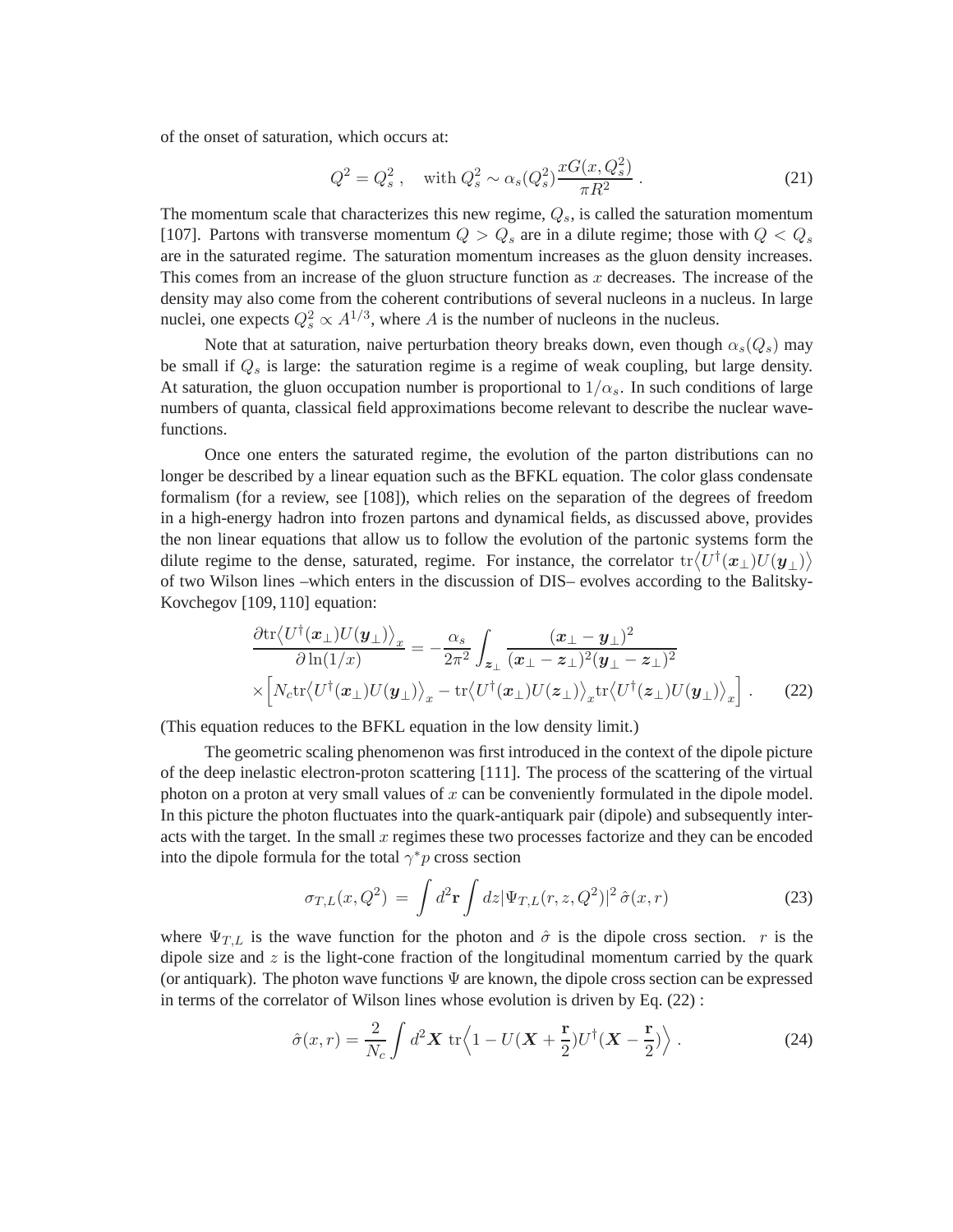Alternatively, it can be modeled or extracted from the data. In the GBW model it was assumed that the dipole cross section has a form

$$
\hat{\sigma} = \sigma_0 \left[ 1 - \exp(-r^2 / R_0(x)^2) \right] \tag{25}
$$

where  $R_0(x) = (x/x_0)^{-\lambda}$  is a saturation radius (its inverse is usually called the saturation scale  $Q_s(x)$ ) and  $\sigma_0$  a normalisation constant. One of the key properties of the model was the dependence on the dipole size and the Bjorken x through only one combined variable  $r^2Q_s^2(x)$ . This fact, combined with the property of the dipole formula, allows to reformulate the total cross section as a function of  $Q^2/Q_s^2(x)$  only. This feature is known as the geometric scaling of the total  $\gamma^* p$  cross section. Initially postulated as a property of the GBW model, it was then shown that the experimental data do indeed exhibit the aforementioned regularity in a rather wide range of  $Q^2$  and for small values of Bjorken x.

Although it is a postulate in the GBW model, this property can be derived from the small- $x$ behavior of the solutions of Eq. (22) [112] : for a wide class of initial conditions, the BK equation drives its solution towards a function that obeys this scaling. Note also that the saturation scale, introduced by hand in the GBW model, is dynamically generated by the non linear evolution described by Eq. (22). This suggested that the regularity seen in the data could be explained by the scaling property of the solutions to the nonlinear equations in the saturated regime - and thus may provide some indirect evidence for gluon saturation.

Nevertheless, several important questions remained. One of them, is the problem of the compatibility of the DGLAP evolution with the property of the geometric scaling. It is known from the global fits that the standard DGLAP evolution works quite well for the description of the of the deep inelastic data even in the very low x and  $Q^2$  regime. That suggests that the saturation should be confined to the very tight kinematic regime, and it is therefore questionable whether the observed regularity could be attributed to the saturation at all. In the present contribution we discuss several approaches to this problem.

## **3.2 Phenomenology**<sup>5</sup>

In order to compare the quality of different scaling laws, it is useful to use a quantity called *quality factor* (QF). It is also used to find the best parameters for a given scaling. In the following, this method is used to compare the scaling results for the proton structure function  $F_2$  and  $F_2^c$ , the deeply virtual Compton scattering, the diffractive structure function, and the vector meson cross section data measured at HERA.

**Quality Factor** Given a set of data points  $(Q^2, x, \sigma = \sigma(Q^2, x))$  and a parametric scaling variable  $\tau = \tau(Q^2, Y, \lambda)$  (with  $Y = \ln 1/x$ ) we want to know whether the cross-section can be parametrised as a function of the variable  $\tau$  only. Since the function of  $\tau$  that describes the data is not known, the  $QF$  has to be defined independently of the form of that function.

For a set of points  $(u_i, v_i)$ , where  $u_i$ 's are ordered and normalised between 0 and 1, we

 $5$ Contributing authors: C. Royon, D. Šálek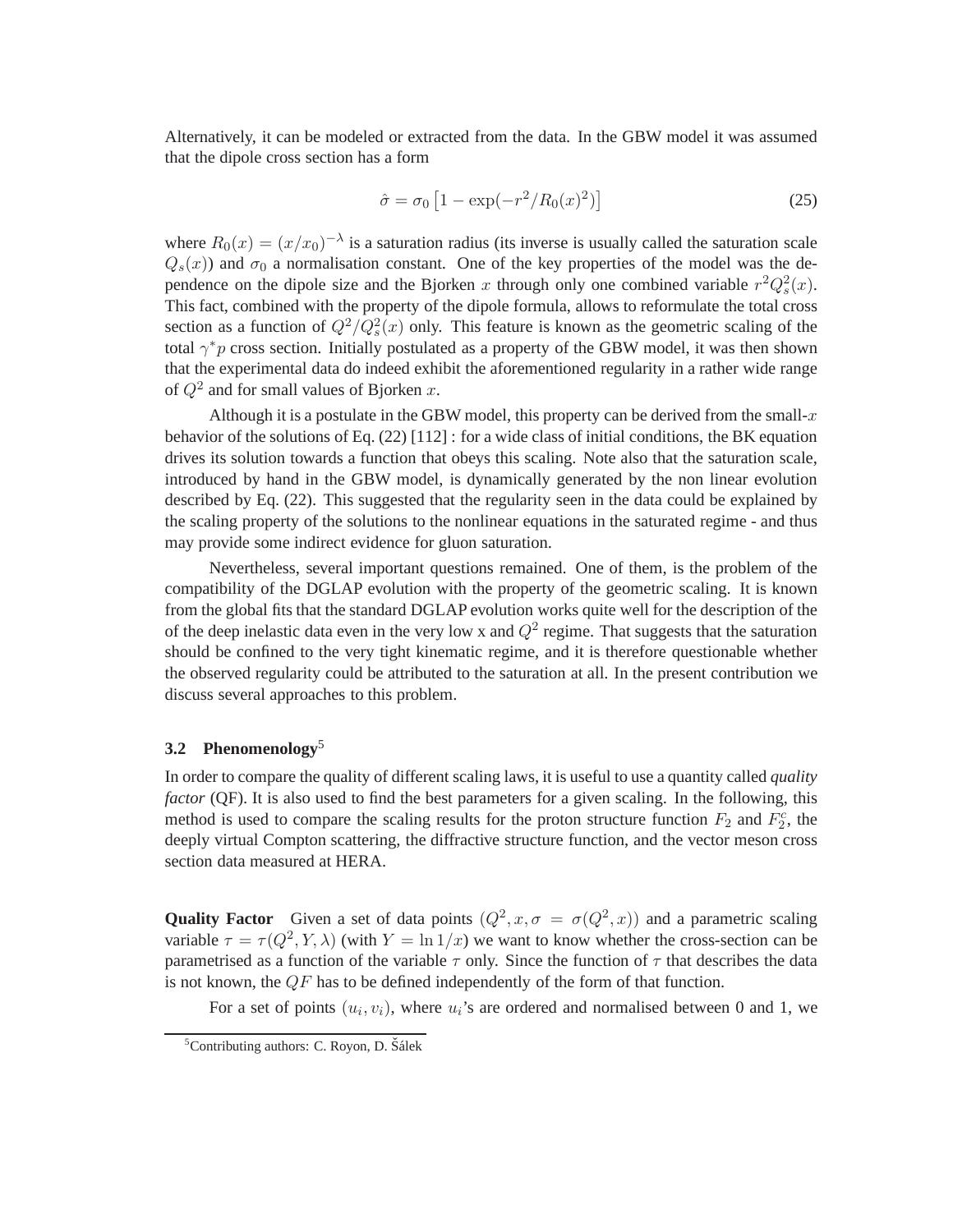



Fig. 14:  $F_2$  **data:** Scaling curve  $\sigma = \sigma(\tau)$  for "Fixed" Coupling". A  $Q^2 > 1$  GeV<sup>2</sup> cut was applied to the data.

Fig. 15: **DVCS data:** Quality factor normalised to 1 plotted against the parameter  $\lambda$ . Star denotes the fit result for  $F_2$  data.

introduce  $QF$  as follows [113]

$$
QF(\lambda) = \left[\sum_{i} \frac{(v_i - v_{i-1})^2}{(u_i - u_{i-1})^2 + \epsilon^2}\right]^{-1},\tag{26}
$$

where  $\epsilon$  is a small constant that prevents the sum from being infinite in case of two points have the same value of  $u$ . According to this definition, the contribution to the sum in (26) is large when two successive points are close in  $u$  and far in  $v$ . Therefore, a set of points lying close to a unique curve is expected to have larger  $QF$  (smaller sum in (26)) compared to a situation where the points are more scattered.

Since the cross-section in data differs by orders of magnitude and  $\tau$  is more or less linear in  $log(Q^2)$ , we decided to take  $u_i = \tau_i(\lambda)$  and  $v_i = log(\sigma_i)$ . This ensures that low  $Q^2$  data points contribute to the  $QF$  with a similar weight as higher  $Q^2$  data points.

**Fits to**  $F_2$  **and DVCS Data** We choose to consider all available data from H1, ZEUS, NMC and E665 experiments [17, 89–91, 114–117] with  $Q^2$  in the range [1; 150] GeV<sup>2</sup> and  $x < 0.01^6$ . We exclude the data with  $x > 10^{-2}$  since they are dominated by the valence quark densities, and the formalism of saturation does not apply in this kinematical region. In the same way, the upper  $Q^2$ cut is introduced while the lower  $Q^2$  cut ensures that we stay away from the soft QCD domain. We will show in the following that the data points with  $Q^2 < 1$  GeV<sup>2</sup> spoil the fit stability. Two kinds of fits to the scaling laws are performed, either in the full mentioned  $Q^2$  range, or in a tighter  $Q^2$  range [3; 150] GeV<sup>2</sup> to ensure that we are in the domain where perturbative QCD applies.

<sup>&</sup>lt;sup>6</sup>The data in the last ZEUS paper include contributions for  $F<sub>L</sub>$  and  $xF<sub>3</sub>$  but those can be neglected within the kinematical domain we consider.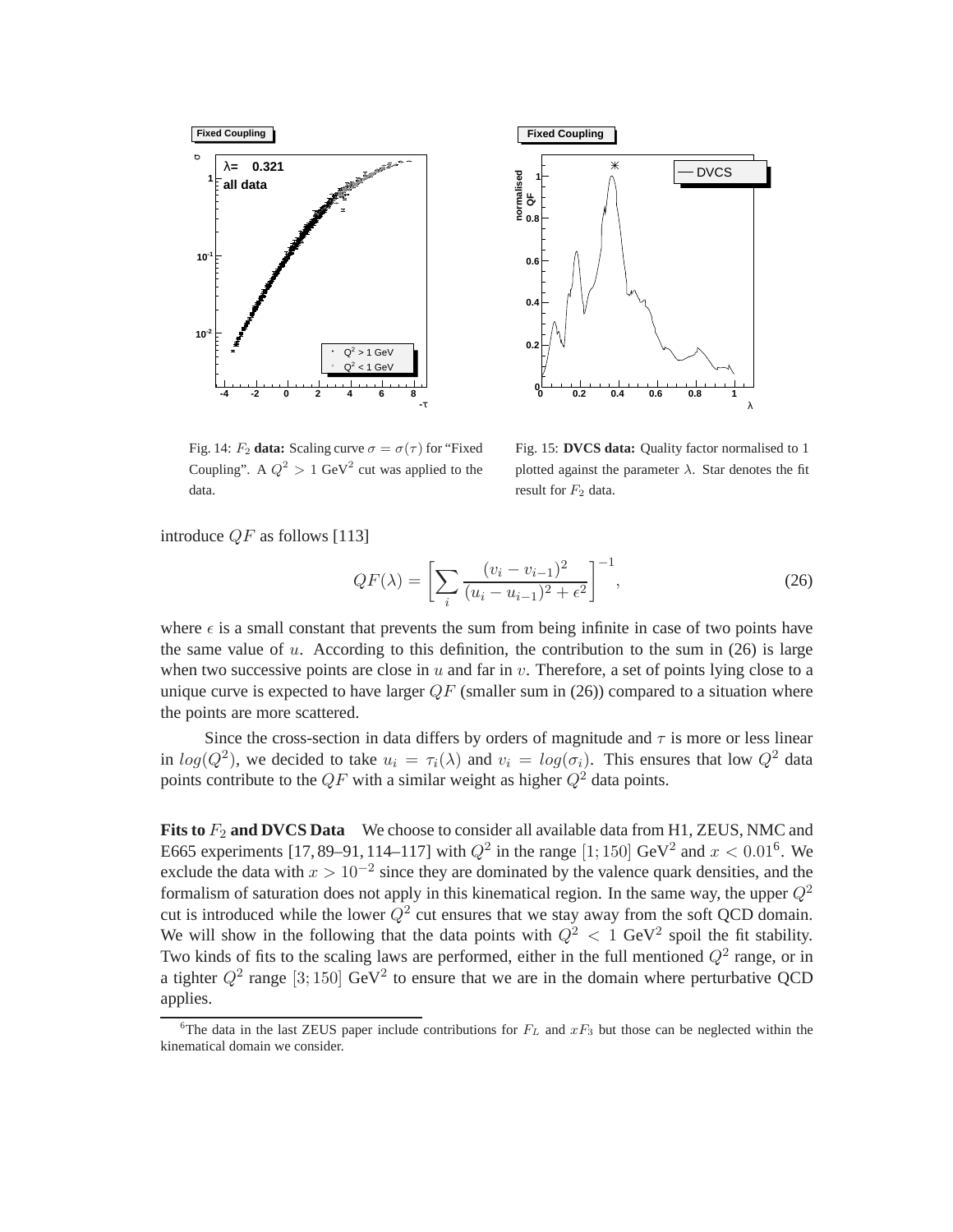



Fig. 16:  $F_2^c$  **data:** Comparison of the  $\lambda$  parameter for  $F_2$  and  $F_2^c$  data for  $Q^2 > 3$  GeV<sup>2</sup>.

Fig. 17:  $F_2^c$  **parametrisation:** Scaling curve  $\sigma$  =  $\sigma(\tau)$  for fixed coupling using the MRST 2004 NNLO parametrisation for  $\lambda = 0.33$  as obtained in the fit to experimental data. No scaling is observed for  $Q^2$  >  $3 \text{ GeV}^2$ .

Figure 14 shows the scaling plot for "Fixed Coupling" in the  $Q^2$  range [1; 150] GeV<sup>2</sup>, which shows that the lowest  $Q^2$  points in grey have a tendency to lead to worse scaling. The QF values are similar for the "Fixed Coupling", "Running Coupling I", and "Running Coupling IIbis" — with a tendency to be slightly better for "Running Coupling IIbis" — and worse for diffusive scaling [118].

The amount of the DVCS data [119,120] measured by H1 and ZEUS is smaller (34 points for H1 and ZEUS requiring  $x \le 0.01$  as for  $F_2$  data), therefore the precision on the  $\lambda$  parameter is weaker. The kinematic coverage of the DVCS data covers smaller region in x and  $Q^2$  than  $F_2$ :  $4 < Q^2 < 25 \text{ GeV}^2$  and  $5 \cdot 10^{-4} < x < 5 \cdot 10^{-3}$ . The DVCS data lead to similar  $\lambda$  values as in the  $F_2$  data (see Fig. 15), showing the consistency of the scalings. The values of the QF show a tendency to favour "Fixed Coupling", but all different scalings (even "Diffusive Scaling") lead to reasonable values of QF.

**Implications for Diffraction and Vector Mesons** We used the values of the parameters obtained from the fit to  $F_2$  data to test the various scaling variables on the diffractive cross section and vector meson data [121–123]. We tested both the fixed  $\beta$  scaling behaviour in  $x_{\text{IP}}$  and the fixed  $x_{I\!\!P}$  scaling behaviour in  $\beta$ . At fixed  $\beta$ , we find a scaling behaviour up to  $\beta = 0.65$ . At fixed  $x_{I\!\!P}$ , the scaling behaviour of the diffractive cross section as a function of  $\beta$  and  $Q^2$  is far less obvious. This is not a surprise, as not enough data is available in the genuine small  $\beta$  region. A sign of scaling is however observed for the  $x_{I\!P} = 0.03$  bin.

Concerning  $\rho$ ,  $J/\Psi$ , and  $\phi$  production [124–126], we found a reasonable scaling behaviour for all tested scaling variables, with the hard scale  $Q^2 + M_V^2$ , borrowed from vector mesons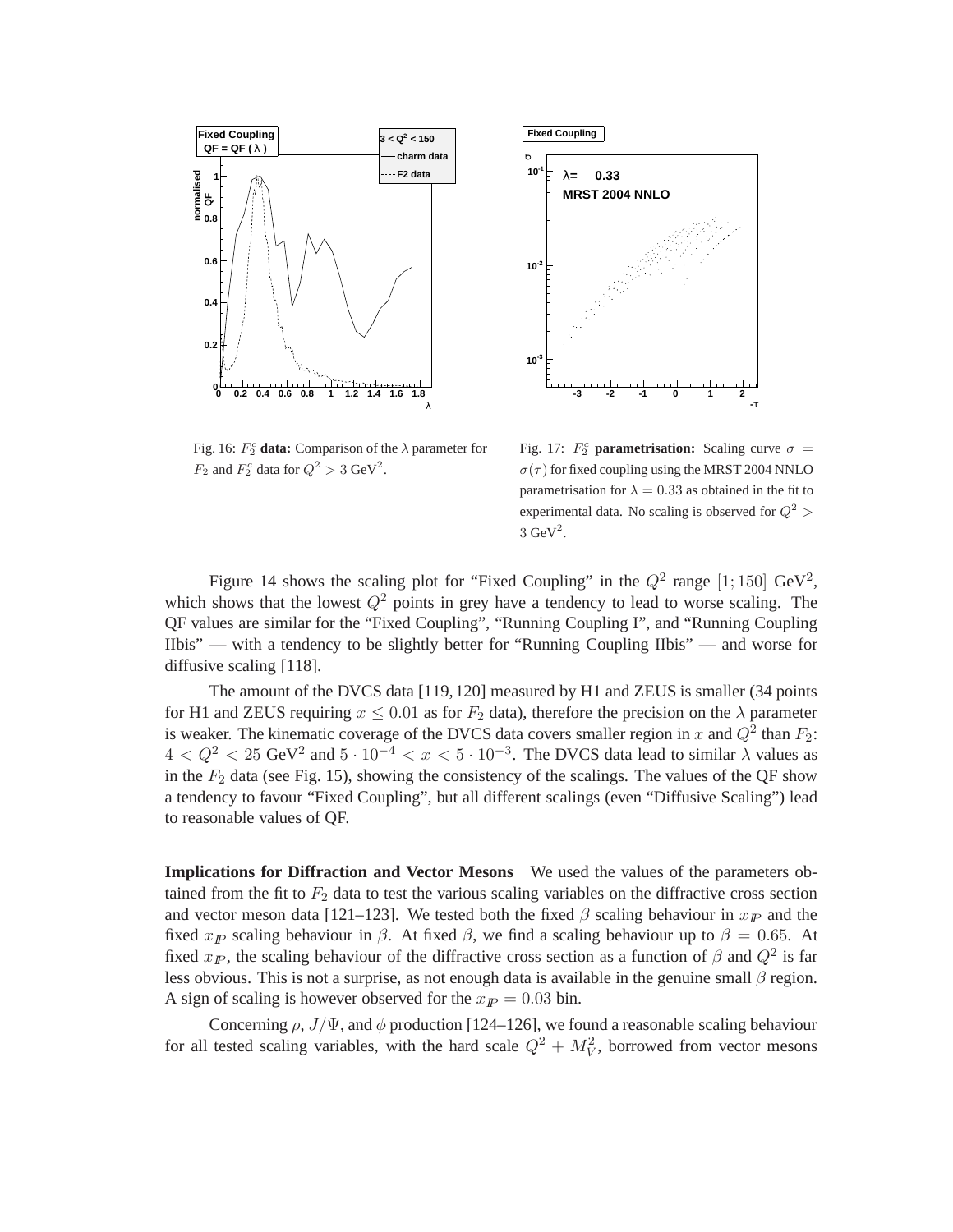wave function studies. Surprisingly, the best scaling is for all three vector mesons the "Diffusive scaling".

**Fits to**  $F_2$  and  $F_2^c$  in QCD Parametrisations First we test the scaling properties using experimental  $F_2^c$  data. The requirements on the kinematical domain remain the same as in the case of  $F_2$  studies. The lower  $Q^2 > 3$  GeV<sup>2</sup> cut also allows to remove eventual charm mass effects. We use the charm  $F_2^c$  measurements from the H1 and ZEUS experiments [127–130]. Only 25 data points lie in the desired kinematical region.

Since the statistics in the data is low, the fit results are not precise. Nevertheless, they still lead to clear results that are comparable to  $F_2$  fits. The results are found similar between  $F_2$  and  $F_2^c$  (see Fig. 16). All  $\lambda$  parameters are similar for  $F_2$  and  $F_2^c$  except for "Diffusive Scaling". As in the case of the  $F_2$  scaling analysis, "Fixed Coupling", "Running Coupling I" and "Running Coupling II" give similar values of QF, and "Diffusive Scaling" is disfavoured.

The QCD parametrisations [131–133] of the structure function have been tested using CTEQ, MRST, GRV. The same  $Q^2$  and x points as in the experimental data were taken into account. Parametrisations of  $F_2$  are able to reproduce the scaling results seen in the experimental data. However, they are not successful in describing the scaling properties in case of  $F_2^c$ . Fig. 17 shows the scaling curve of "Fixed Coupling" in the MRST NNLO 2004 parametrisation of  $F_2^c$ where the value of  $\lambda = 0.33$  is imposed (as seen in the experimental data). The scaling curve is plotted with all the points used in the  $F_2$  study. Therefore the fact that there is not just a single scaling curve in  $F_2^c$  parametrisation is not in direct disagreement with the data — with 25 point only, the curves in parametrisation and data look similar. However the fit values of  $\lambda$  are different.

The CTEQ, MRST or GRV parametrisations are unable to reproduce the scaling properties in  $F_2^c$ . It seems a sea-like intrinsic charm component like the one used in CTEQ 6.6 C4 helps to get results closer to a single scaling curve [134]. Scaling is not present at all in the MRST or GRV parametrisations at low  $Q^2$ .

#### **3.3 Geometric scaling and evolution equations with saturation**<sup>7</sup>

Let us now recall how scaling properties arise from saturation, as shown in [112], using methods and results from non-linear physics (see [135, 136] for alternative demonstrations). Our discussion, independent of the precise saturation formalism, is valid *e.g.* for the JIMWLK and BK equations (see [108] and references therein), at LL, NLL or even higher order in  $\log(1/x)$ . We will discuss separately the fixed and the running  $\alpha_s$  cases, as running coupling is the main effect which can modify the discussion.

Saturation amounts to add a non-linear damping contribution to the BFKL evolution. One writes formally the evolution equation at LL for the dipole-proton cross section  $\hat{\sigma}$  (23)

$$
\partial_Y \hat{\sigma}(Y, L) = \bar{\alpha} \chi(-\partial_L) \hat{\sigma}(Y, L) - \text{non-linear terms in } \hat{\sigma}(Y, L) , \qquad (27)
$$

where  $Y \equiv \log(1/x)$ ,  $L \equiv -\log(r^2 \Lambda_{QCD}^2)$  and  $\chi(\gamma)$  is the characteristic function of the BFKL kernel. The nonlinear damping ensures that, for any Y,  $\hat{\sigma}(Y, L)$  grows at most as a power of

 $7$ Contributing author: G. Beuf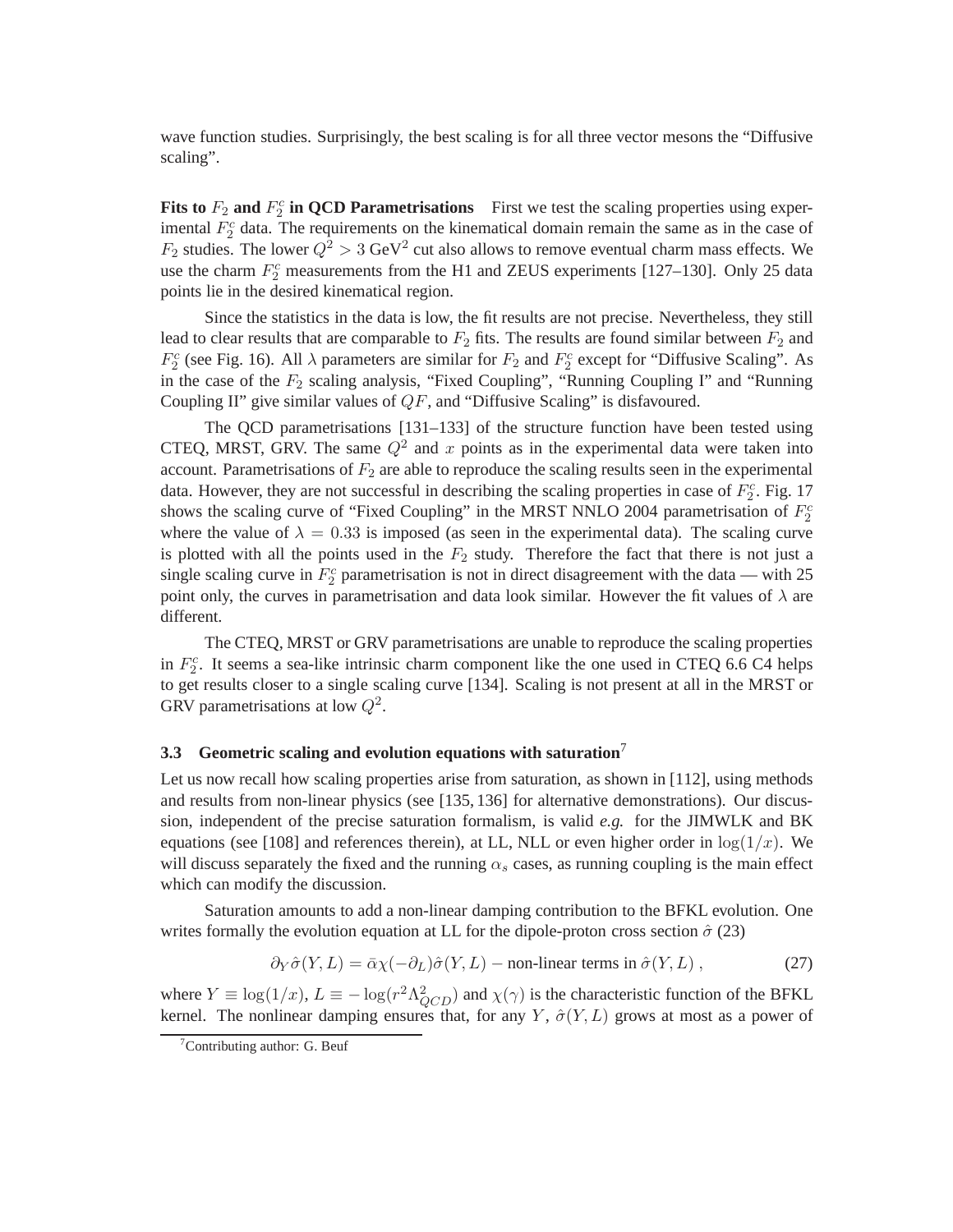|L| for  $L \to -\infty$  (*i.e.*  $r \to +\infty$ ). The color transparency property of the dipole cross section implies  $\hat{\sigma}(Y, L) \propto e^{-L}$  for  $L \to +\infty$ . Using a double Laplace transform with partial waves  $e^{-\gamma L + \omega Y}$ , the linear part of (27) reduces to the BFKL dispersion relation  $\omega = \bar{\alpha}\chi(\gamma)$ , which gives the partial waves solutions  $e^{-\gamma[L-\bar{\alpha}\chi(\gamma)Y/\gamma]}$ . In the relevant interval  $0 < \gamma < 1$ , the phase velocity  $\lambda(\gamma) = \bar{\alpha}\chi(\gamma)/\gamma$  has one minimum, for the critical value  $\gamma = \gamma_c \approx 0.63$  which is the solution of  $\chi(\gamma_c) = \gamma_c \chi'(\gamma_c)$ . In the presence of saturation terms in the evolution equation, the wave with  $\gamma = \gamma_c$  is selected dynamically.

In order to understand the dynamics of the problem, let us consider an arbitrary initial condition, at some rapidity  $Y = Y_0$ . With the definition  $\gamma_{eff}(L, Y) \equiv -\partial_L \log(\hat{\sigma}(Y, L)),$  $\gamma_{eff}(L,Y_0)$  gives the exponential slope of the initial condition in the vicinity of L. That vicinity will then propagates for  $Y \geq Y_0$  at a velocity  $\lambda(\gamma_{eff}(L,Y)) = \overline{\alpha} \chi(\gamma_{eff}(L,Y))/\gamma_{eff}(L,Y)$ . One finds easily that, if  $\gamma_{eff}(L,Y_0)$  is a growing function of L, the regions of smaller velocity will spread during the Y evolution, and invade the regions of larger velocity. Restricting ourselves to initial conditions verifying the saturation at  $L \to -\infty$  and the color transparency at  $L \to +\infty$ as discussed previously, one obtains that  $\gamma_{eff}(L,Y_0)$  goes from 0 at low L to 1 at large L. At intermediate L,  $\gamma_{eff}(L,Y_0)$  will cross the value  $\gamma_c$ , corresponding to the minimal velocity  $\lambda_c = \lambda(\gamma_c)$ . Hence, one conclude that, as Y grows, there is a larger and larger domain in L where  $\gamma_{eff}(L, Y) = \gamma_c$  and thus  $\lambda = \lambda_c$ . In that domain, one has  $\hat{\sigma}(Y, L) \propto e^{-\gamma_c (L - \lambda_c Y)}$ , and hence the geometric scaling  $\hat{\sigma}(Y, L) \equiv f(L-\lambda_c Y) = f(-\log(r^2 Q_s^2(x)))$ , with a saturation scale  $Q_s^2(x) = e^{\lambda_c Y} \Lambda_{QCD}^2 = x^{-\lambda_c} \Lambda_{QCD}^2$ . One finds that the geometric scaling window is limited to  $L < \lambda_c Y + \sqrt{\bar{\alpha}\chi''(\gamma_c)Y/2}$ , and separated from the region still influenced by the initial condition by a cross-over driven by BFKL diffusion. So far, we discussed only scaling properties of the dipole cross section  $\hat{\sigma}$ . As explained in the introduction, they imply similar scaling properties of the virtual photon-proton cross section, with the replacement  $r \mapsto 1/Q$ .

The mechanism of wave selection explained above happens mainly in the linear regime<sup>8</sup>, *i.e.* for small  $\hat{\sigma}$ , or equivalently r smaller than  $Q_s^2(x)$ . However, the geometric scaling property stays also valid in the non-linear regime, *i.e.* for r larger than  $Q_s^2(x)$ , which is reached after a large enough evolution in  $Y$ . The only, but decisive, role of saturation in the linear domain is to provide the following dynamical boundary condition in the IR to the linear BFKL evolution: when  $\hat{\sigma}$  is large, it should be quite flat ( $\gamma_{eff}(L) \simeq 0$ ). Indeed, one can simulate successfully the impact of saturation on the solution in the linear regime by studying the BFKL evolution in the presence of an absorptive wall [136], set at a Y -dependent and selfconsistently determined position near the saturation scale.

At NLL and higher order level, the terms different from running coupling ones do not affect the previous discussion. They just change the kernel eigenvalues  $\chi(\gamma)$  and thus shift the selected parameters  $\gamma_c$  and  $\lambda_c$ . On the contrary, going from fixed to running coupling brings important changes. As the mechanism of spreading of smaller velocity regions of the solution towards larger velocity ones is local, one expect that it holds in the running coupling case. But it selects coupling-dependent velocity and shape of the front, the coupling itself being L-dependent. Hence, the picture is the following. We still have the formation of a specific traveling wave front solution, which progressively loses memory of its initial condition. However, the selected values

<sup>&</sup>lt;sup>8</sup>We call linear (non-linear) regime the (Y,L) domain where the explicit value of the non-linear terms in (27) is (is not) negligible compared to the value of the linear terms.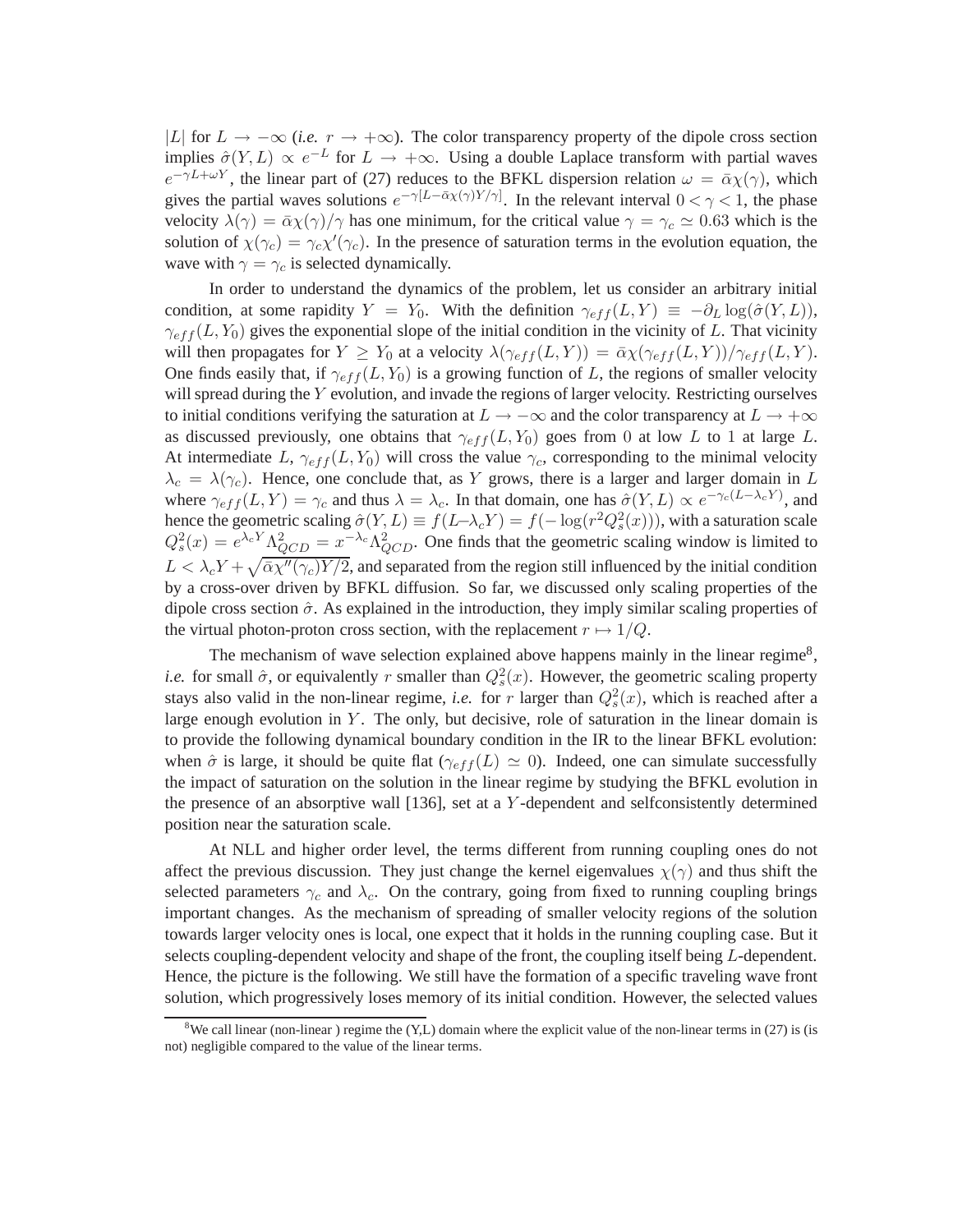of the velocity and shape of the front drift as the front propagate towards larger  $L$  (smaller  $r$ ), due to asymptotic freedom. So far, this running coupling case has been solved analytically [112,136] only at large L and large Y, keeping the relevant geometric scaling variable  $-\log(r^2 Q_s^2(x))$ finite. One finds that the evolution is slower than in the fixed coupling case, as the large Y behavior of the saturation scale is now  $Q_s^2(x) \sim e$  $\sqrt{v_c Y/b} \Lambda_{QCD}^2$ , with  $b \equiv (33 - 2N_f)/36$  and  $v_c \equiv 2\chi(\gamma_c)/\gamma_c$ . In addition, the geometric scaling window is narrower: asymptotically in Y, it is expected to hold only for  $L < \sqrt{v_c Y/b} + (|\xi_1|/4) (\chi''(\gamma_c))^{1/3} Y^{1/6} / (2b\gamma_c \chi(\gamma_c))^{1/6}$ . The convergence of the selected front towards this asymptotic solution seems rather slow, which may weaken its phenomenological relevance. The whole theoretical picture is nevertheless consistent with numerical simulations [137,138]. Both leads to a universal traveling wave front structure of the solution, implying scaling properties also subasymptotically.

In order to do phenomenological studies, one can try to extrapolate to finite  $L$  and  $Y$  the scaling behavior found asymptotically. However, this extrapolation is not unique [139]. There is indeed an infinite family of scaling variables

$$
\tau_{\delta} \equiv \left[1 - \left(\frac{v_c Y}{b L^2}\right)^{\delta}\right] L,\tag{28}
$$

parameterized by  $\delta$ , which are different from each other at finite L and Y but all converge to the same asymptotic scaling previously mentioned. The parameter  $\delta$  seems quite unconstrained, both from the theory and from the DIS data, as shown in the phenomenological section of the present contribution. We considered as benchmark points in that family two specific choices of  $\delta$ . The choice  $\delta = 1/2$  leads to the only scaling variable of the family which is a genuine geometric scaling variable, *i.e.* is equivalent to a scaling with  $r^2 Q_s^2(x)$ . It is named *running coupling I* in the phenomenological section. The choice  $\delta = 1$  leads to the scaling variable obtained by substitution of the fixed coupling by the running coupling directly in the original fixed coupling geometric scaling variable. It is called *running coupling II*.

Finally, one expects scaling properties in any case from evolution equations with saturation, both in the non-linear regime, and in a scaling window in the linear regime. In the linear regime, the solution still obey the linearized equation, and saturation play only the role of a dynamically generated boundary condition. Hence, geometric scaling there, although generated by saturation, is not a hint against the validity of PDF fits. However, geometric scaling occurs also in the non-linear regime, where the scaling function is no more a solution of the linear BFKL or DGLAP equations.

# **3.4 DGLAP evolution and the saturation boundary conditions**<sup>10</sup>

One of the issues that could be studied in the context of the geometric scaling versus DGLAP evolution is the possibility of the different boundary conditions for the DGLAP evolution equations. These boundary conditions would incorporate the saturation effects and posses the scaling property. Typically, in the standard approach, to obtain the solution to the linear DGLAP evolution equations, one imposes the initial conditions onto the parton densities at fixed value of  $Q_0^2$ 

 $^{9}\xi_1 \simeq -2.34$  is the rightmost zero of the Airy function.

 $10$ Contributing author: A. M. Stasto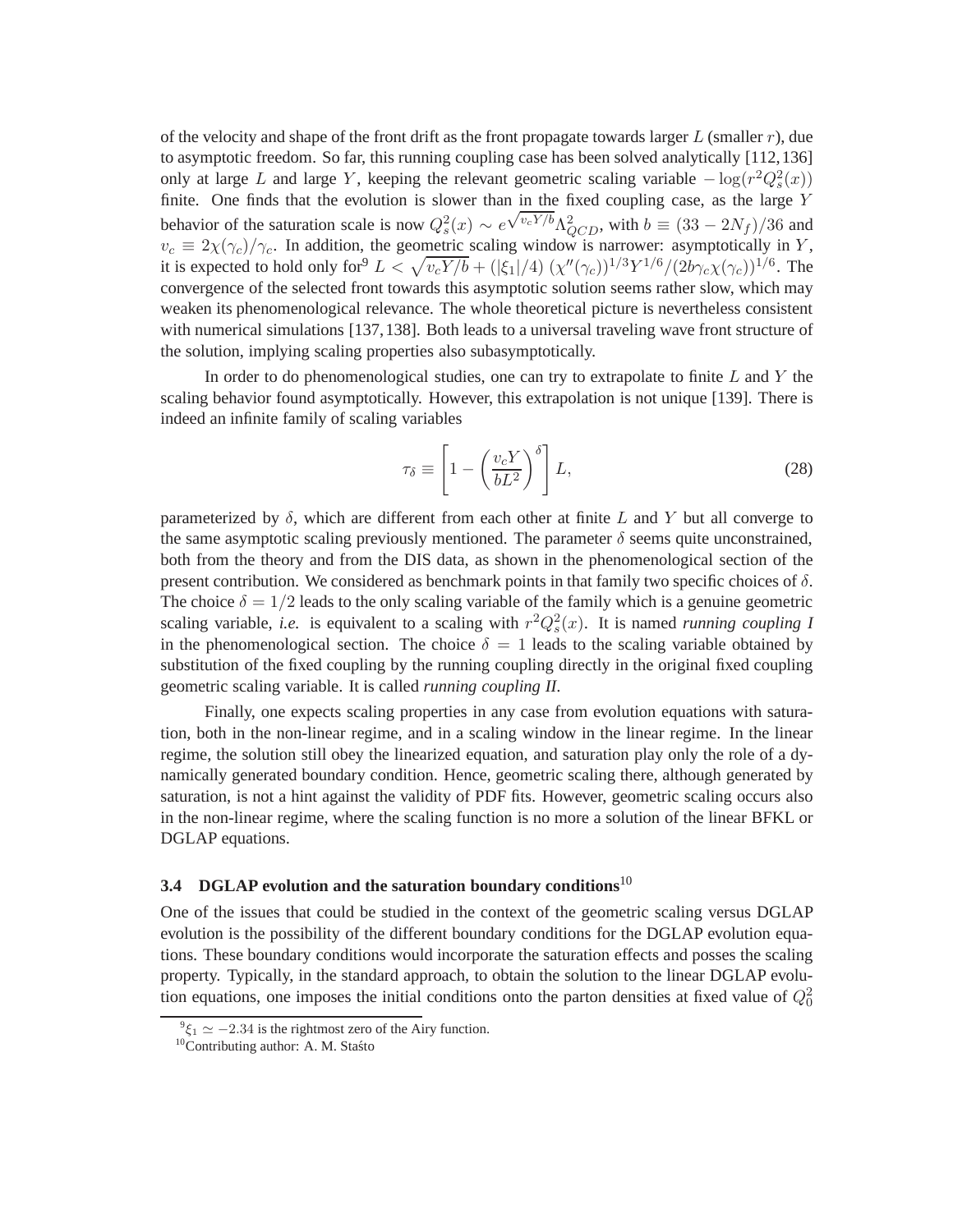and then performs the evolution into the region of larger values of  $Q^2$ . However, in the presence of saturation these might not be the correct boundary conditions for DGLAP equations. As mentioned earlier the saturation regime is specified by the critical line, the saturation scale  $Q_s(x)$ which is a function of x Bjorken and its value increases as the Bjorken x decreases (or as we go to yet higher energies). In that case it seems legitimate to ask, what is the behavior of the DGLAP solutions when evolved from the saturation boundary  $Q^2 = Q_s^2(x)$  rather then from the fixed scale  $Q^2 = Q_0^2$ . To answer this question we imposed [140] the boundary condition for the gluon density at the saturation scale  $Q^2 = Q_s^2$  which possesses the scaling property namely  $\frac{\alpha_s}{2\pi} x g(x, Q^2 = Q_s^2(x)) = \frac{\alpha_s}{2\pi} r^0 x^{-\lambda}$  (in the fixed coupling case). The solution for the gluon density at small  $x$  (at fixed coupling) which can be derived from solving the DGLAP equations with this boundary is given by

$$
\frac{\alpha_s}{2\pi} \frac{xg(x, Q^2)}{Q^2} \sim \frac{\alpha_s}{2\pi} \left(\frac{Q^2}{Q_s^2(x)}\right)^{(\alpha_s/2\pi)\gamma_{gg}(\omega_0)-1} \tag{29}
$$

,

where  $\gamma_{gg}$  is the gluon-gluon DGLAP anomalous dimension. This solution clearly has the geometrical scaling property as it is only a function of  $Q^2/Q_s^2(x)$ . It is interesting to note that there exists a critical value of the exponent  $\lambda$  of the saturation scale which determines the existence of scaling. For example in the double leading logarithmic approximation the scaling is present for rather large values of the exponent  $\lambda \ge 4\alpha_s \pi/3$  whereas there is no scaling for smaller values of  $\lambda$ . The formula shown above is however only approximate, as in the derivation we included only the leading behavior which should be dominant at asymptotically small values of  $x$ . At any finite value of  $x$  the scaling will be mildly violated by the nonleading terms. We checked numerically that this is indeed the case, though the violation was very small. This analysis was extended for the case of the more realistic DGLAP evolution with the running coupling. As expected the presence of the scale violation due to the running coupling will lead to the violation of the scaling. In this case the geometric scaling is only approximate with the solution for the gluon density given by

$$
\frac{\alpha_s(Q^2)}{2\pi} \frac{xg(x,Q^2)}{Q^2} \sim \frac{Q_s^2(x)}{Q^2} \left[ 1 + \frac{\alpha_s(Q_s^2(x))}{2\pi b} \ln[Q^2/Q_s^2(x)] \right]^{b\gamma_{gg}(\lambda)-1}
$$

with b being the beta function of the QCD running coupling. The scaling here is present provided we have  $\alpha_s(Q_s(x)) \ln [Q^2/Q_s^2(x)]/(2\pi b) \ll 1$ . Thus the geometric scaling violating term can be factored out.

In summary, this analysis shows that the geometric scaling property can be build into the DGLAP initial conditions, and that the solution to the linear evolution equation which do not include the parton saturation effects can preserve the scaling even in the regime of high  $Q^2$ values, outside the saturation region.

# **3.5 Geometric scaling from DGLAP evolution**<sup>11</sup>

From the DGLAP point of view there is another possible explanation for geometric scaling: the scaling behaviour can be generated by the evolution itself, rather than being a preserved boundary condition. In fact, it is possible to show [141] both analytically and numerically that in

<sup>&</sup>lt;sup>11</sup>Contributing author: F. Caola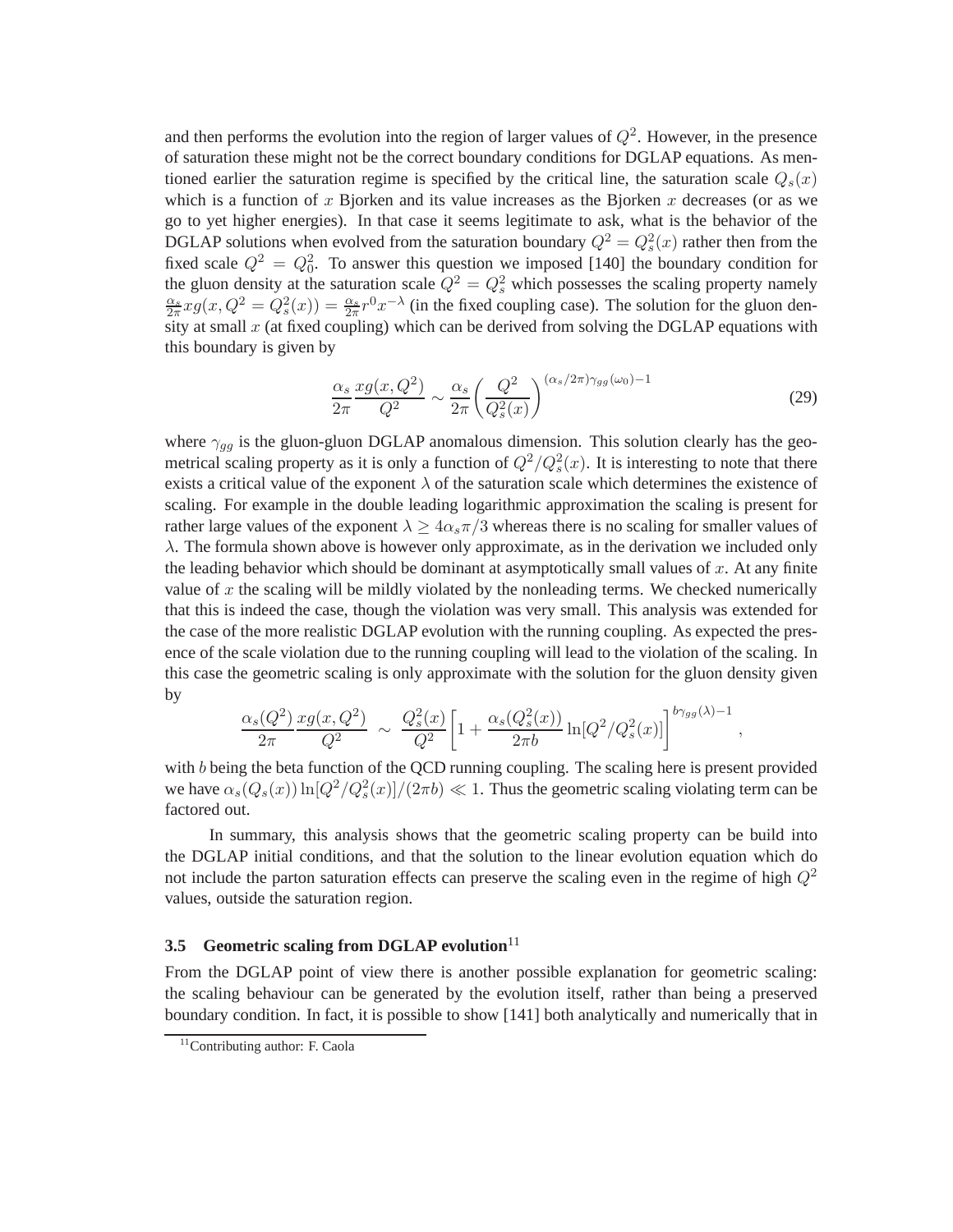

Fig. 18: Scaling plot with  $x < 0.1$ . For the theoretical DGLAP curve, only points with  $Q^2 > 1$  GeV<sup>2</sup> were kept. Curves are offset for clarity.

the relevant HERA region approximate geometric scaling is a feature of the DGLAP evolution. In order to see this, one has first to rewrite the DGLAP solution as a function of  $t-\lambda(t, x) \log 1/x$ ("fixed-coupling scaling") or  $t - \lambda(t, x) \sqrt{\log 1/x}$  ("running-coupling scaling")<sup>12</sup>. Then from the explicit form of the DGLAP solution it follows that in the relevant kinematic region  $\lambda(t,x)$  is approximatively constant, leading to  $\sigma_{DGLAP}(t,x) \approx \sigma_{DGLAP}(t-t_s(x))$ . Hence approximate geometric scaling in the HERA region is a feature of the DGLAP evolution. Interestingly enough, this DGLAP-generated geometric scaling is expected to hold also at large  $Q^2$  and relatively large x (say  $x \le 0.1$ ), in contrast with the saturation-based geometric scaling which should be a<br>small a small (or at least moderate)  $Q^2$  offect small x, small (or at least moderate)  $Q^2$  effect.

In order to make more quantitative statements, one can use the quality factor method introduced in Sec. 3.2. As a starting point, one can consider the leading-order small  $x$  DGLAP evolution of a flat boundary condition. At the level of accuracy of geometric scaling, this approximation should be accurate enough in a wide kinematic region, say  $Q^2 \gtrsim 10 \text{ GeV}^2$ ,  $x \lesssim 0.1$  at  $\text{HEPA}$ . Now a quality factor analysis shows that in this region the loading order small  $x \text{ DGI}$  A B HERA. Now, a quality-factor analysis shows that in this region the leading-order small  $x$  DGLAP solution has an excellent scaling behaviour, even better than the scaling behaviour observed in HERA data. Also the DGLAP predictions for the geometric slope  $\lambda$  perfectly agree with the phenomenological values: from the DGLAP solution we obtain  $\lambda_{fix}^{DGLAP} = 0.32 \pm 0.05$  ("fixedcoupling" scaling) and  $\lambda_{run}^{DGLAP} = 1.66 \pm 0.34$  ("running-coupling" scaling), to be compared with  $\lambda_{fix}^{exp} = 0.32 \pm 0.06$ ,  $\lambda_{run}^{exp} = 1.62 \pm 0.25$ . Moreover, data exhibit geometric scaling also for larger x, larger  $Q^2$  (say  $x \le 0.1$  at HERA), as predicted by the DGLAP evolution. All these results are summarized in Fig. 18, where we plot the theoretical and phanomanalogical<sup>13</sup> these results are summarized in Fig. 18, where we plot the theoretical and phenomenological<sup>13</sup> reduced cross sections in function of the "fixed-coupling" scaling variable  $\ln \tau = t - \lambda \ln 1/x$ , with  $\lambda = 0.32$ , in the HERA region with the cut  $x < 0.1$ . An analogous plot can be obtained for the "running-coupling" scaling [141]. We interpret these results as striking evidence that for  $Q^2 > 10$  GeV<sup>2</sup> the geometric scaling seen at HERA is generated by the DGLAP evolution itself,

 $12$ The labels "fixed-coupling" or "running-coupling" are here a bit misleading. In fact, all the results shown here are obtained with the full running-coupling DGLAP solution. We kept this notation only for comparison with saturationbased approaches.

<sup>&</sup>lt;sup>13</sup>In fact, in order to make a more flexible analysis, we didn't use the actual HERA data but a neural network interpolation of world DIS data [142]. As long as one stays in the HERA region the output of the net is totally reliable.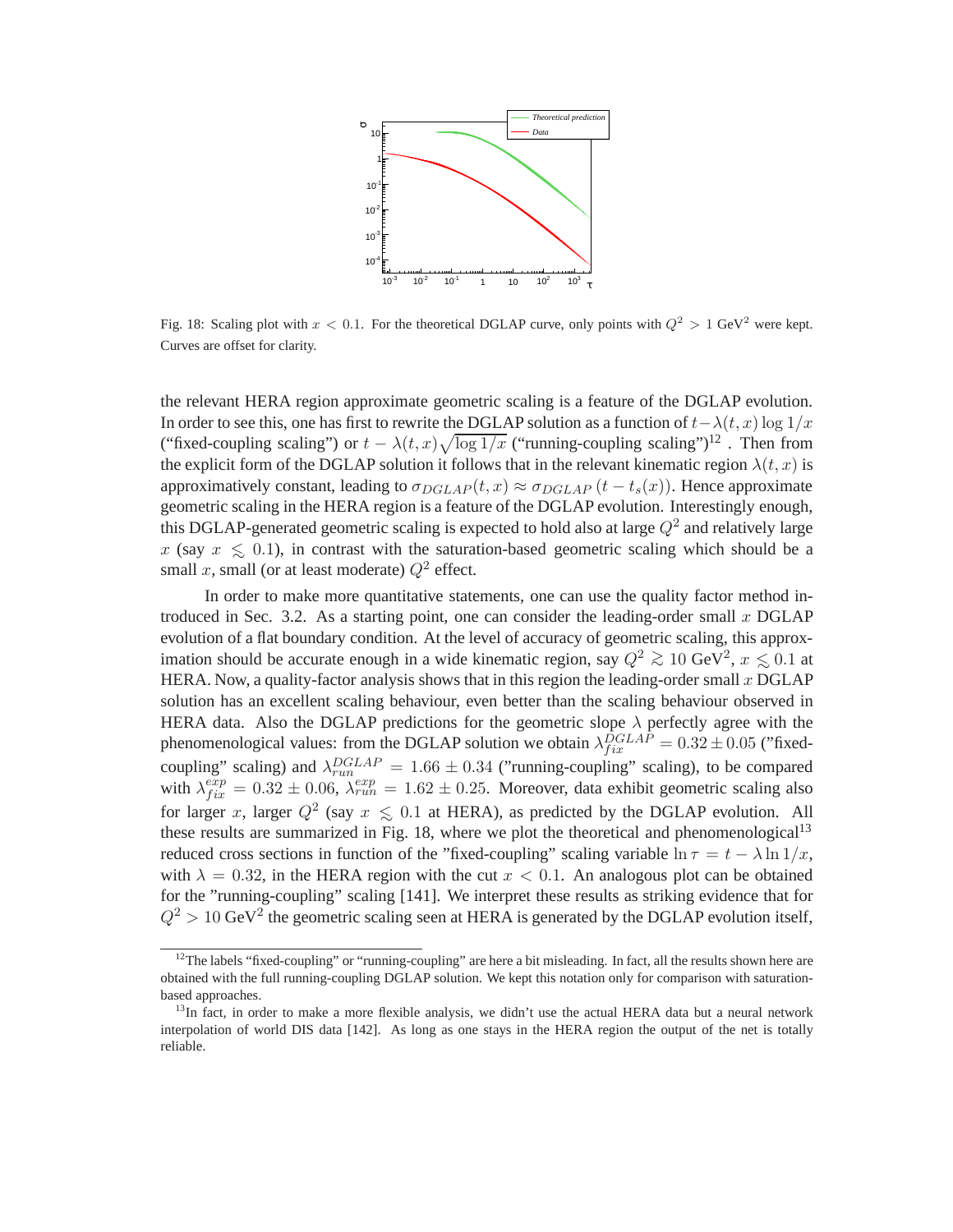without need of a peculiar saturation ansatz or of a suitable scaling boundary condition.

For  $Q^2$  < 10 GeV<sup>2</sup> the leading-order DGLAP solution exhibits violations of geometric scaling at small  $x$ . However, in this region any fixed-order DGLAP calculation fails because it does not resum small  $x$  logarithms. If one consider the DGLAP evolution at the resummed level, geometric scaling reappears quite naturally, both in the "fixed-coupling" and "runningcoupling" forms [141]. Hence, small x resummation extends the region where geometric scaling is expected to values of  $Q^2$  lower than 10 GeV<sup>2</sup>. However at low  $Q^2$  sizeable higher twist and non perturbative effects can spoil the universal behaviour of the DGLAP solution. In this region hence the HERA scaling could still be generated by some DGLAP evolution, but, differently from the  $Q^2 > 10$  GeV<sup>2</sup> region, here there is no strong evidence that this is in fact the case.

## **3.6 Saturation model and higher twists**<sup>14</sup>

The QCD description of hard scattering processes within the Operator Product Expansion (OPE) approach leads to the twist expansion of matrix elements of process-dependent composite operators. Contributions of emerging local operators with the increasing twists,  $\tau$ , are suppressed by increasing inverse powers of the hard scale,  $Q^2$ . In DIS, at the lowest order (i.e. when the anomalous dimensions vanish), the twist- $\tau$  contribution to the DIS cross section scales as  $Q^{-\tau}$ . Therefore, at sufficiently large  $Q^2$  it is justified to neglect higher twist effects, and retain only the leading twist-2 contribution. This leads to the standard collinear factorisation approach with universal parton density functions evolving according to the DGLAP evolution equation. It should be kept in mind, however, that the higher twist effects do not vanish completely and that they introduce corrections to theoretical predictions based on the DGLAP approach. Thus, the higher twist corrections may affect the determination of parton density functions. The importance of these corrections depends on the level of precision required and on the kinematic domain. In particular, in the region of very small  $x$  the higher twist effects are expected to be enhanced, so that they may become significant at moderate  $Q^2$ . Thus, it should be useful to obtain reliable estimates of higher twist effects at small  $x$ . In this section we shall present higher twist corrections to  $F_T$ ,  $F_L$  and  $F_2$  structure functions following from the DGLAP improved saturation model [143]. The results presented in this section have been obtained in the course of an ongoing study [144, 145]. The method applied to perform the twist decomposition of the DGLAP improved saturation model is a generalisation of the Mellin space approach proposed in Ref. [146].

A rigorous QCD analysis of the higher twist contributions to DIS at high energies is a complex task. So far it has been performed for the  $q\bar{q}q\bar{q}$  operators [147], but the evolution of twist 4 purely gluonic operators has not been resolved, — even the proper complete basis of the operators has not been found yet. The collinear evolution is known at all twists, however, for so called *quasi-partonic operators*, for which the twist index is equal to the number of partons in the t-channel [148]. Such operators should receive the strongest enhancement from the QCD evolution. At the leading logarithmic approximation the collinear evolution of quasi-partonic operators is relatively simple — it is given by pair-wise interactions between the partons in the t-channel. The interactions are described by the non-forward DGLAP kernel [148]. Within this formalism, the evolution of four-gluon quasi-partonic operators was investigated in Ref. [149,

<sup>14</sup>Contributing author: L. Motyka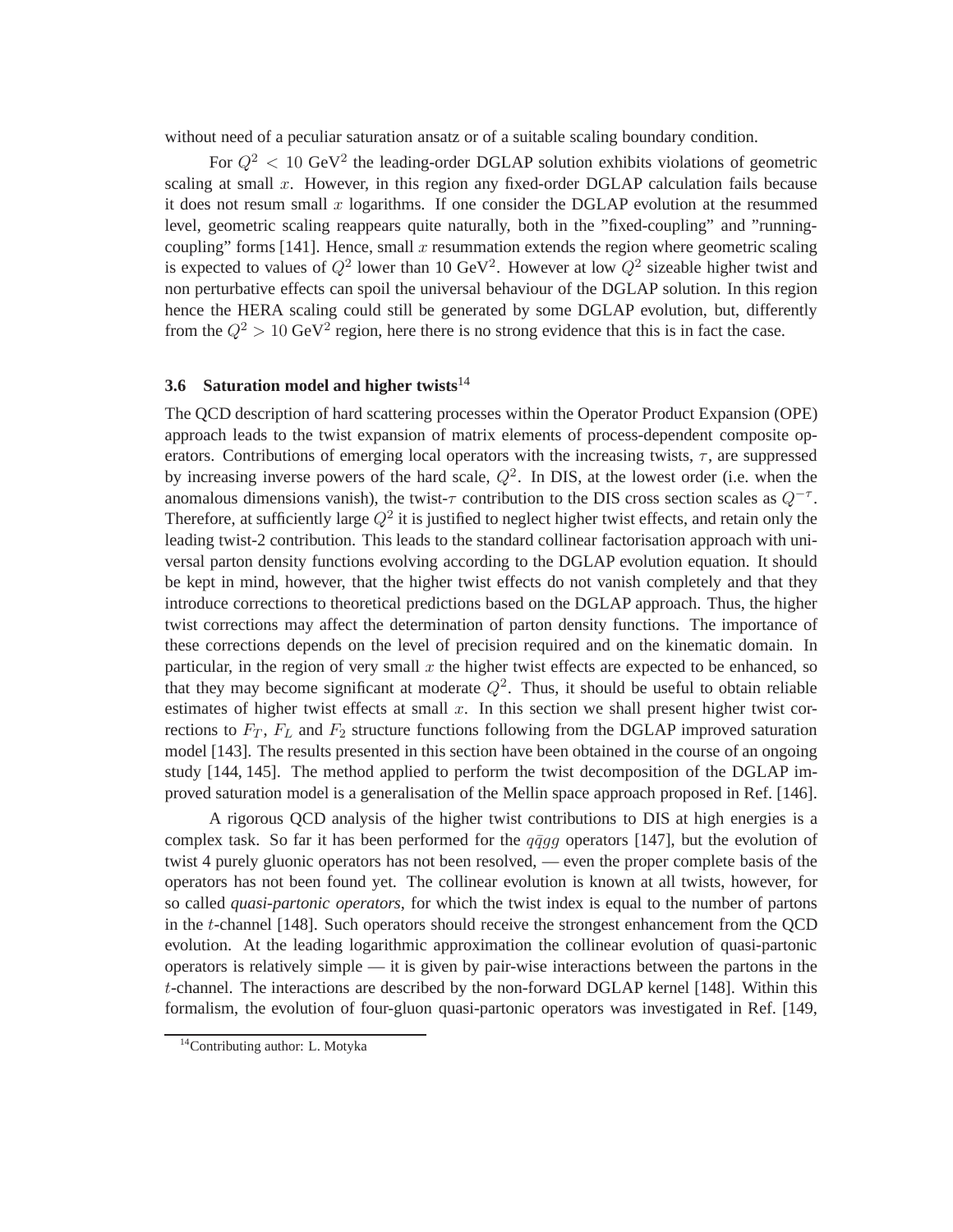150] in the double logarithmic approximation. At small  $x$  the scattering amplitudes are driven by exchange of gluons in the t-channel, and the quark exchanges are suppressed by powers of  $x$ . Thus we shall focus on the dominant contribution of the multi-gluon exchanges in the t-channel. In the large  $N_c$ -limit, the dominant singularities of the four gluon operator are those corresponding to states in which gluons get paired into colour singlet states. In other words, the four-gluon operator evolves like a product of two independent gluon densities. In general, for  $1/N_c \rightarrow 0$ , the 2n-gluon (twist-2n) operator factorizes into the product of n twist-2 gluon densities. After suitable inclusion of the AGK cutting rules and the symmetry factors of  $1/n!$ , one arrives at the eikonal picture of n-ladder exchange between the probe and the target. This is to be contrasted with the Balitsky-Kovchegov picture of Pomeron fan diagrams, which was obtained as a result of resummation of the terms enhanced by powers of large  $ln(1/x)$  rather than by powers of  $\ln Q^2$ .

The eikonal form of the multiple scattering was assumed in the saturation model proposed by Golec-Biernat and Wüsthoff (GBW) [151, 152]. The dipole cross-section given by Eq. 25 has a natural interpretation in terms of a resummation of multiple scattering amplitudes. The scatters are assumed to be independent of each other, and the contribution of  $n$  scatterings is proportional to  $[r^2/R_0^2(x)]^n$ . The connection of the saturation model to the QCD evolution of quasi-partonic operators is further strengthened by the DGLAP improvement of the dipole cross section [143]. In the DGLAP improved saturation model the dipole cross section depends on the collinear gluon density,

$$
\hat{\sigma}(x,r) = \sigma_0 \left[ 1 - \exp\left( -\frac{\pi^2 r^2}{N_c \sigma_0} \alpha_s(\mu^2) x g(x, \mu^2) \right) \right],
$$
\n(30)

where the scale  $\mu^2$  depends on the dipole size,  $\mu^2 = C/r^2$  for  $C/r^2 > \mu_0^2$ , and  $\mu^2 = \mu_0^2$  for  $C/r^2 < \mu_0^2$ . The gluon density applied has been obtained from the LO DGLAP evolution without quarks, with the input assumed at the scale  $\mu_0^2$  <sup>15</sup>. Clearly, in Eq. (30) one sees an exact matching between the power of  $r^2$  and the power of  $xg(x, \mu^2)$  suggesting a correspondence between the term  $\sim [r^2\alpha_s(\mu^2) x g(x,\mu^2)]^n$  in the expansion of  $\hat{\sigma}(x,r)$  and the twist-2n contribution to the dipole cross section. Thus, we expect that the saturation model approximately represents higher twist contributions in the deep inelastic scattering generated by the gluonic quasi-partonic operators.

The twist analysis of the DIS cross-section must include a treatment of the quark box that mediates the coupling of the virtual photon,  $\gamma^*$ , to the t-channel gluons. In the dipole model the  $\gamma^* g \to q\bar{q}$  amplitude, computed within QCD, is Fourier transformed (w.r.t. the transverse momentum of the quark) to the coordinate representation and appears as the photon wave function, compare Eq. (25). In more detail, one uses the  $\gamma^*g$  amplitude computed within the  $k_T$ factorisation framework. This amplitude receives contributions from all twists. The twist structure of the quark box is transparent in the space of Mellin moments, and the same is true for the dipole cross-section. Thus we define,

$$
\tilde{H}_{T,L}(\gamma, Q^2) = \int_0^1 dz \int_0^\infty dr^2 \ r^2 \ |\Psi_{T,L}(r, z, Q^2)|^2 \ r^{2(\gamma - 1)}, \tag{31}
$$

<sup>&</sup>lt;sup>15</sup>In the original DGLAP-improved model [143] a different definition of the scale was adopted,  $\mu^2 = C/r^2 + \mu_0^2$ , but this choice is less convenient for the QCD analysis.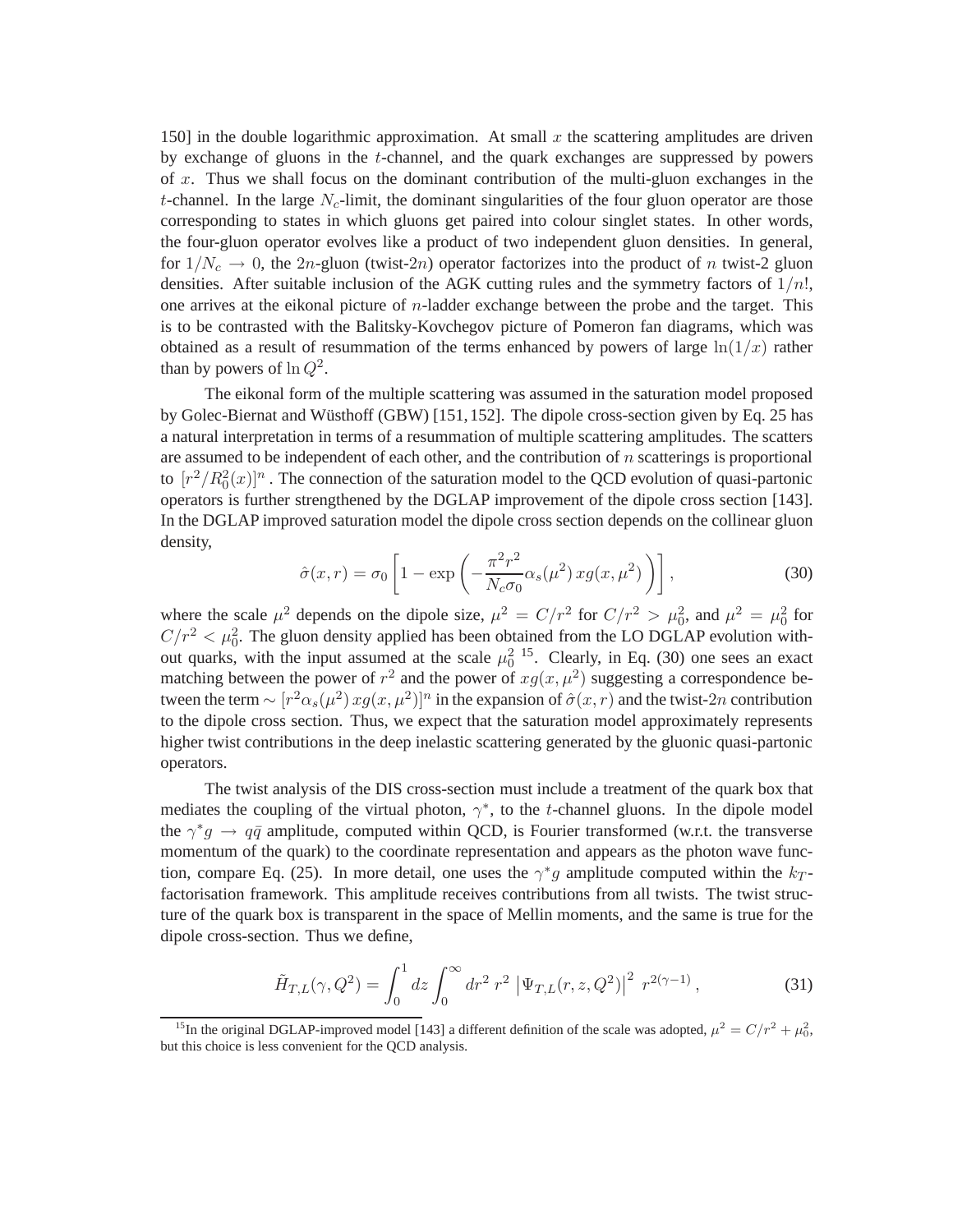$$
\tilde{\hat{\sigma}}(x,\gamma) = \int_0^\infty dr^2 \,\hat{\sigma}(x,r^2) \, r^{2(\gamma-1)} \,. \tag{32}
$$

It then follows from the Parsival formula that,

$$
\sigma_{T,L}(x,Q^2) = \int_{\mathcal{C}} \frac{d\gamma}{2\pi i} \tilde{H}_{T,L}(-\gamma,Q^2) \tilde{\hat{\sigma}}(x,\gamma). \tag{33}
$$

For the massless quark case one has  $\tilde{H}_{T,L}(\gamma, Q^2) = \tilde{H}_{T,L}(\gamma) Q^{-2\gamma}$ . The contour of integration, C, in Eq. 33 belongs to the fundamental Mellin strip,  $-1 < \text{Re } \gamma < 0$ .

In order to obtain the twist expansion of  $\sigma$ , one extends the contour C in the complex  $\gamma$ plane into a contour  $\mathcal{C}'$  closed from the left-hand side. The Mellin integral in Eq. 33 may be then decomposed into contributions coming from singularities of  $\tilde{H}_{T,L}(-\gamma,Q^2)\tilde{\hat{\sigma}}(x,\gamma)$ . The function  $\tilde{H}_T(-\gamma)$  ( $\tilde{H}_L(-\gamma)$ ) has simple poles at all negative integer values of  $\gamma$ , except of  $\gamma$  =  $-2$  ( $\gamma = -1$ ), where  $\tilde{H}_T(\tilde{H}_L)$  is regular. The singularity structure of the dipole cross section,  $\tilde{\hat{\sigma}}(\gamma)$ , depends on the specific form of  $\hat{\sigma}(x,r^2)$ . For  $\hat{\sigma}(x,r^2)$  used in the GBW model, the  $\tilde{\hat{\sigma}}(x,\gamma)$ has simple poles at all negative integers  $\gamma$ 's. For the DGLAP improved form of  $\hat{\sigma}$  given by (31),  $\tilde{\sigma}(x,\gamma)$  has cut singularities that extend to the left from  $\gamma = k$  where  $k = -1, -2,$  etc. The leading behaviour of  $\tilde{\hat{\sigma}}$  around a branch point at  $\gamma = k$  is given by  $\sim (\gamma - k)^{p(k)}$ , where the exponent  $p(k)$  is generated by the DGLAP evolution. As the cuts extend to the left from the branch points, the dominant contribution to the cross section at the given twist comes from the vicinity of the corresponding branch point.

The singularity structure of the quark box part  $\tilde{H}_{T,L}(\gamma)$  plays the crucial role in understanding the strength of the subleading twist effects. To see that one expands  $\tilde{H}_{T,L}(\gamma)$  around the singular points,  $\gamma = 1$  and  $\gamma = 2$  (recall that the argument of  $\tilde{H}_{T,L}$  is  $-\gamma$  in the Parsival formula (33)):

$$
\tilde{H}_T(\gamma) = \frac{a_T^{(2)}}{\gamma - 1} + b_T^{(2)} + \mathcal{O}(\gamma - 1), \qquad H_L(\gamma) = b_L^{(2)} + \mathcal{O}(\gamma - 1), \tag{34}
$$

for twist-2, and

$$
\tilde{H}_T(\gamma) = b_T^{(4)} + \mathcal{O}(\gamma - 2), \qquad H_L(\gamma) = \frac{a_L^{(4)}}{\gamma - 2} + b_L^{(4)} + \mathcal{O}(\gamma - 2), \tag{35}
$$

for twist-4. The singular  $1/(\gamma - 1)$  and  $1/(\gamma - 2)$  terms in (34) and (35) generate an additional enhancement,  $\sim \ln(Q^2)$ , of the corresponding twist-2 and twist-4 contributions to the DIS crosssection. The constant pieces, proportional to  $b_{T,L}^{(2)}$  and  $b_{T,L}^{(4)}$ , produce no new logarithms (thus they are interpreted as the next-to-leading order (NLO) QCD corrections) and the higher terms in the Laurent expansion give yet higher orders in the perturbative expansion of the  $g \rightarrow q$  splitting functions and to the coefficient functions. We summarize this discussion by displaying below the most leading contributions to  $\sigma_{T,L}$  at twist-2 ( $\sigma_{T,L}^{(2)}$ ) and at twist-4 ( $\sigma_{T,L}^{(4)}$ ) obtained in the DGLAP improved saturation model:

$$
\sigma_T^{(2)} \sim \frac{a_T^{(2)}}{Q^2} \int_{\mu_0^2}^{Q^2} \frac{dQ'^2}{Q'^2} \alpha_s(Q'^2) x g(x, Q'^2) \,, \qquad \sigma_L^{(2)} \sim \frac{b_L^{(2)}}{Q^2} \alpha_s(Q^2) x g(x, Q^2) \,, \tag{36}
$$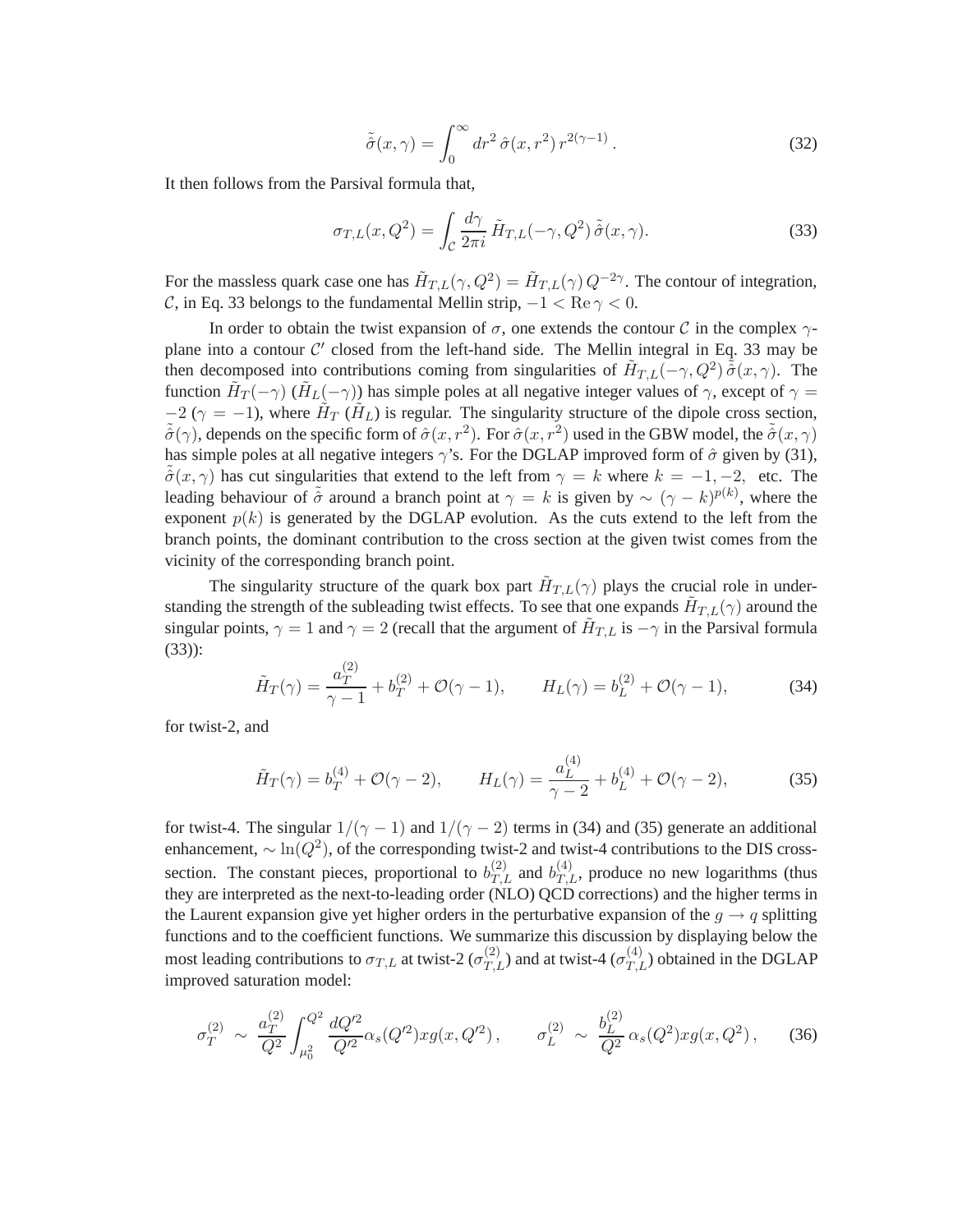for twist-2, and

$$
\sigma_T^{(4)} \sim \frac{b_T^{(4)}}{Q^4} [\alpha_s(Q^2) x g(x, Q^2)]^2 \,, \qquad \sigma_L^{(4)} \sim \frac{a_L^{(4)}}{Q^4} \int_{\mu_0^2}^{Q^2} \frac{dQ'^2}{Q'^2} [\alpha_s(Q'^2) x g(x, Q'^2)]^2 \,, \tag{37}
$$

for twist-4. These results imply that the the relative twist-4 correction to  $F_T$  is strongly suppressed w.r.t. the twist-2 contribution, as the subleading twist-4 term in  $F<sub>T</sub>$  appears only at the NLO. On the contrary, for  $F_L$ , the leading twist term enters only at the NLO, and the the twist-4 correction enters at the leading order. So, the relative twist-4 effects in  $F<sub>L</sub>$  are expected to be enhanced. Note, that both in the case of  $F_T$  and  $F_L$  the twist-4 effects are enhanced w.r.t. the twist-2 contribution by an additional power of the gluon density,  $xg(x, Q^2)$ . For the structure function  $F_2 = F_T + F_L$  we expect small relative corrections from the higher twists because of the opposite sign of coefficients  $a_L^{(4)}$  $L^{(4)}$  and  $b_T^{(4)}$  $T$ , that leads to cancellations between the twist-4 contributions from  $F_T$  and  $F_L$  at moderate  $Q^2$ . These conclusions about the importance of the higher twist corrections are expected to be quite general, because they follow directly from the twist structure of the quark box and do not depend on the detailed form of the twist-4 gluon distribution.



Fig. 19: The ratio of twist-4 to twist-2 components of  $F_T$ ,  $F_L$  and  $F_2$  at  $x = 3 \cdot 10^{-4}$  in the GBW model (continuous lines) and in the DGLAP improved saturation model (dashed lines).

We performed [144, 145] an explicit numerical evaluation of the twist-4 corrections to  $F_T$ ,  $F_L$  and  $F_2$ in the DGLAP improved saturation model, and compared the results to results obtained [146] within the GBW model without the DGLAP evolution. The parameters of the DGLAP model were fitted to describe all  $F_2$  data at small x. In the model we took into account three massless quark flavours and the massive charm quark. The twist analysis, however, has been, so far, performed only for the massless quark contribution. The obtained relative twist-4 corrections to  $F_T$ ,  $F_L$  and  $F_2$  are displayed in Fig. 3.6, as a function of  $Q^2$ , for  $x = 3 \cdot 10^{-4}$ . The continuous curves correspond to the GBW model [146], and the dashed ones have been obtained [144, 145] in the DGLAP improved saturation model. Although there are some quantitative differences between the models, the qualitative picture is quite consistent and confirms the results of the analytic analysis outlined above. Thus, the higher twist corrections are strongest in  $F<sub>L</sub>$ , and much weaker in  $F_T$ . In  $F_2$  there occurs a rather fine cancellation be-

tween the twist-4 contributions to  $F_T$  and  $F_L$ , at all  $Q^2$ , down to 1 GeV<sup>2</sup>. Although an effect of this kind was expected, it still remains somewhat surprising that this cancellation works so well. We estimate that, for  $x = 3 \cdot 10^{-4}$ , the twist-4 relative correction to  $F_2$  is 2-4% at  $Q^2 = 10 \text{ GeV}^2$ , and smaller than 10% for all  $Q^2$  down to 1 GeV<sup>2</sup>. For  $F_L$ , the relative correction is ~ 20% at  $Q^2 = 10$  GeV<sup>2</sup>, and strongly increases with the decreasing scale, reaching ~ 50% at  $Q^2 = 1$  GeV<sup>2</sup>. It implies that the determination of parton densities from twist-2  $F_2$  data is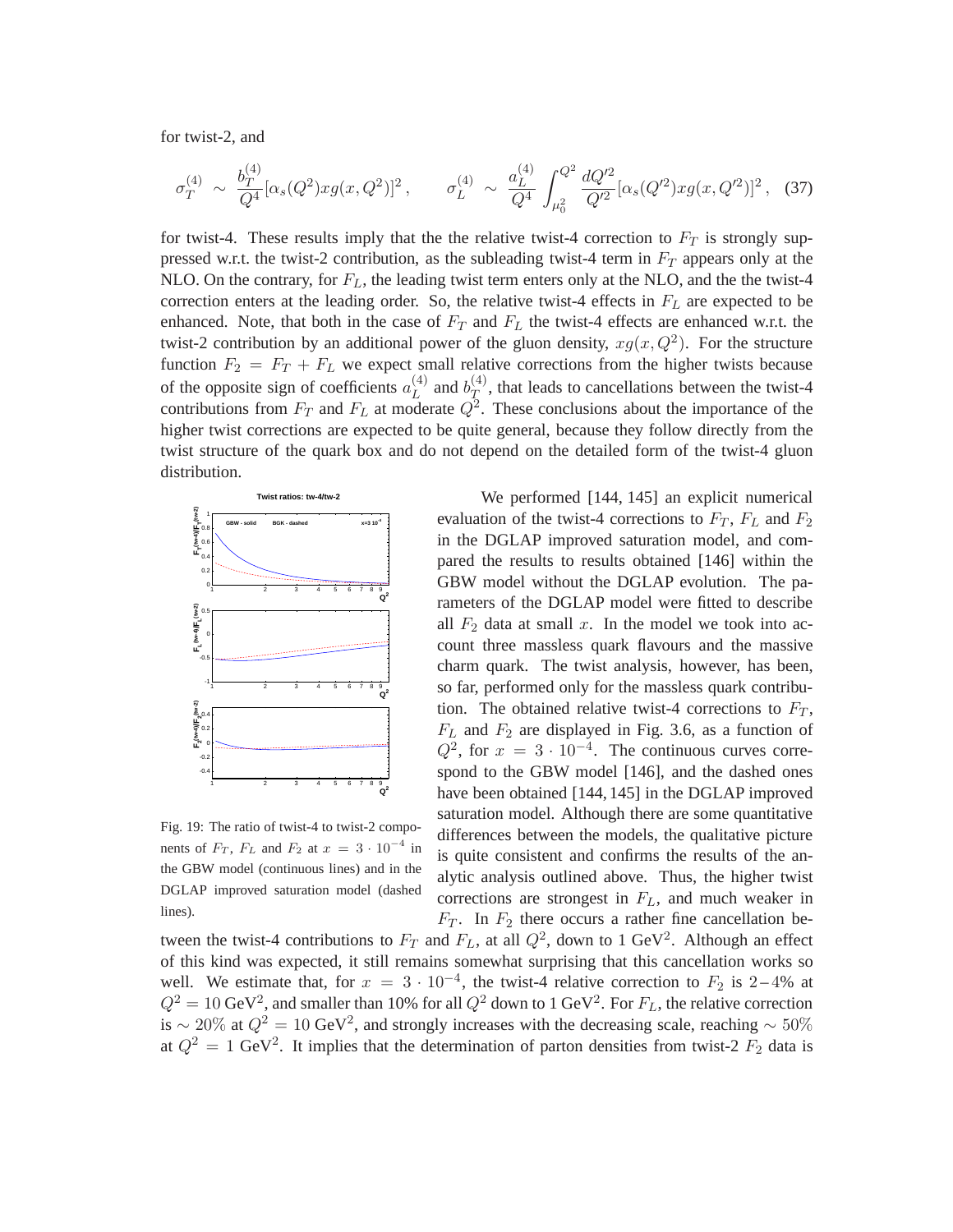safe even at small x and moderate  $Q^2$ . On the other hand  $F_L$  at small x may provide a sensitive probe of higher twist effects and parton saturation.

#### **3.7 Conclusions**

There are many possible explanations for the scaling properties of HERA data, some of them based on saturation effects and some others based on pure linear evolution. In order to separate between these different explanations, it is fundamental to specify a kinematic window.

In particular, for large enough  $Q^2$  and not too small x (say  $Q^2 \gtrsim 10 \text{ GeV}^2$  in the HERA region) the observed geometric scaling is determined by the DGLAP evolution, irrespective of the boundary condition. For smaller values of  $Q^2$ , the evolution of parton densities is still linear, but is sensitive to a boundary condition. In an evolution toward smaller  $x$ , like BFKL, this boundary condition is dynamically generated by saturation, and it leads to the geometric scaling window. It is possible to take these effects into account also in a  $Q^2$  evolution, like DGLAP, by imposing as initial condition the same boundary condition. We have seen that, in this case, even the LO DGLAP equation is able to propagate geometric scaling towards larger  $Q^2$ . In that domain, although geometric scaling may arise as saturation effect, the evolution is still linear, and thus compatible with standard PDFs analysis. However, at yet lower  $Q^2$  and x standard linear evolution is no longer reliable. In particular, for  $Q^2$  smaller than a x dependent saturation scale  $Q_s(x)$ , the evolution of parton densities becomes fully nonlinear, and this spoils the actual determination of the PDFs. Results from inclusive diffraction and vector meson exclusive production at HERA, and from dA collisions at RHIC all suggest that in the kinematic accessible  $x$  region  $Q_s \sim 1-2$  GeV.

In conclusion, we can say that for large enough  $Q^2 \ge 10$  GeV<sup>2</sup> geometric scaling is fully compatible with linear DGLAP evolution. For smaller  $Q^2$  the situation becomes more involved. For  $Q^2 \gtrsim 5 \text{ GeV}^2$  the HERA scaling is still compatible with DGLAP, maybe with some small  $x$  resummation or some suitable boundary condition. However, other effects may be relevant in this region. For yet lower  $Q^2$  and x the linear theory becomes unreliable and saturation could be the right explanation for geometric scaling. Unfortunately at HERA we have too few data for a definitive explanation of geometric scaling in the very small x region, since many different approaches lead approximatively to the same results and it is very difficult to separate among them. For example, in the low  $x$  region both saturation and perturbative resummations lead to a decrease of the gluon and to geometric scaling. At the LHC, where higher center-of-mass energy is available, the  $x$  region is significantly extended down to very small values. Especially in the fragmentation region the typical values of x which can be probed can reach down to  $10^{-6}$ for partons with transverse momenta of about few GeV. This fact combined with the very wide rapidity coverage of the main LHC detectors opens up a completely new window for the study of parton saturation, and its relations with geometric scaling and linear evolution will possibly be clarified.

#### **References**

[1] S. A. Larin, T. van Ritbergen, and J. A. M. Vermaseren, Nucl. Phys. **B427**, 41 (1994).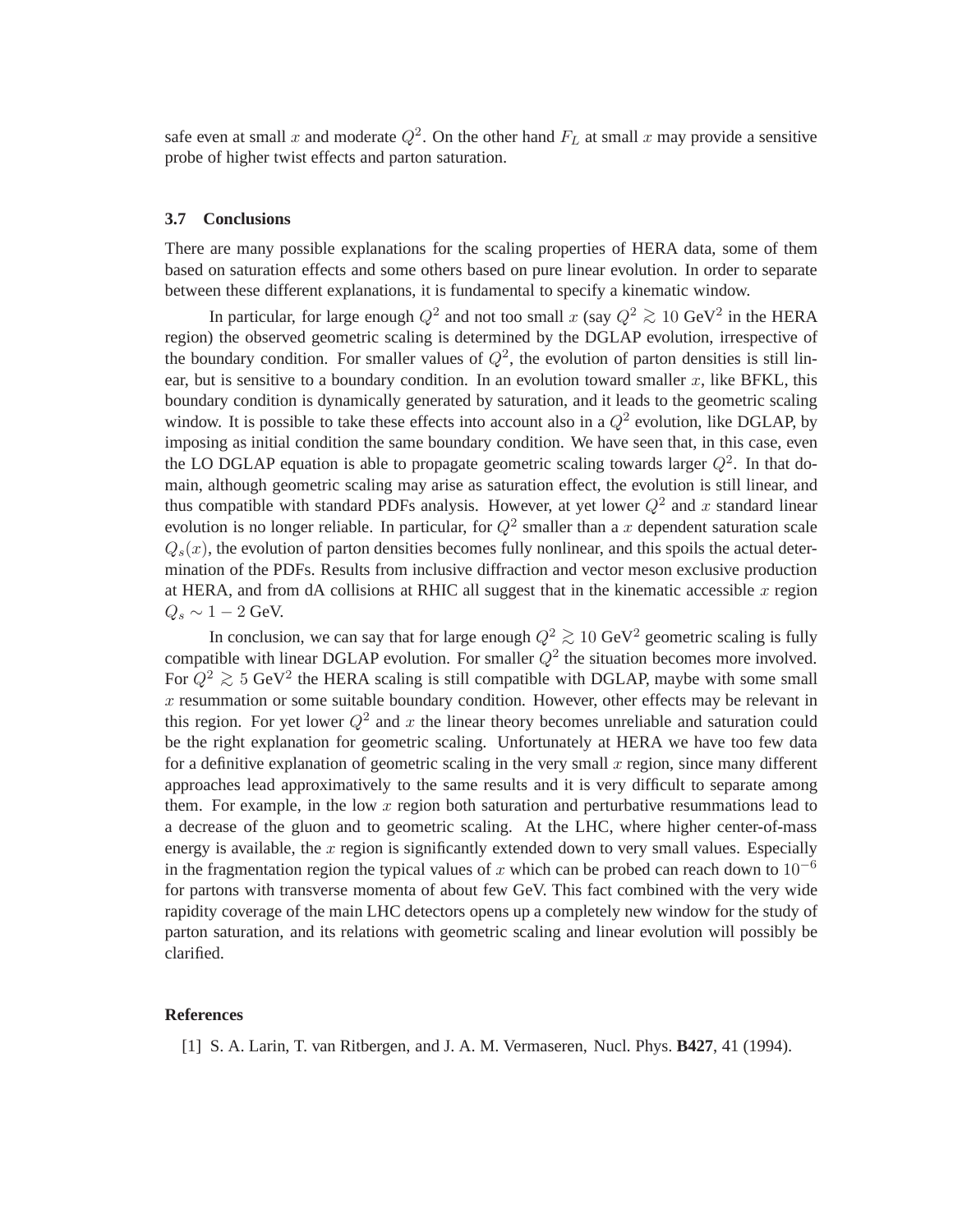- [2] S. A. Larin, P. Nogueira, T. van Ritbergen, and J. A. M. Vermaseren, Nucl. Phys. **B492**, 338 (1997). hep-ph/9605317.
- [3] A. Retey and J. A. M. Vermaseren, Nucl. Phys. **B604**, 281 (2001). hep-ph/0007294.
- [4] S. Moch, J. A. M. Vermaseren, and A. Vogt, Nucl. Phys. **B688**, 101 (2004). hep-ph/0403192.
- [5] A. Vogt, S. Moch, and J. A. M. Vermaseren, Nucl. Phys. **B691**, 129 (2004). hep-ph/0404111.
- [6] S. Moch, J. A. M. Vermaseren, and A. Vogt, Phys. Lett. **B606**, 123 (2005). hep-ph/0411112.
- [7] J. A. M. Vermaseren, A. Vogt, and S. Moch, Nucl. Phys. **B724**, 3 (2005). hep-ph/0504242.
- [8] A. Vogt, S. Moch, and J. Vermaseren, Nucl. Phys. Proc. Suppl. **160**, 44 (2006). hep-ph/0608307.
- [9] S. Moch and M. Rogal, Nucl. Phys. **B782**, 51 (2007). 0704.1740.
- [10] S. Moch, M. Rogal, and A. Vogt, Nucl. Phys. **B790**, 317 (2008). 0708.3731.
- [11] A. Vogt, S. Moch, M. Rogal, and J. A. M. Vermaseren, Nucl. Phys. Proc. Suppl. **183**, 155 (2008). 0807.1238.
- [12] S. Moch, M. Rogal, A. Vogt, and J. Vermaseren. In preparation.
- [13] Particle Data Group Collaboration, W. M. Yao *et al.*, J. Phys. **G33**, 1 (2006).
- [14] CCFR/NuTeV Collaboration, U.-K. Yang *et al.*, Phys. Rev. Lett. **86**, 2742 (2001). hep-ex/0009041.
- [15] NuTeV Collaboration, M. Tzanov *et al.*, Phys. Rev. **D74**, 012008 (2006). hep-ex/0509010.
- [16] CHORUS Collaboration, G. Onengut *et al.*, Phys. Lett. **B632**, 65 (2006).
- [17] H1 Collaboration, C. Adloff *et al.*, Eur. Phys. J. **C30**, 1 (2003). hep-ex/0304003.
- [18] ZEUS Collaboration, S. Chekanov *et al.*, Eur. Phys. J. **C32**, 1 (2003). hep-ex/0307043.
- [19] H1 Collaboration, A. Aktas *et al.*, Phys. Lett. **B634**, 173 (2006). hep-ex/0512060.
- [20] ZEUS Collaboration, S. Chekanov *et al.*, Phys. Lett. **B637**, 210 (2006). hep-ex/0602026.
- [21] M. L. Mangano *et al.*, *Physics at the front-end of a neutrino factory: A quantitative appraisal*. Preprint hep-ph/0105155, 2001.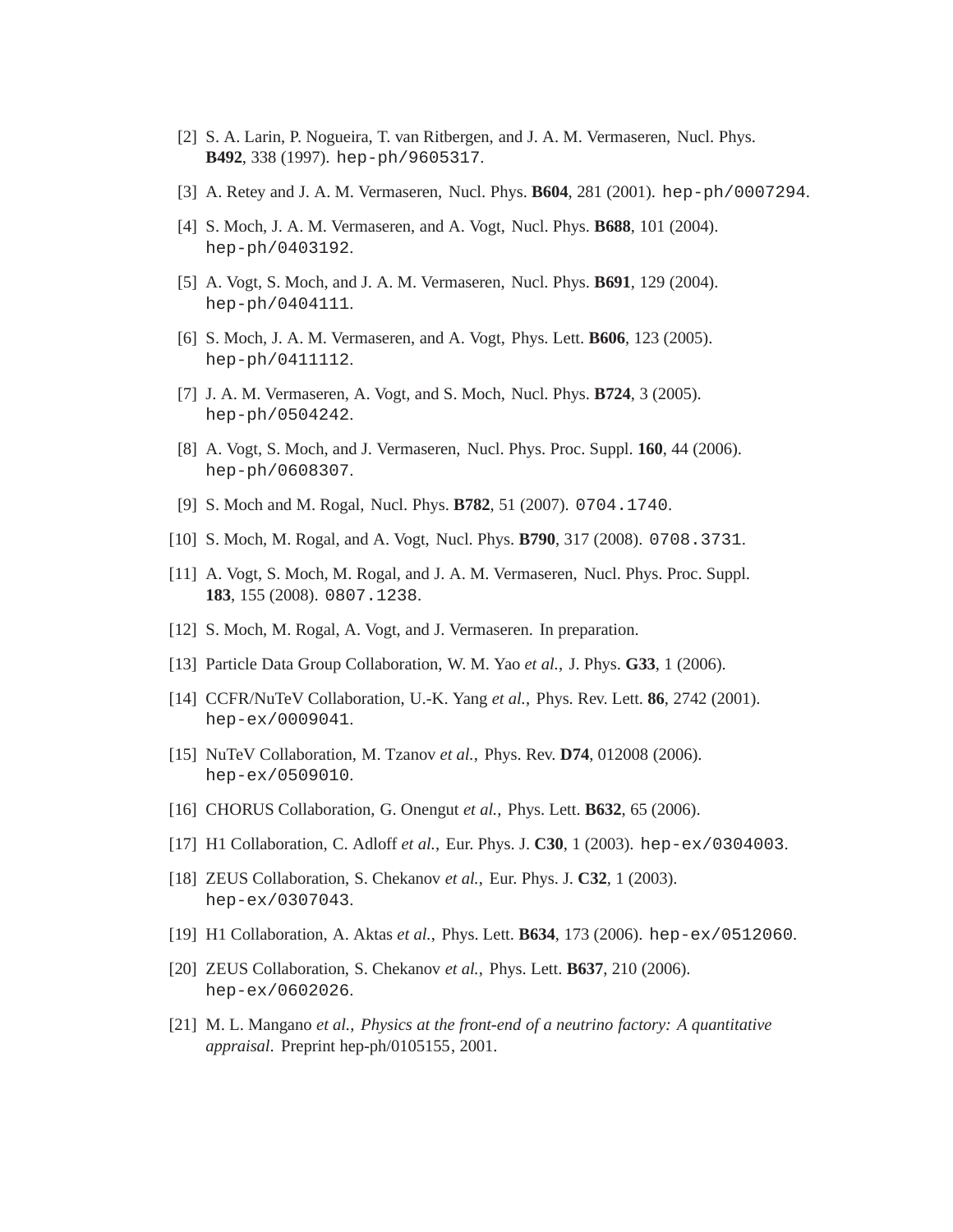- [22] J. B. Dainton, M. Klein, P. Newman, E. Perez, and F. Willeke, JINST **1**, P10001 (2006). hep-ex/0603016.
- [23] NuTeV Collaboration, G. P. Zeller *et al.*, Phys. Rev. Lett. **88**, 091802 (2002). hep-ex/0110059.
- [24] H1 Collaboration, A. Aktas *et al.*, Phys. Lett. **B632**, 35 (2006). hep-ex/0507080.
- [25] S. Davidson, S. Forte, P. Gambino, N. Rius, and A. Strumia, JHEP **02**, 037 (2002). hep-ph/0112302.
- [26] K. S. McFarland and S.-O. Moch, *Conventional physics explanations for the NuTeV sin\*\*2(theta(W))*. Preprint hep-ph/0306052, 2003.
- [27] B. A. Dobrescu and R. K. Ellis, Phys. Rev. **D69**, 114014 (2004). hep-ph/0310154.
- [28] S. Kretzer *et al.*, Phys. Rev. Lett. **93**, 041802 (2004). hep-ph/0312322.
- [29] A. J. Buras, Rev. Mod. Phys. **52**, 199 (1980).
- [30] S. G. Gorishnii, S. A. Larin, L. R. Surguladze, and F. V. Tkachov, Comput. Phys. Commun. **55**, 381 (1989).
- [31] S. A. Larin, F. V. Tkachov, and J. A. M. Vermaseren. NIKHEF-H-91-18.
- [32] D. J. Broadhurst, A. L. Kataev, and C. J. Maxwell, Phys. Lett. **B590**, 76 (2004). hep-ph/0403037.
- [33] W. L. van Neerven and A. Vogt, Nucl. Phys. **B603**, 42 (2001). hep-ph/0103123.
- [34] E. A. Paschos and L. Wolfenstein, Phys. Rev. **D7**, 91 (1973).
- [35] S. Moch, J. A. M. Vermaseren, and A. Vogt, Nucl. Phys. **B726**, 317 (2005). hep-ph/0506288.
- [36] S. Catani, D. de Florian, G. Rodrigo, and W. Vogelsang, Phys. Rev. Lett. **93**, 152003 (2004). hep-ph/0404240.
- [37] H. L. Lai *et al.*, JHEP **04**, 089 (2007). hep-ph/0702268.
- [38] R. S. Thorne, A. D. Martin, W. J. Stirling, and G. Watt, *Parton Distributions for the LHC*. Preprint 0706.0456, 2007.
- [39] A. Vogt (2007). arXiv:0707.4106.
- [40] V. S. Fadin, E. A. Kuraev, and L. N. Lipatov, Phys. Lett. **B60**, 50 (1975).
- [41] I. I. Balitsky and L. N. Lipatov, Sov. J. Nucl. Phys. **28**, 822 (1978).
- [42] V. S. Fadin and L. N. Lipatov, Phys. Lett. **B429**, 127 (1998). hep-ph/9802290.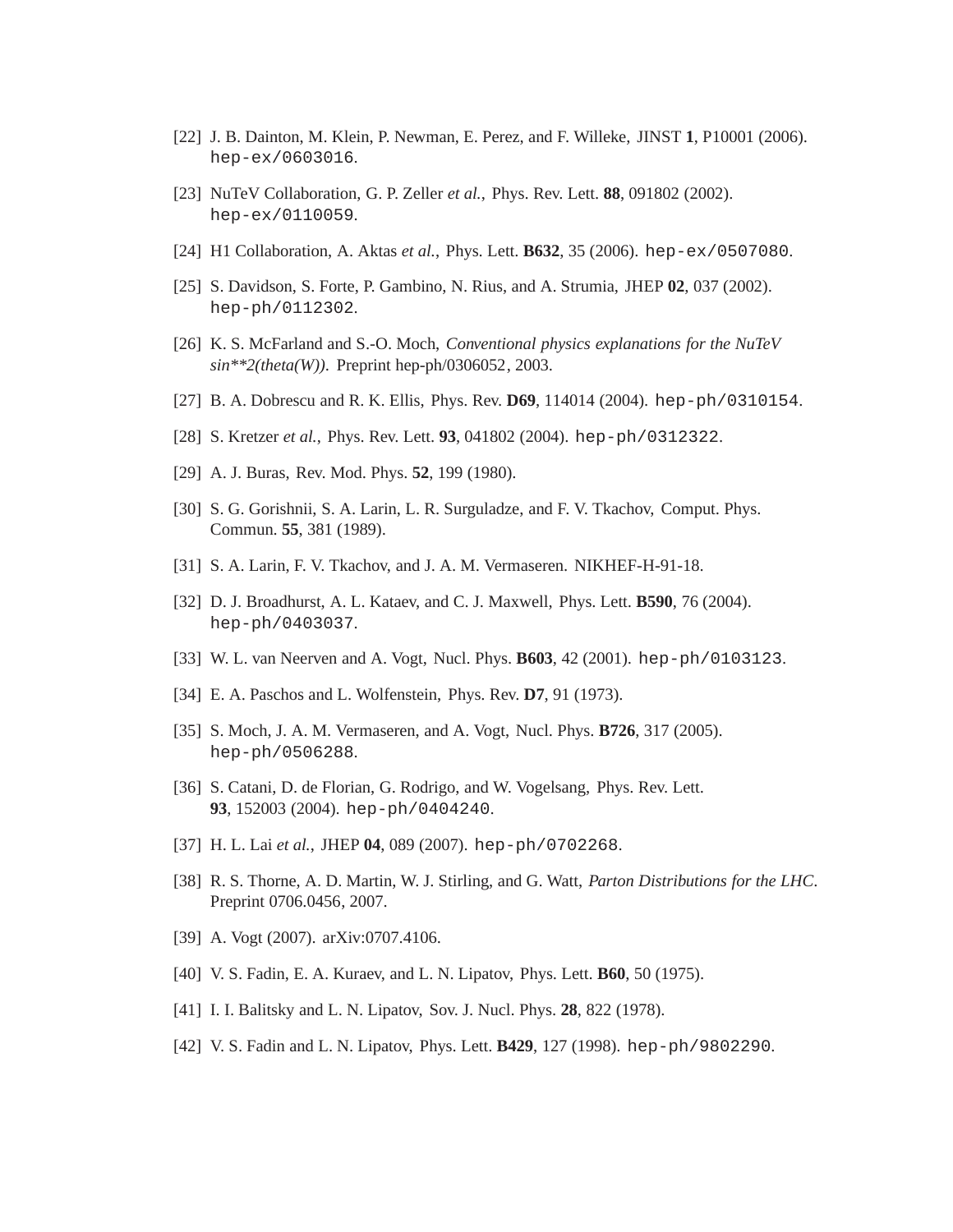- [43] G. Camici and M. Ciafaloni, Phys. Lett. **B412**, 396 (1997). hep-ph/9707390.
- [44] M. Ciafaloni and G. Camici, Phys. Lett. **B430**, 349 (1998). hep-ph/9803389.
- [45] S. Marzani, R. D. Ball, P. Falgari, and S. Forte, Nucl. Phys. **B783**, 143 (2007). 0704.2404.
- [46] M. Ciafaloni, D. Colferai, D. Colferai, G. P. Salam, and A. M. Stasto, Phys. Lett. **B576**, 143 (2003). hep-ph/0305254.
- [47] M. Ciafaloni, D. Colferai, G. P. Salam, and A. M. Stasto, Phys. Rev. **D68**, 114003 (2003). hep-ph/0307188.
- [48] S. Catani, M. Ciafaloni, and F. Hautmann, Nucl. Phys. **B366**, 135 (1991).
- [49] S. Catani and F. Hautmann, Nucl. Phys. **B427**, 475 (1994). hep-ph/9405388.
- [50] A. Bialas, H. Navelet, and R. B. Peschanski, Nucl. Phys. **B603**, 218 (2001). hep-ph/0101179.
- [51] C. D. White, R. B. Peschanski, and R. S. Thorne, Phys. Lett. **B639**, 652 (2006). hep-ph/0606169.
- [52] G. Altarelli, R. D. Ball, and S. Forte, Nucl. Phys. **B575**, 313 (2000). hep-ph/9911273.
- [53] G. Altarelli, R. D. Ball, and S. Forte, Nucl. Phys. **B621**, 359 (2002). hep-ph/0109178.
- [54] G. Altarelli, R. D. Ball, and S. Forte, Nucl. Phys. **B674**, 459 (2003). hep-ph/0306156.
- [55] G. Altarelli, R. D. Ball, and S. Forte, Nucl. Phys. **B742**, 1 (2006). hep-ph/0512237.
- [56] R. D. Ball and S. Forte, Nucl. Phys. **B742**, 158 (2006). hep-ph/0601049.
- [57] R. D. Ball, Nucl. Phys. **B796**, 137 (2008). 0708.1277.
- [58] G. Altarelli, R. D. Ball, and S. Forte, Nucl. Phys. **B799**, 199 (2008). 0802.0032.
- [59] G. Altarelli, R. D. Ball, and S. Forte, *Structure Function Resummation in small-x QCD*. Preprint 0802.0968, 2007.
- [60] G. P. Salam, JHEP **07**, 019 (1998). hep-ph/9806482.
- [61] M. Ciafaloni and D. Colferai, Phys. Lett. **B452**, 372 (1999). hep-ph/9812366.
- [62] M. Ciafaloni, D. Colferai, and G. P. Salam, Phys. Rev. **D60**, 114036 (1999). hep-ph/9905566.
- [63] M. Ciafaloni, D. Colferai, and G. P. Salam, JHEP **07**, 054 (2000). hep-ph/0007240.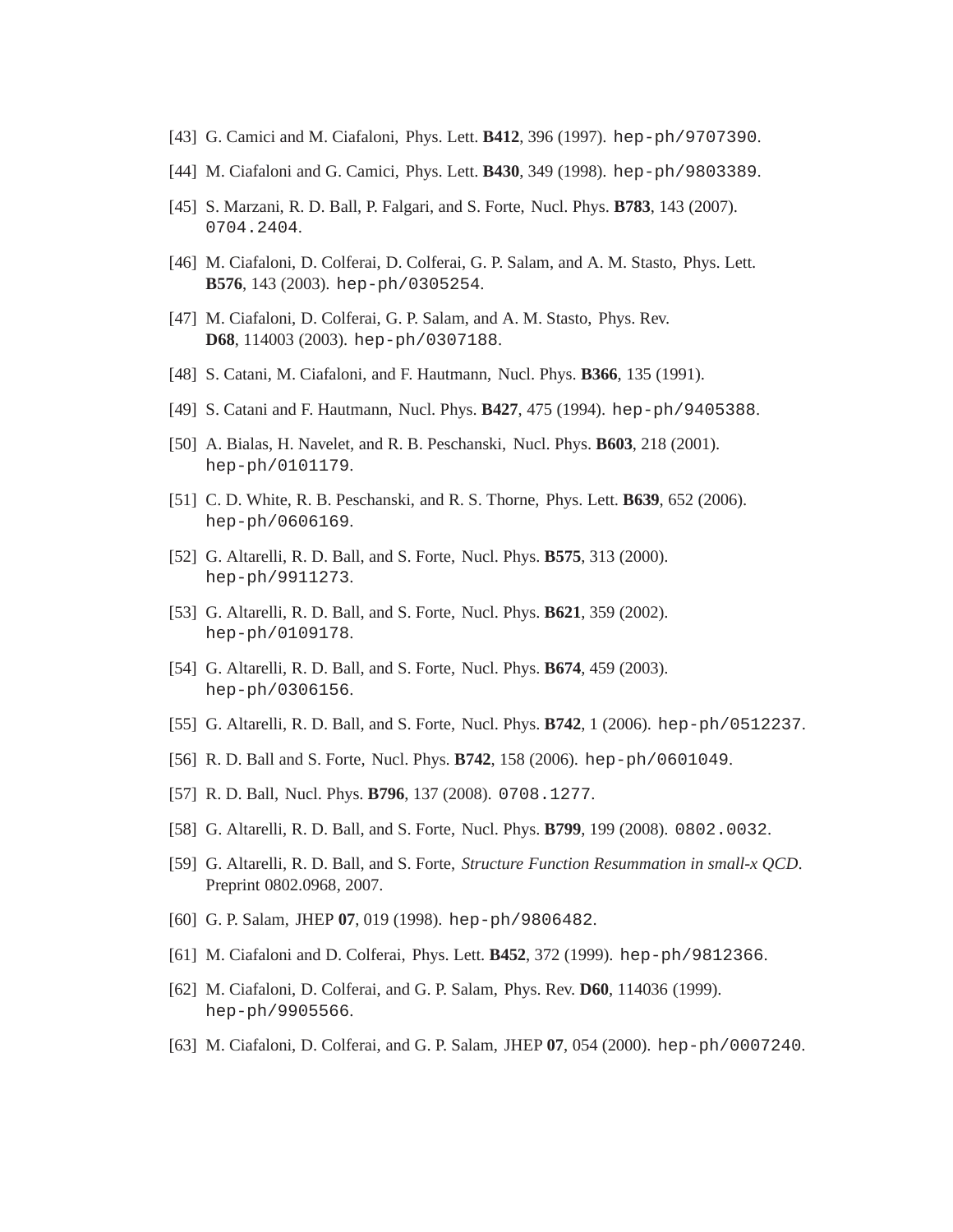- [64] M. Ciafaloni and D. Colferai, JHEP **09**, 069 (2005). hep-ph/0507106.
- [65] M. Ciafaloni, D. Colferai, G. P. Salam, and A. M. Stasto, Phys. Lett. **B635**, 320 (2006). hep-ph/0601200.
- [66] M. Ciafaloni, D. Colferai, G. P. Salam, and A. M. Stasto, JHEP **08**, 046 (2007). 0707.1453.
- [67] R. S. Thorne, Phys. Rev. **D60**, 054031 (1999). hep-ph/9901331.
- [68] R. S. Thorne, Nucl. Phys. Proc. Suppl. **79**, 210 (1999). hep-ph/9906323.
- [69] R. S. Thorne, Phys. Lett. **B474**, 372 (2000). hep-ph/9912284.
- [70] R. S. Thorne, Phys. Rev. **D64**, 074005 (2001). hep-ph/0103210.
- [71] C. D. White and R. S. Thorne, Phys. Rev. **D74**, 014002 (2006). hep-ph/0603030.
- [72] C. D. White and R. S. Thorne, Phys. Rev. **D75**, 034005 (2007). hep-ph/0611204.
- [73] M. Dittmar *et al.*, *Parton distributions: Summary report for the HERA LHC workshop*. Preprint hep-ph/0511119, 2005.
- [74] R. D. Ball and S. Forte, Phys. Lett. **B465**, 271 (1999). hep-ph/9906222.
- [75] G. Altarelli, R. D. Ball, and S. Forte, Nucl. Phys. **B599**, 383 (2001). hep-ph/0011270.
- [76] G. Altarelli, R. D. Ball, and S. Forte, *An improved splitting function for small x evolution*. Preprint hep-ph/0310016, 2003.
- [77] G. Altarelli, R. D. Ball, and S. Forte, Nucl. Phys. Proc. Suppl. **135**, 163 (2004). hep-ph/0407153.
- [78] R. D. Ball and S. Forte, Phys. Lett. **B405**, 317 (1997). hep-ph/9703417.
- [79] L. Lipatov, Sov. Phys. JETP **5**, 5 (1986).
- [80] R. D. Ball and R. K. Ellis, JHEP **05**, 053 (2001). hep-ph/0101199.
- [81] B. Andersson, G. Gustafson, H. Kharraziha, and J. Samuelsson, Z. Phys. **C71**, 613 (1996).
- [82] J. Kwiecinski, A. D. Martin, and P. J. Sutton, Z. Phys. **C71**, 585 (1996). hep-ph/9602320.
- [83] J. Kwiecinski, A. D. Martin, and A. M. Stasto, Phys. Rev. **D56**, 3991 (1997). hep-ph/9703445.
- [84] J. C. Collins and J. Kwiecinski, Nucl. Phys. **B316**, 307 (1989).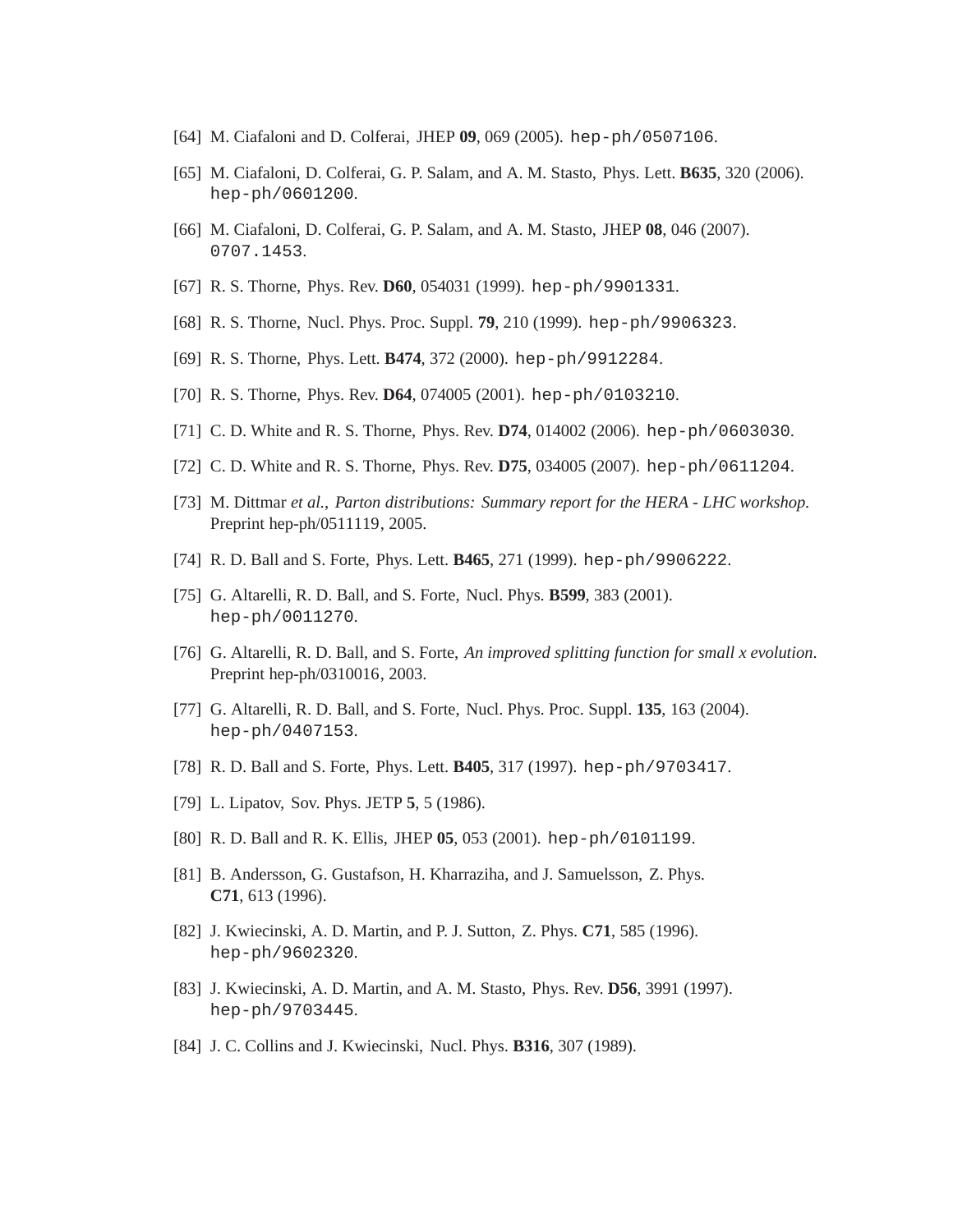- [85] C. D. White and R. S. Thorne, Eur. Phys. J. **C45**, 179 (2006). hep-ph/0507244.
- [86] D0 Collaboration, B. Abbott *et al.*, Phys. Rev. Lett. **86**, 1707 (2001). hep-ex/0011036.
- [87] CDF Collaboration, T. Affolder *et al.*, Phys. Rev. **D64**, 032001 (2001). hep-ph/0102074.
- [88] H1 Collaboration, C. Adloff *et al.*, Eur. Phys. J. **C19**, 269 (2001). hep-ex/0012052.
- [89] H1 Collaboration, C. Adloff *et al.*, Eur. Phys. J. **C21**, 33 (2001). hep-ex/0012053.
- [90] ZEUS Collaboration, J. Breitweg *et al.*, Eur. Phys. J. **C7**, 609 (1999). hep-ex/9809005.
- [91] ZEUS Collaboration, S. Chekanov *et al.*, Eur. Phys. J. **C21**, 443 (2001). hep-ex/0105090.
- [92] A. D. Martin, W. J. Stirling, and R. S. Thorne, Phys. Lett. **B635**, 305 (2006). hep-ph/0601247.
- [93] R. S. Thorne, Phys. Rev. **D73**, 054019 (2006). hep-ph/0601245.
- [94] H1 Collaboration, F. D. Aaron *et al.*, Phys. Lett. **B665**, 139 (2008). 0805.2809.
- [95] A. D. Martin, W. J. Stirling, R. S. Thorne, and G. Watt, Phys. Lett. **B652**, 292 (2007). 0706.0459.
- [96] M. Ciafaloni, Phys. Lett. **B356**, 74 (1995). hep-ph/9507307.
- [97] M. Diemoz, F. Ferroni, E. Longo, and G. Martinelli, Z. Phys. **C39**, 21 (1988).
- [98] R. D. Ball and S. Forte, Phys. Lett. **B359**, 362 (1995). hep-ph/9507321.
- [99] P. F. R. *Photon–Hadron Interactions*. Benjamin, New York, 1972.
- [100] Bjorken, J.D., Lecture Notes in Physics, **56**, Springer, Berlin (1976).
- [101] Kuraev, E.A. and Lipatov, L.N. and Fadin, V.S., Sov. Phys. JETP **45**, 199 (1977).
- [102] N. G. V. and N. L. L. Sov. J. Nucl. Phys. **15**, 438 (1972).
- [103] N. G. V. and N. L. L. Sov. J. Nucl. Phys. **15**, 675 (1972).
- [104] G. Altarelli and G. Parisi, Nucl. Phys. **B 126**, 298 (1977).
- [105] L. D. Yu. Sov. Phys. JETP **46**, 641 (1977).
- [106] Gribov, L.V. and Levin, E.M. and Ryskin, M.G., Phys. Rept. **100**, 1 (1983).
- [107] Mueller, A.H., Nucl. Phys. **B558**, 285 (1999).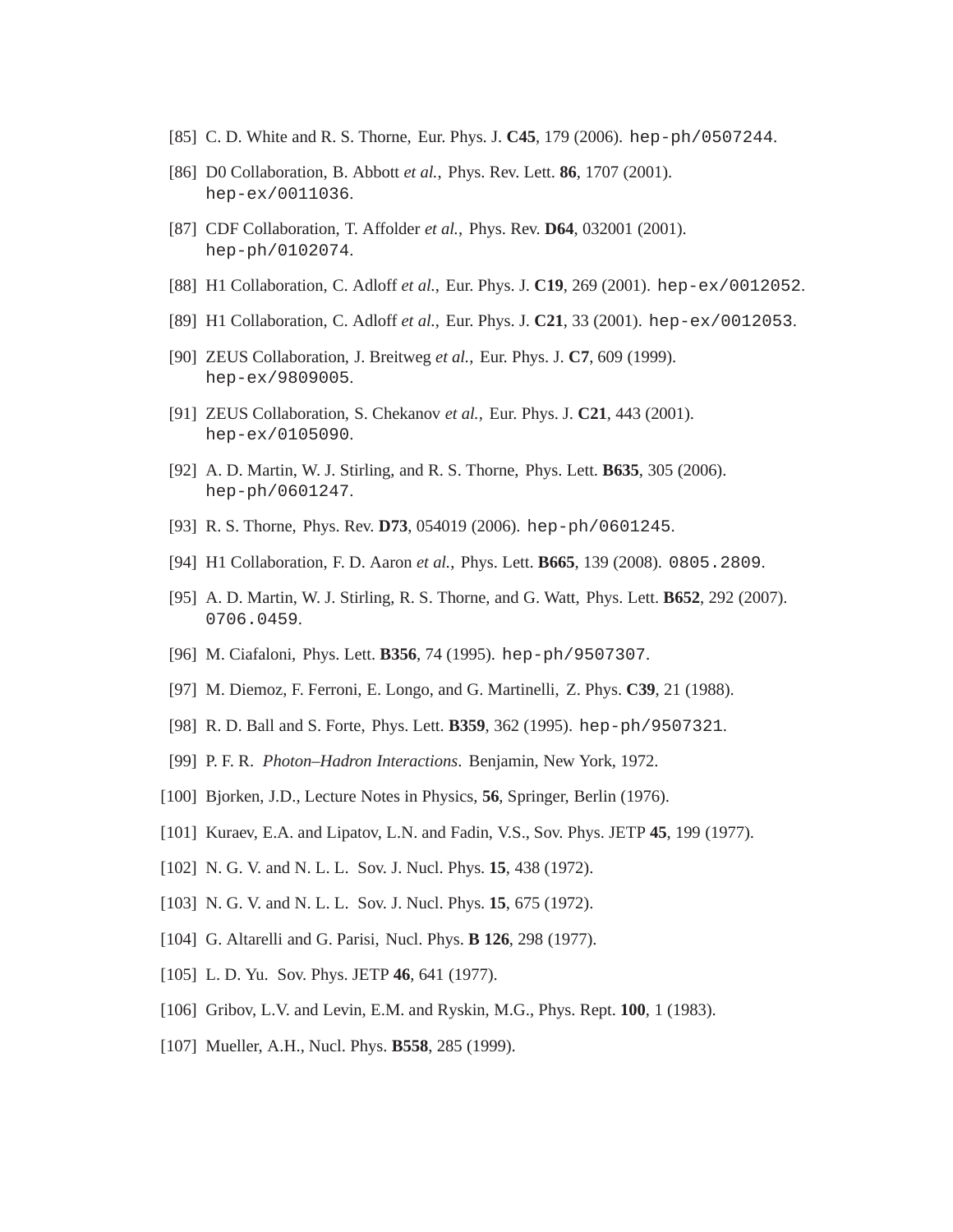- [108] E. Iancu and R. Venugopalan, *The color glass condensate and high energy scattering in QCD*. Preprint hep-ph/0303204, 2003.
- [109] Balitsky, I., Nucl. Phys. **B463**, 99 (1996).
- [110] Kovchegov, Yu.V., Phys. Rev. **D61**, 074018 (2000).
- [111] A. M. Stasto, K. J. Golec-Biernat, and J. Kwiecinski, Phys. Rev. Lett. **86**, 596 (2001). hep-ph/0007192.
- [112] S. Munier and R. Peschanski, Phys. Rev. **D69**, 034008 (2004). hep-ph/0310357.
- [113] F. Gelis, R. B. Peschanski, G. Soyez, and L. Schoeffel, Phys. Lett. **B647**, 376 (2007). hep-ph/0610435.
- [114] ZEUS Collaboration, J. Breitweg *et al.*, Phys. Lett. **B487**, 273 (2000). hep-ex/0006013.
- [115] ZEUS Collaboration, S. Chekanov *et al.*, Phys. Rev. **D70**, 052001 (2004). hep-ex/0401003.
- [116] New Muon Collaboration Collaboration, M. Arneodo *et al.*, Nucl. Phys. **B483**, 3 (1997). hep-ph/9610231.
- [117] E665 Collaboration, M. R. Adams *et al.*, Phys. Rev. **D54**, 3006 (1996).
- [118] G. Beuf, R. Peschanski, C. Royon, and D. Salek, *Systematic Analysis of Scaling Properties in Deep Inelastic Scattering*. Preprint arXiv:0803.2186 [hep-ph], 2008.
- [119] H1 Collaboration, F. D. Aaron *et al.*, Phys. Lett. **B659**, 796 (2008). 0709.4114.
- [120] H1 Collaboration, A. Aktas *et al.*, Eur. Phys. J. **C44**, 1 (2005). hep-ex/0505061.
- [121] H1 Collaboration, A. Aktas *et al.*, Eur. Phys. J. **C48**, 715 (2006). hep-ex/0606004.
- [122] ZEUS Collaboration, S. Chekanov *et al.*, Nucl. Phys. **B713**, 3 (2005). hep-ex/0501060.
- [123] ZEUS Collaboration, S. Chekanov *et al.*, Eur. Phys. J. **C38**, 43 (2004). hep-ex/0408009.
- [124] ZEUS Collaboration, S. Chekanov *et al.*, Nucl. Phys. **B718**, 3 (2005). hep-ex/0504010.
- [125] H1 Collaboration, A. Aktas *et al.*, Eur. Phys. J. **C46**, 585 (2006). hep-ex/0510016.
- [126] H1 Collaboration, C. Adloff *et al.*, Eur. Phys. J. **C13**, 371 (2000). hep-ex/9902019.
- [127] H1 Collaboration, C. Adloff *et al.*, Z. Phys. **C72**, 593 (1996). hep-ex/9607012.
- [128] H1 Collaboration, C. Adloff *et al.*, Phys. Lett. **B528**, 199 (2002). hep-ex/0108039.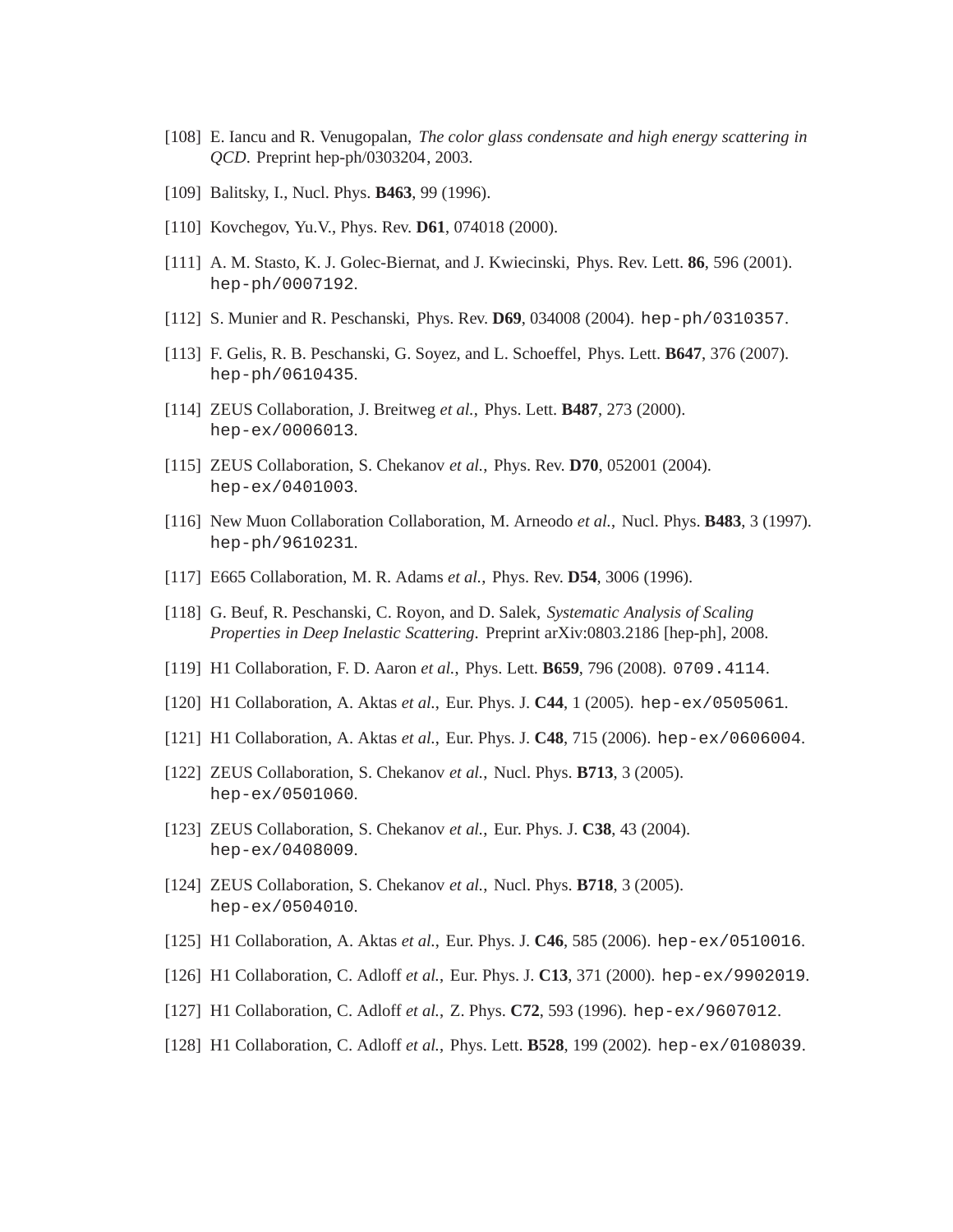- [129] ZEUS Collaboration, J. Breitweg *et al.*, Phys. Lett. **B407**, 402 (1997). hep-ex/9706009.
- [130] European Muon Collaboration, J. J. Aubert *et al.*, Nucl. Phys. **B213**, 31 (1983).
- [131] P. M. Nadolsky *et al.*, Phys. Rev. **D78**, 013004 (2008). 0802.0007.
- [132] A. D. Martin, R. G. Roberts, W. J. Stirling, and R. S. Thorne, Phys. Lett. **B604**, 61 (2004). hep-ph/0410230.
- [133] M. Gluck, E. Reya, and A. Vogt, Eur. Phys. J. **C5**, 461 (1998). hep-ph/9806404.
- [134] R. C. Beuf, G. and D. Salek, to appear.
- [135] E. Iancu, K. Itakura, and L. McLerran, Nucl. Phys. **A708**, 327 (2002). hep-ph/0203137.
- [136] A. H. Mueller and D. N. Triantafyllopoulos, Nucl. Phys. **B640**, 331 (2002). hep-ph/0205167.
- [137] E. Gardi, J. Kuokkanen, K. Rummukainen, and H. Weigert, Nucl. Phys. **A784**, 282 (2007). hep-ph/0609087.
- [138] J. L. Albacete and Y. V. Kovchegov, Phys. Rev. **D75**, 125021 (2007). arXiv:0704.0612 [hep-ph].
- [139] G. Beuf, *An alternative scaling solution for high-energy qcd saturation with running coupling*. Preprint arXiv:0803.2167 [hep-ph], 2008.
- [140] J. Kwiecinski and A. M. Stasto, Phys. Rev. **D66**, 014013 (2002). hep-ph/0203030.
- [141] F. Caola and S. Forte, Phys. Rev. Lett. **101**, 022001 (2008). 0802.1878.
- [142] NNPDF Collaboration, L. Del Debbio, S. Forte, J. I. Latorre, A. Piccione, and J. Rojo, JHEP **03**, 080 (2005). hep-ph/0501067.
- [143] J. Bartels, K. J. Golec-Biernat, and H. Kowalski, Phys. Rev. **D66**, 014001 (2002). hep-ph/0203258.
- [144] K. G.-B. J. Bartels and L. Motyka, *in preparation*.
- [145] L. Motyka, *Higher twists from the saturation model*. Talk at the 4th HERA and the LHC workshop, CERN, 26–30 May 2008, http://indico.cern.ch/conferenceDisplay.py?confId=27458.
- [146] J. Bartels, K. J. Golec-Biernat, and K. Peters, Eur. Phys. J. **C17**, 121 (2000). hep-ph/0003042.
- [147] R. K. Ellis, W. Furmanski, and R. Petronzio, Nucl. Phys. **B212**, 29 (1983).